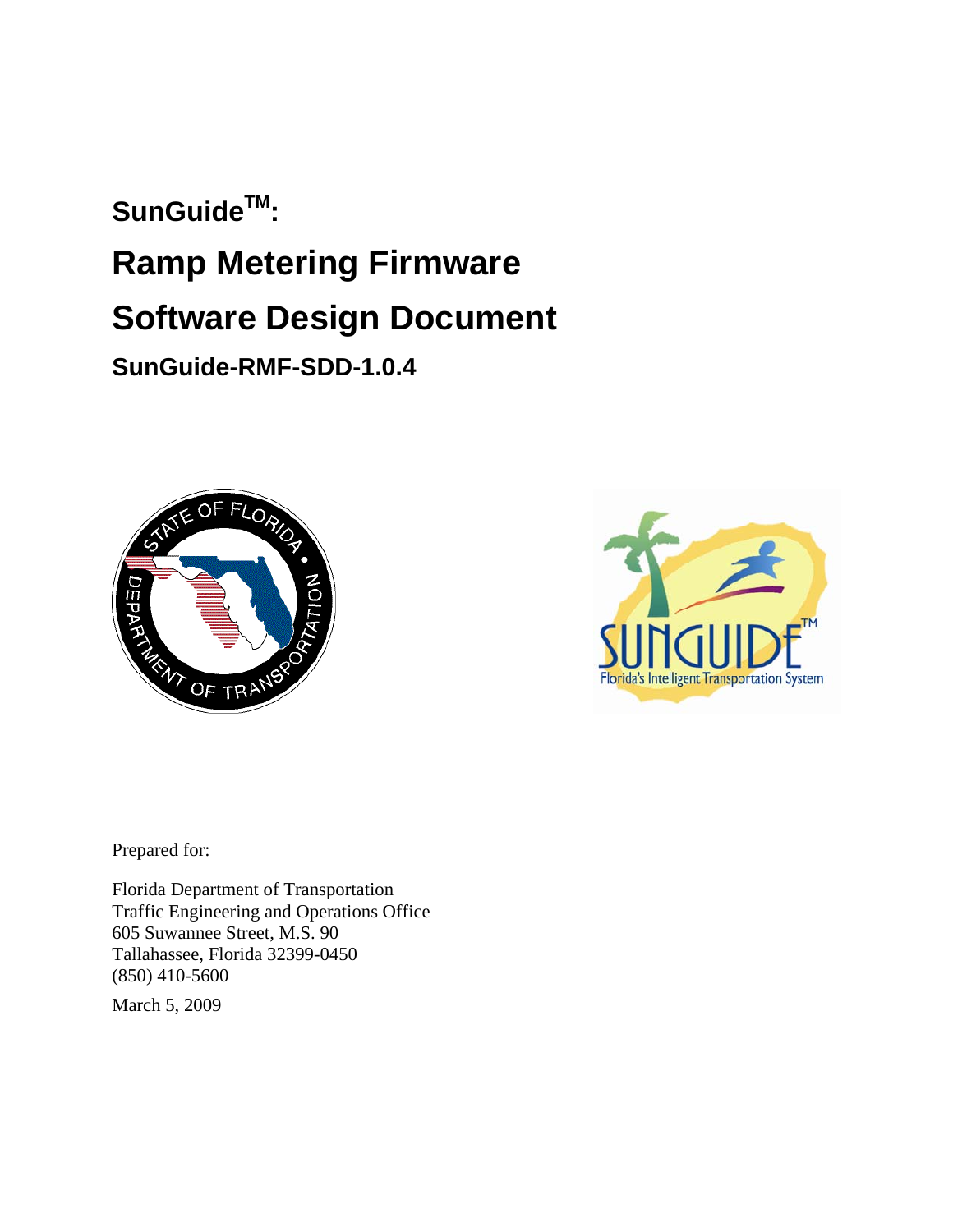| <b>Document Control Panel</b> |                           |                |          |  |
|-------------------------------|---------------------------|----------------|----------|--|
| File Name:                    | SunGuide-RMF-SDD-1.0.4    |                |          |  |
| File Location:                | SunGuide CM Repository    |                |          |  |
| CDRL:                         | n/a                       |                |          |  |
|                               | <b>Name</b>               | <b>Initial</b> | Date     |  |
| Created By:                   | John Brisco, SwRI®        | <b>JSB</b>     | 02/28/07 |  |
|                               | Steve Sprouffske, SwRI    | <b>SJS</b>     | 03/05/07 |  |
|                               | Bruce Farmer, SwRI        | <b>SBF</b>     | 03/07/07 |  |
| Reviewed By:                  | Steve Dellenback, SwRI    | <b>SWD</b>     | 03/09/07 |  |
|                               | Steve Dellenback, SwRI    | <b>SWD</b>     | 04/06/07 |  |
|                               | Steve Dellenback, SwRI    | <b>SWD</b>     | 06/06/07 |  |
|                               | Steve Dellenback, SwRI    | <b>SWD</b>     | 03/17/08 |  |
|                               | Steve Dellenback, SwRI    | <b>SWD</b>     | 03/05/09 |  |
|                               |                           |                |          |  |
|                               |                           |                |          |  |
|                               |                           |                |          |  |
|                               |                           |                |          |  |
|                               |                           |                |          |  |
| Modified By:                  | Steve Sprouffske, SwRI    | <b>SJS</b>     | 04/05/07 |  |
|                               | <b>Bruce Farmer, SwRI</b> | <b>SBF</b>     | 04/05/07 |  |
|                               | Steve Sprouffske, SwRI    | <b>SJS</b>     | 05/29/07 |  |
|                               | <b>Bruce Farmer, SwRI</b> | <b>SBF</b>     | 05/30/07 |  |
|                               | Steve Sprouffske, SwRI    | <b>SJS</b>     | 03/11/08 |  |
|                               | Marc Alban, SwRI          | <b>MCA</b>     | 03/04/09 |  |
|                               |                           |                |          |  |
|                               |                           |                |          |  |
|                               |                           |                |          |  |
|                               |                           |                |          |  |
|                               |                           |                |          |  |
| Completed By:                 |                           |                |          |  |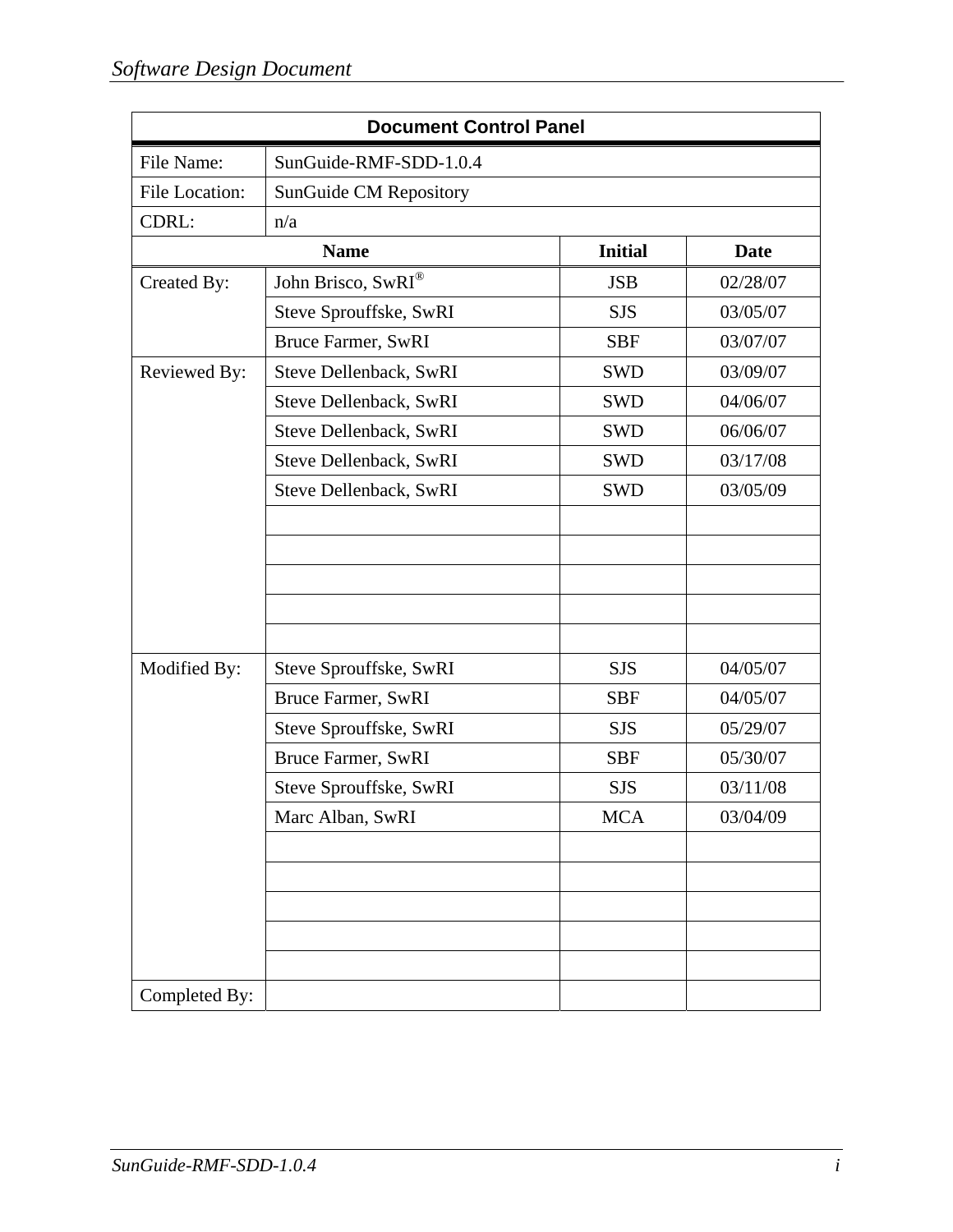## **Table of Contents**

|              |     | Page           |  |
|--------------|-----|----------------|--|
|              |     |                |  |
|              |     |                |  |
|              |     |                |  |
| 1.           |     |                |  |
|              |     |                |  |
|              | 1.2 |                |  |
|              | 1.3 |                |  |
|              |     |                |  |
| 2.           |     |                |  |
| 3.           |     |                |  |
|              |     |                |  |
|              |     |                |  |
|              |     |                |  |
|              |     |                |  |
|              |     |                |  |
| $\mathbf{4}$ |     |                |  |
|              | 4.1 |                |  |
|              | 4.2 |                |  |
|              |     |                |  |
|              |     |                |  |
|              |     |                |  |
|              |     |                |  |
|              |     |                |  |
|              |     |                |  |
|              |     |                |  |
|              |     |                |  |
|              |     |                |  |
|              |     |                |  |
|              |     |                |  |
|              |     |                |  |
|              |     |                |  |
|              | 4.3 |                |  |
|              |     |                |  |
|              |     |                |  |
|              |     | 4.6 Interrupts |  |
|              |     |                |  |
|              |     |                |  |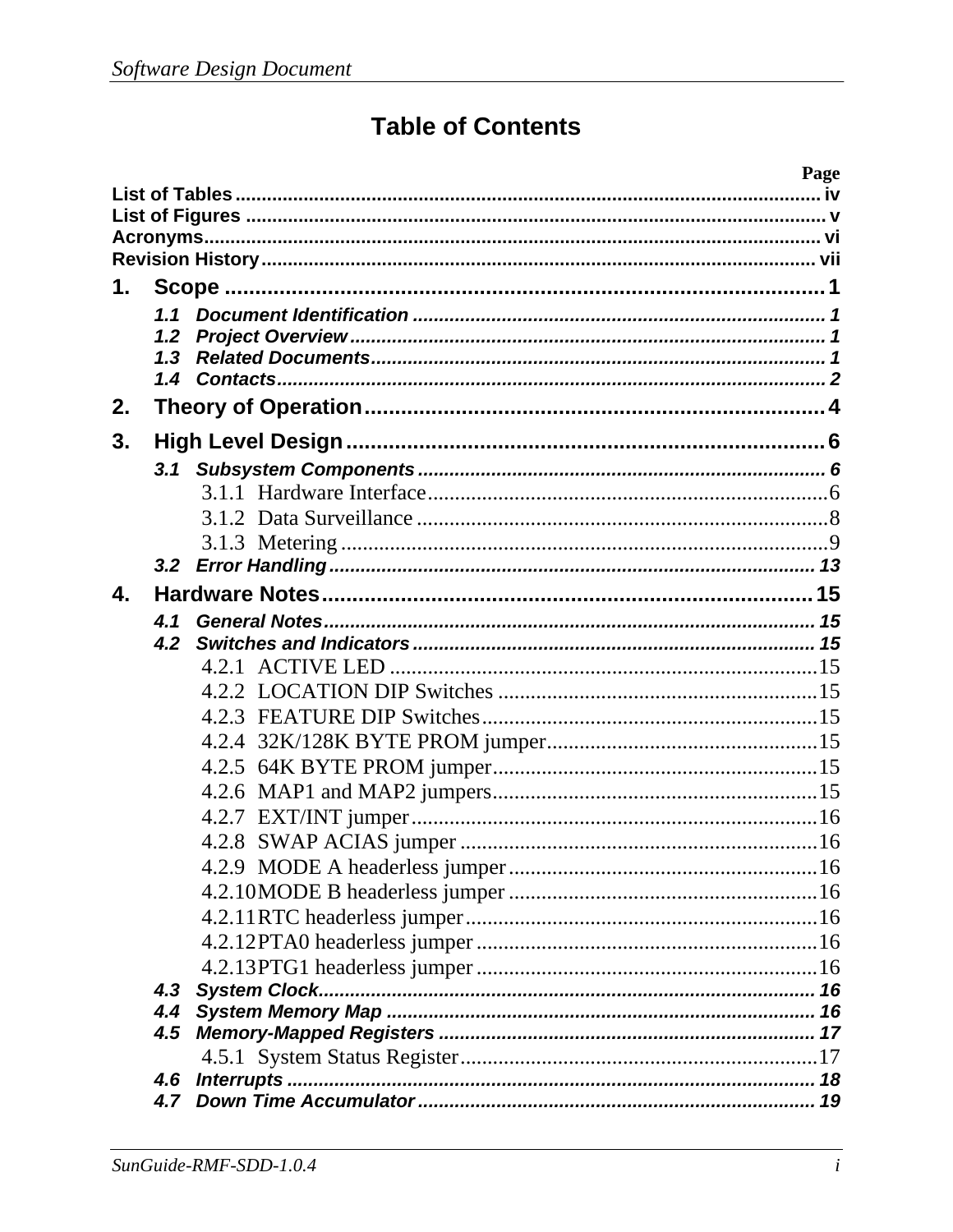|    | 19  |
|----|-----|
|    |     |
|    | 19  |
|    | 20  |
|    | .20 |
|    |     |
|    | .22 |
|    |     |
|    | .24 |
|    | 24  |
|    |     |
|    |     |
|    |     |
| 5. | 37  |
| 6. | 38  |

## **List of Appendices**

Appendix A - Digital Input Port Mappings Appendix B - Digital Output Port Mappings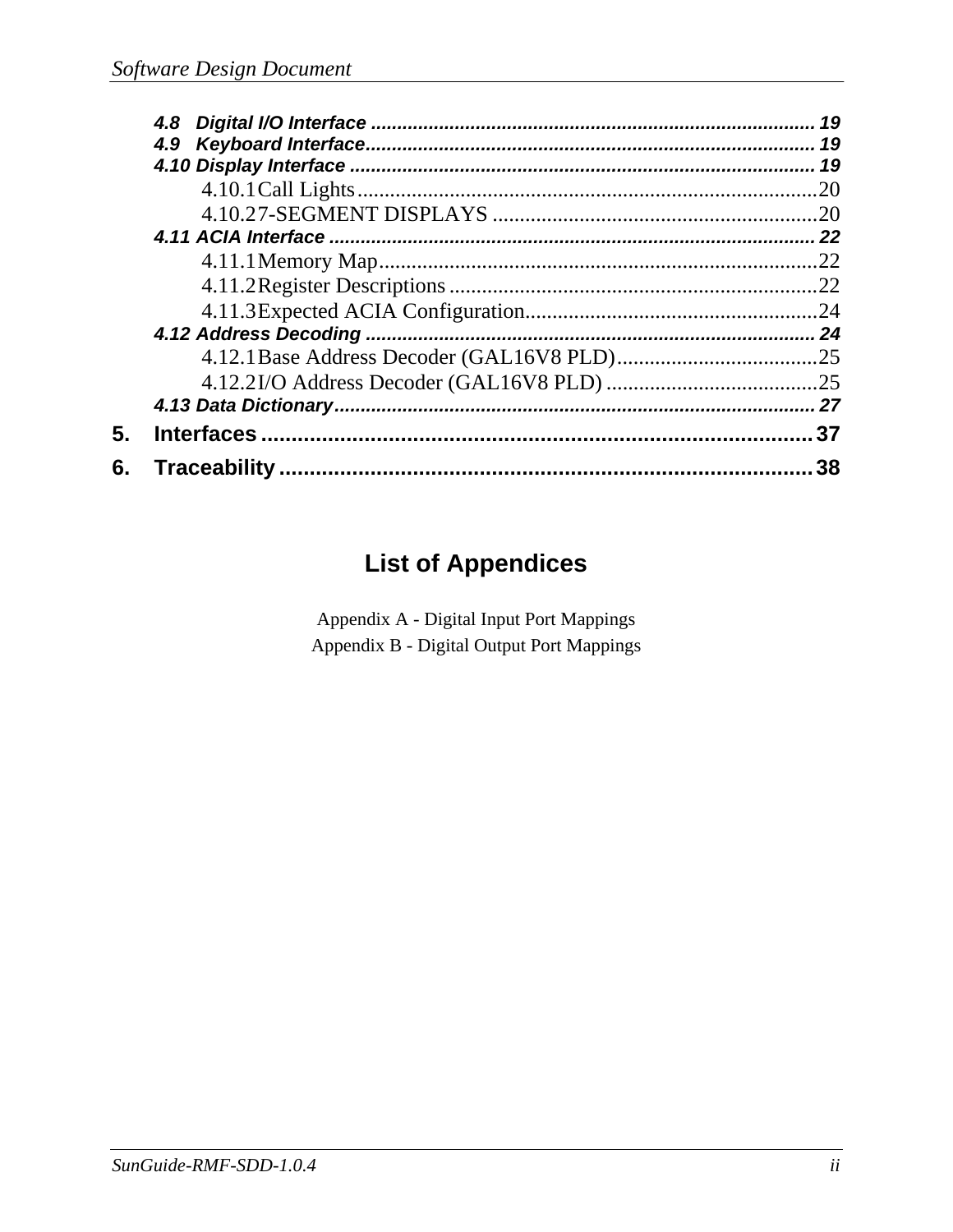## **List of Tables**

| Page |
|------|
|      |
|      |
|      |
|      |
|      |
|      |
|      |
|      |
|      |
|      |
|      |
|      |
|      |
|      |
|      |
|      |
|      |
|      |
|      |
|      |
|      |
|      |
|      |
|      |
|      |
|      |
|      |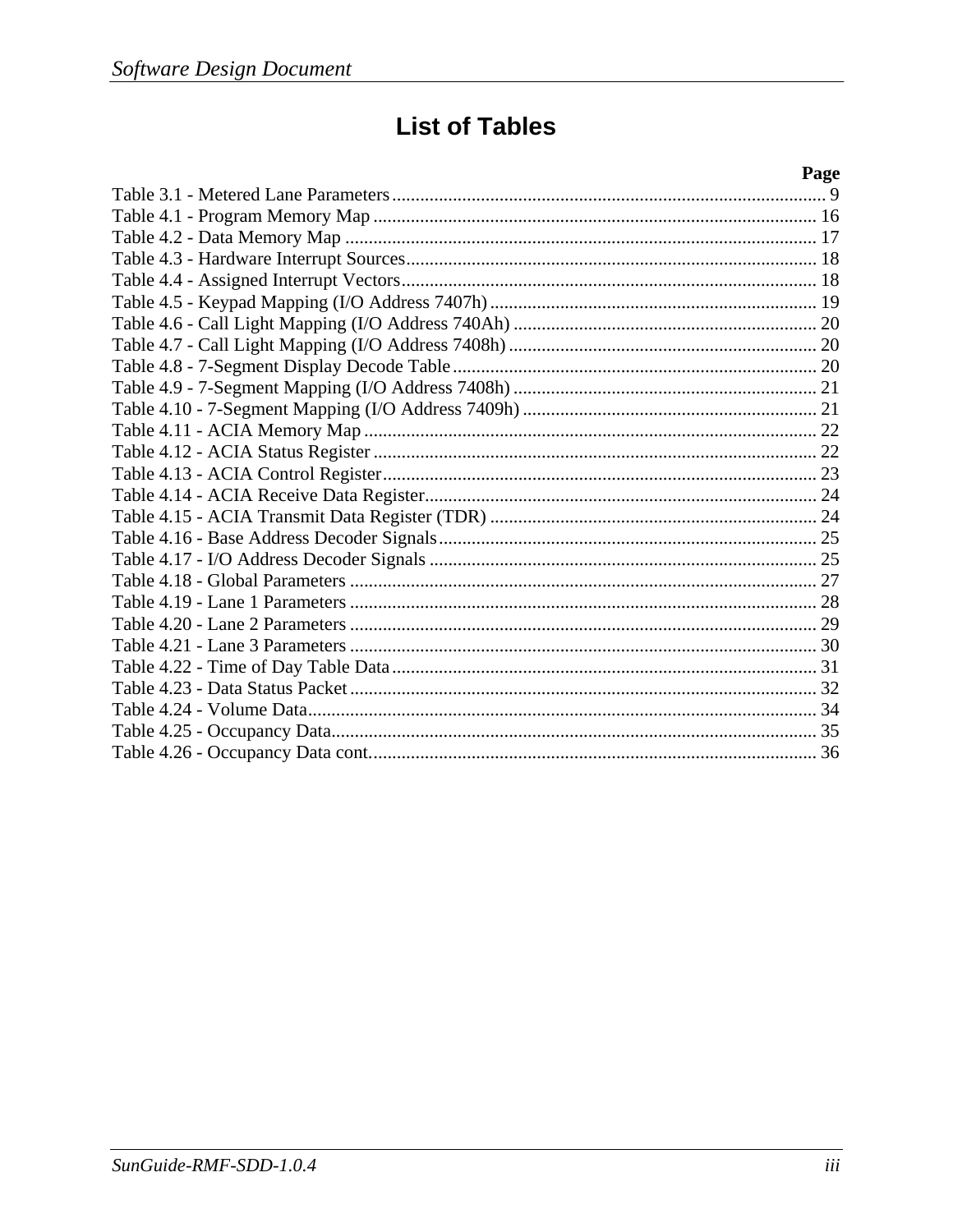# **List of Figures**

| Page |  |
|------|--|
|      |  |
|      |  |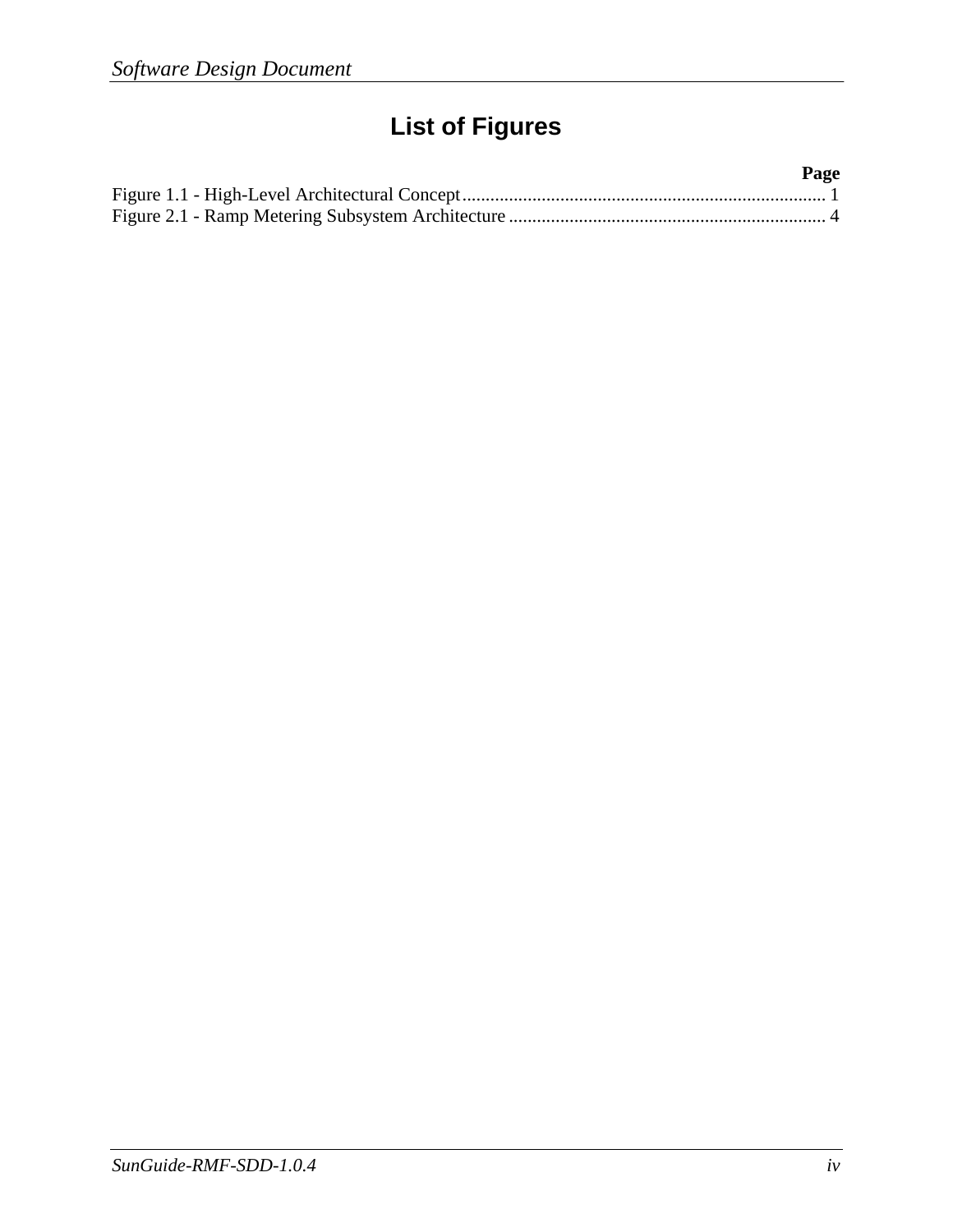# **List of Acronyms**

| ADDR Address             |                                                                         |
|--------------------------|-------------------------------------------------------------------------|
|                          | BLPIPhase/Interval Blanking line                                        |
| BLTIM Time Blanking line |                                                                         |
|                          | CDSCounter Divide Select                                                |
|                          | CPUCentral Processing Unit                                              |
| CR Control Register      |                                                                         |
| CTS Clear To Send        |                                                                         |
| DCD Data Carrier Detect  |                                                                         |
|                          | DOT Department of Transportation                                        |
|                          | DP Decimal Point display line                                           |
|                          | DTA Down Time Accumulator                                               |
|                          |                                                                         |
| FEFraming Error          |                                                                         |
|                          | GENCS General-Purpose Internally Generated and Configurable Chip-Select |
|                          | HOV High Occupancy Vehicle                                              |
|                          |                                                                         |
| IRQInterrupt Request     |                                                                         |
|                          | ITN Invitation to Negotiate                                             |
|                          | ITSIntelligent Transportation Systems                                   |
|                          | LEDLight Emitting Diode                                                 |
|                          |                                                                         |
|                          | MSB Most Significant Bit                                                |
|                          | PALProcess Asset Library                                                |
|                          |                                                                         |
|                          | PLDProgrammable Logic Device                                            |
|                          | RAM Random Access Memory                                                |
|                          | RDR Receive Data Register                                               |
|                          | RDRF Receive Data Register Full                                         |
|                          | RIE Receiver Interrupt Enable                                           |
|                          | RMF Ramp Metering Firmware                                              |
| ROV Receiver Overrun     |                                                                         |
|                          | SDDSoftware Design Document                                             |
|                          |                                                                         |
|                          | SwRI Southwest Research Institute®                                      |
| TC Transmitter Control   |                                                                         |
|                          | TDRTransmit Data Register                                               |
|                          | TDRETransmit Data Register Empty                                        |
| TOD Time-Of-Day          |                                                                         |
|                          | VPMVehicles Per Minute                                                  |
|                          | W3World Wide Web Consortium                                             |
| WSWord Select            |                                                                         |
|                          | WsDOT Washington State Department of Transportation                     |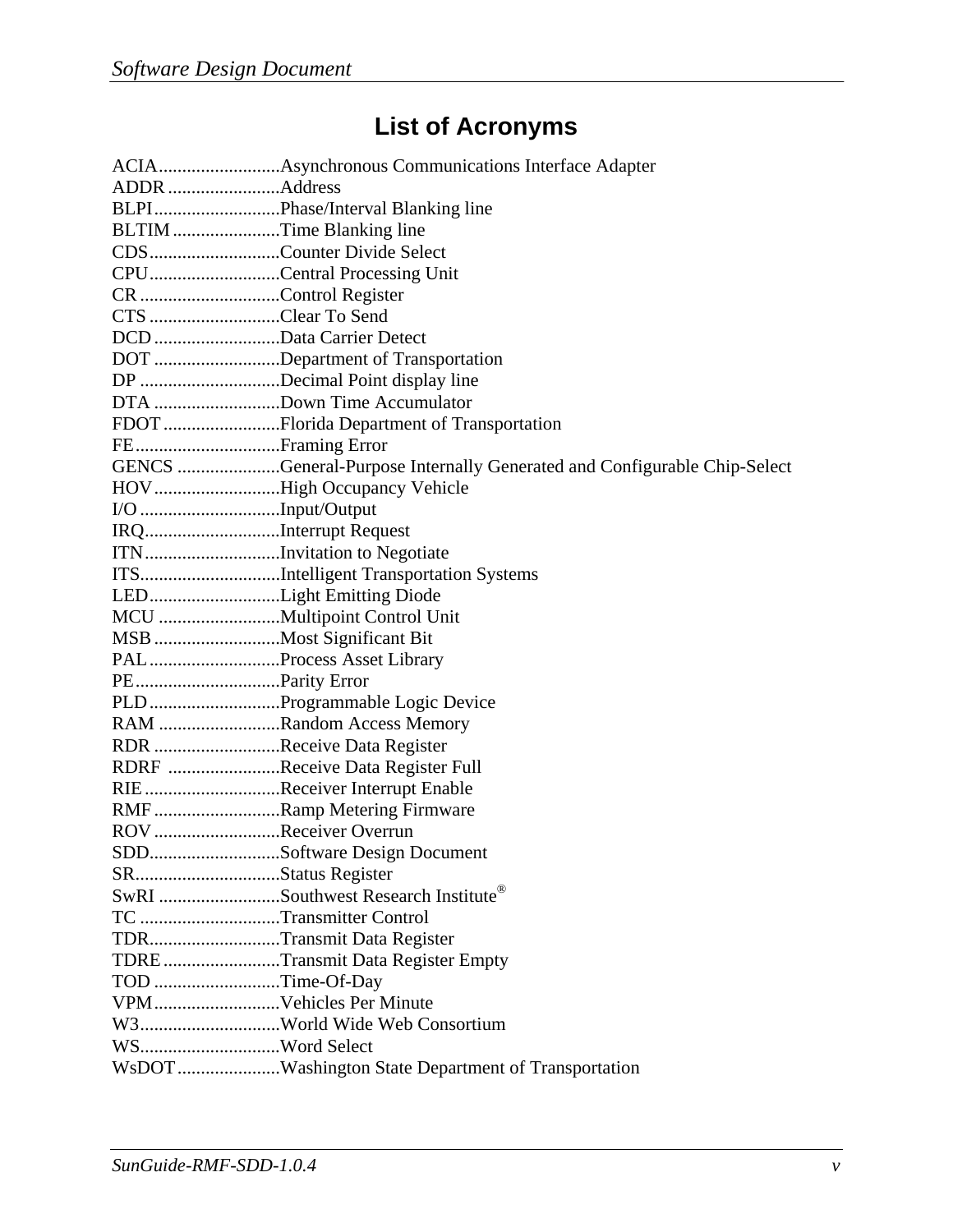| <b>Revision</b> | <b>Date</b>    | <b>Changes</b>                                                                                                                                                                                                                                                                                                                                                                                                                                                                                                                                                         |
|-----------------|----------------|------------------------------------------------------------------------------------------------------------------------------------------------------------------------------------------------------------------------------------------------------------------------------------------------------------------------------------------------------------------------------------------------------------------------------------------------------------------------------------------------------------------------------------------------------------------------|
| 1.0.0           | March 14, 2007 | Initial Release.                                                                                                                                                                                                                                                                                                                                                                                                                                                                                                                                                       |
| 1.0.1           | April 6, 2007  | Added Detector and Input Echo to the firmware parameters<br>table in the Lane 1 parameters page. Added E Page Entry<br>to the firmware parameters table in the Global parameters<br>page. Added C, E and F page designators for each of the<br>tables in the data dictionary.                                                                                                                                                                                                                                                                                          |
| 1.0.2           | June 5, 2007   | In the data dictionary memory maps, moved the memory<br>locations for detector echo and input echo from the F1<br>Page to the C Page. In the data dictionary memory maps,<br>modified the tables to shade the read-only entries. In the<br>data dictionary memory maps, removed entries and tables<br>that are not used by the RM firmware. In the Appendix B<br>Digital Output Port Mappings table, swapped the outputs<br>used for the Metering light emitting diode (LED) and<br>Signal Light 3 Yellow so that the Metering LED is output<br>on C1 connector pin 8. |
| 1.0.3           | March 17, 2008 | Modified text in the Volume Adjust description to<br>accurately reflect the algorithm functionality.                                                                                                                                                                                                                                                                                                                                                                                                                                                                   |
| 1.0.4           | March 5, 2009  | Updated for Footprint issues #1050, #1076 and #1079                                                                                                                                                                                                                                                                                                                                                                                                                                                                                                                    |

### **Revision History**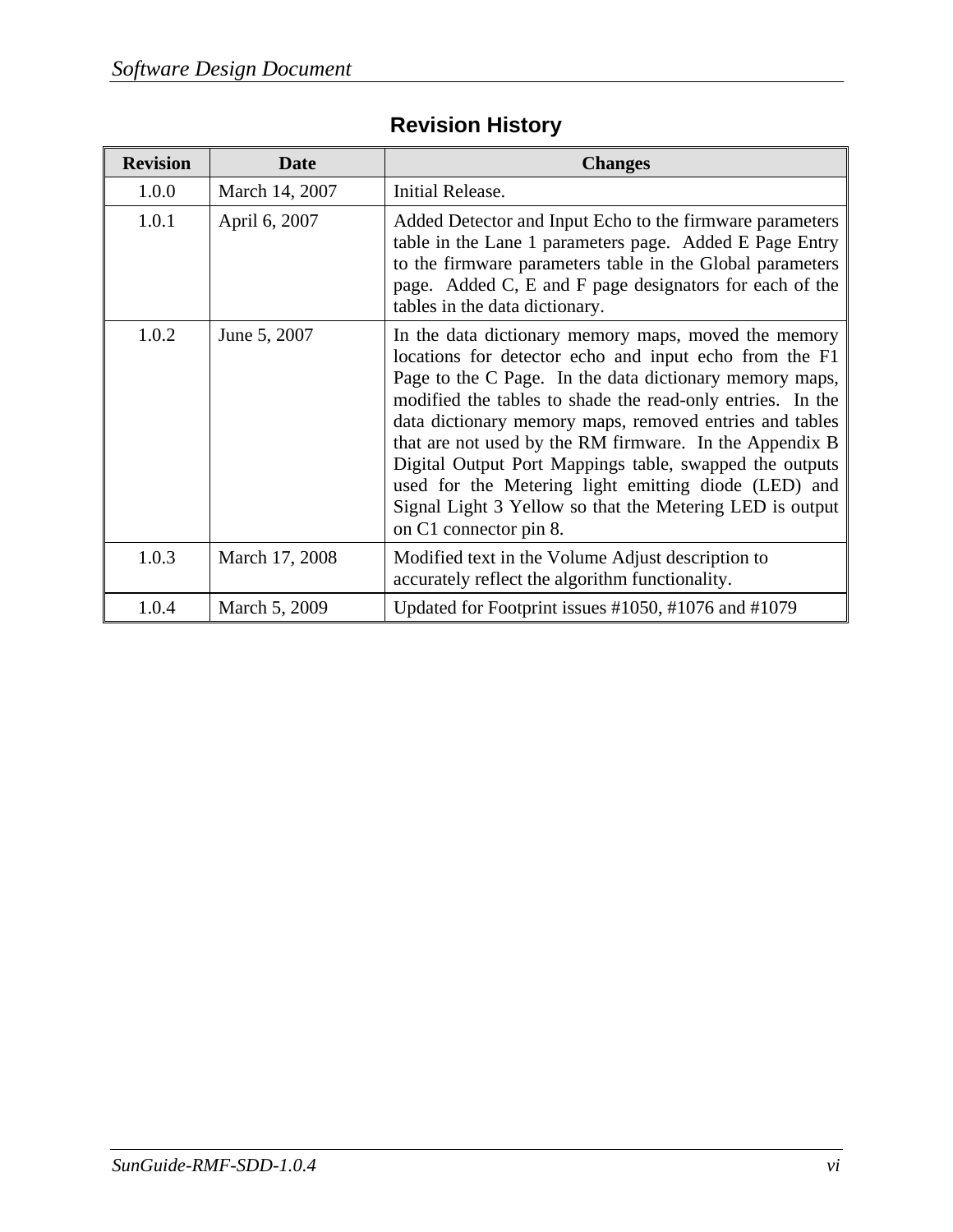## **1. Scope**

### *1.1 Document Identification*

This document serves as the Software Design Document (SDD) for the Florida Department of Transportation (FDOT) Ramp Metering firmware.

### *1.2 Project Overview*

The FDOT is conducting a program that is developing SunGuide software. The SunGuide software is a set of Intelligent Transportation System (ITS) software that allows the control of roadway devices as well as information exchange across a variety of transportation agencies. The goal of the SunGuide software is to have a common software base that can be deployed throughout the State of Florida. The SunGuide software development effort is based on ITS software available from both the States of Texas and Maryland; significant customization of the software is being performed as well as the development of new software modules. The following figure provides a graphical view of the SunGuide software:



**Figure 1.1 - High-Level Architectural Concept** 

The SunGuide development effort spans approximately two years. After the development, the software will be deployed to a number of districts and expressway authorities throughout Florida, and support activities will be performed.

### *1.3 Related Documents*

The following documents were used to develop this document: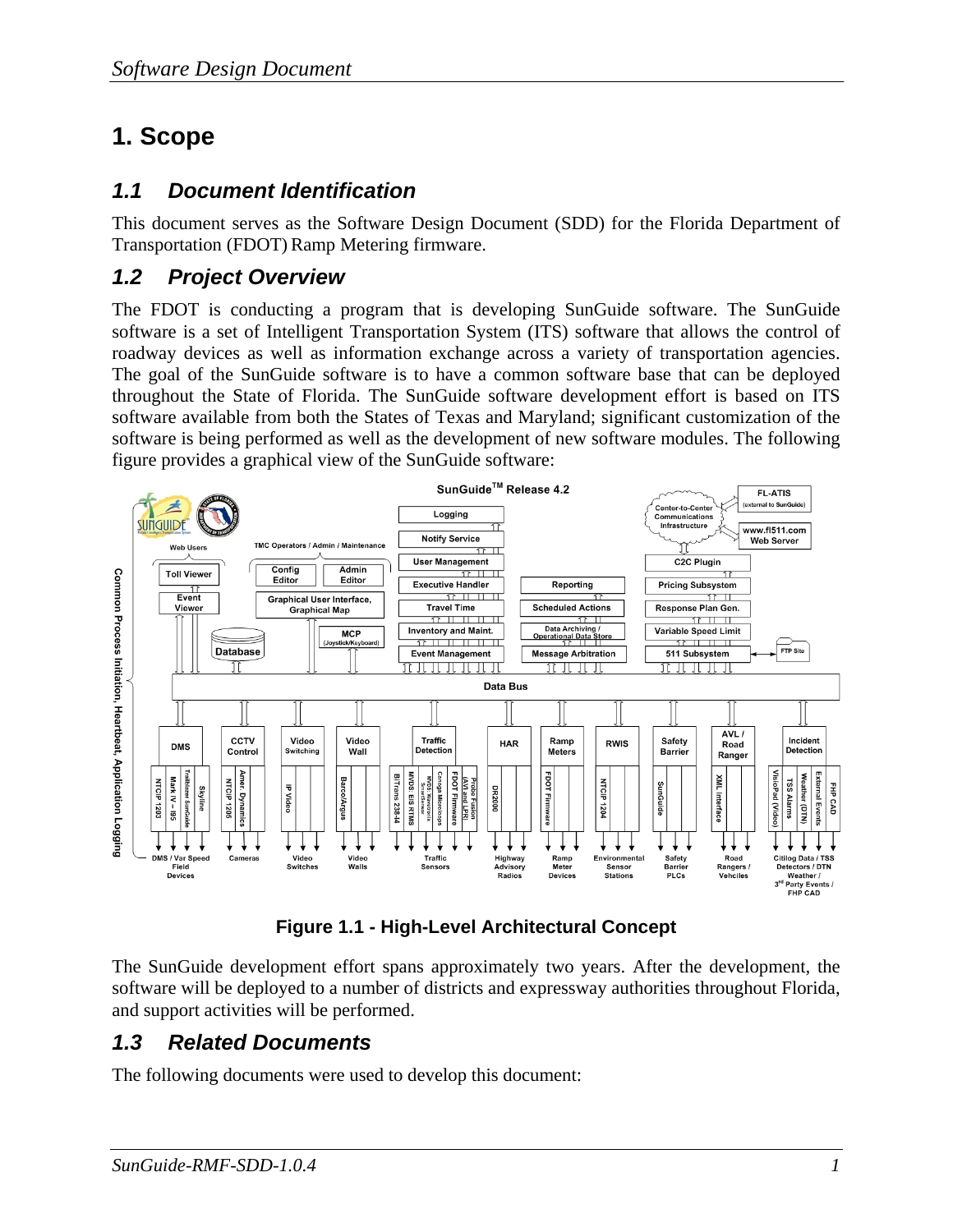- SwRI Qualification Response: *Response to the Invitation to Negotiate (ITN): Statewide Transportation Management Center Software Library System, Negotiation Number: ITN-DOT-02/03-9025-RR,* SwRI Proposal No. 10-35924, dated: November 18, 2002.
- SwRI Technical Proposal: *Technical Proposal for Invitation to Negotiate (ITN)*: *Statewide Transportation Management Center Software Library System, Negotiation Number: ITN-DOT-02/03-9025-RR,* SwRI Proposal No. 10-35924, dated: January 31, 2003.
- SwRI Cost Proposal: *Cost Proposal for Invitation to Negotiate (ITN): Statewide Transportation Management Center Software Library System, Negotiation Number: ITN-DOT-02/03-9025-RR,* SwRI Proposal No. 10-35924, dated: January 31, 2003.
- SwRI BAFO letter: *Southwest Research Institute Proposal No. 10-35924, "Invitation to Negotiate (ITN): Statewide Transportation Management Center Software Library System", Reference: Negotiation Number: ITN-DOT-02/03-9025-RR*, dated: May 5, 2003.
- FDOT procurement document: *Invitation to Negotiate (ITN), Negotiation Number: ITN DOT-02/03-9025-RR, Statewide Transportation Management Center Software Library System*, dated: October 21, 2002.
- FDOT Scope of Services: *Statewide Transportation Management Center Software Library System: Scope of Services,* September 22, 2003.
- FDOT Requirements Document: *Statewide Transportation Management Center Software Library System: Requirements Specification,* June 3, 2003.
- Southwest Research Institute, *TMC Software Study*, November 15, 2001.
- Southwest Research Institute, *Introduction to an Operational Concept for the Florida Statewide Library*, FDOT – OCD – 1.0, March 31, 2002.
- Washington State Department of Transportation, *Ramp Meter / Data Collection User's Manual,* Version 4.47, January 28, 2005.
- World Wide Web Consortium (W3) website: http://www.w3.org.
- SunGuide Project website: http://sunguide.datasys.swri.edu.
- 170 Communication Protocol, *VAX-170-DOC05,* Washington State Dept. of Transportation, September 3, 2002.

### *1.4 Contacts*

The following are contact persons for the SunGuide software project:

- Elizabeth Birriel, ITS Central Office, elizabeth.birriel@dot.state.fl.us, 850-410-5606
- Trey Tillander, FDOT SunGuide Project Manager, trey.tillander@dot.state.fl.us, 850-410-5617
- Khue Ngo, Senior ITS Analyst, khue.ngo@dot.state.fl.us, 850-410-5579
- David Chang, PBS&J Project Manager, David.Chang@dot.state.fl.us, 850-410-5622
- Steve Dellenback, SwRI Project Manager, sdellenback@swri.org, 210-522-3914
- Robert Heller, SwRI Software Project Manager, rheller@swri.org, 210-522-3824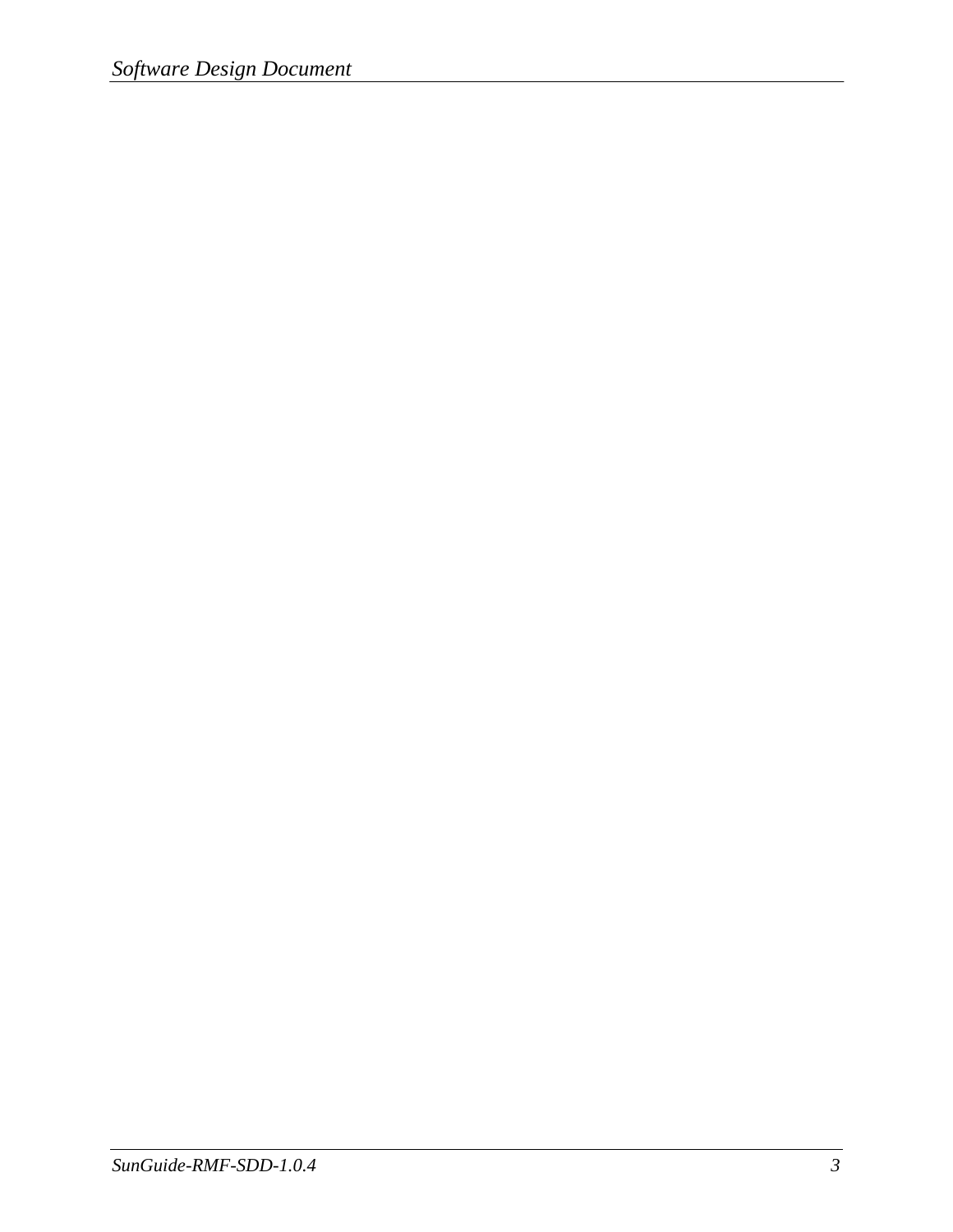### **2. Theory of Operation**

The FDOT SunGuide Ramp Metering Subsystem is designed to manage the flow of traffic from ramps onto a freeway. Ramp metering controls the flow of vehicles entering the freeway by allowing them to merge into mainline traffic one at a time, rather than as a platoon of cars. This is accomplished through the use of vehicle detection devices (induction loops), field controllers, ramp meters, and a central computer system. The FDOT SunGuide Ramp Metering Subsystem is based upon the Washington State Department of Transportation (WsDOT) ramp metering subsystem, which includes centralized control with a fuzzy logic algorithm. An early project review determined that it was not feasible to port the code of the WsDOT system, so the approach taken was to review available WsDOT system documentation and replicate the WsDOT ramp metering firmware operation within the FDOT SunGuide system architecture.



**Figure 2.1 - Ramp Metering Subsystem Architecture**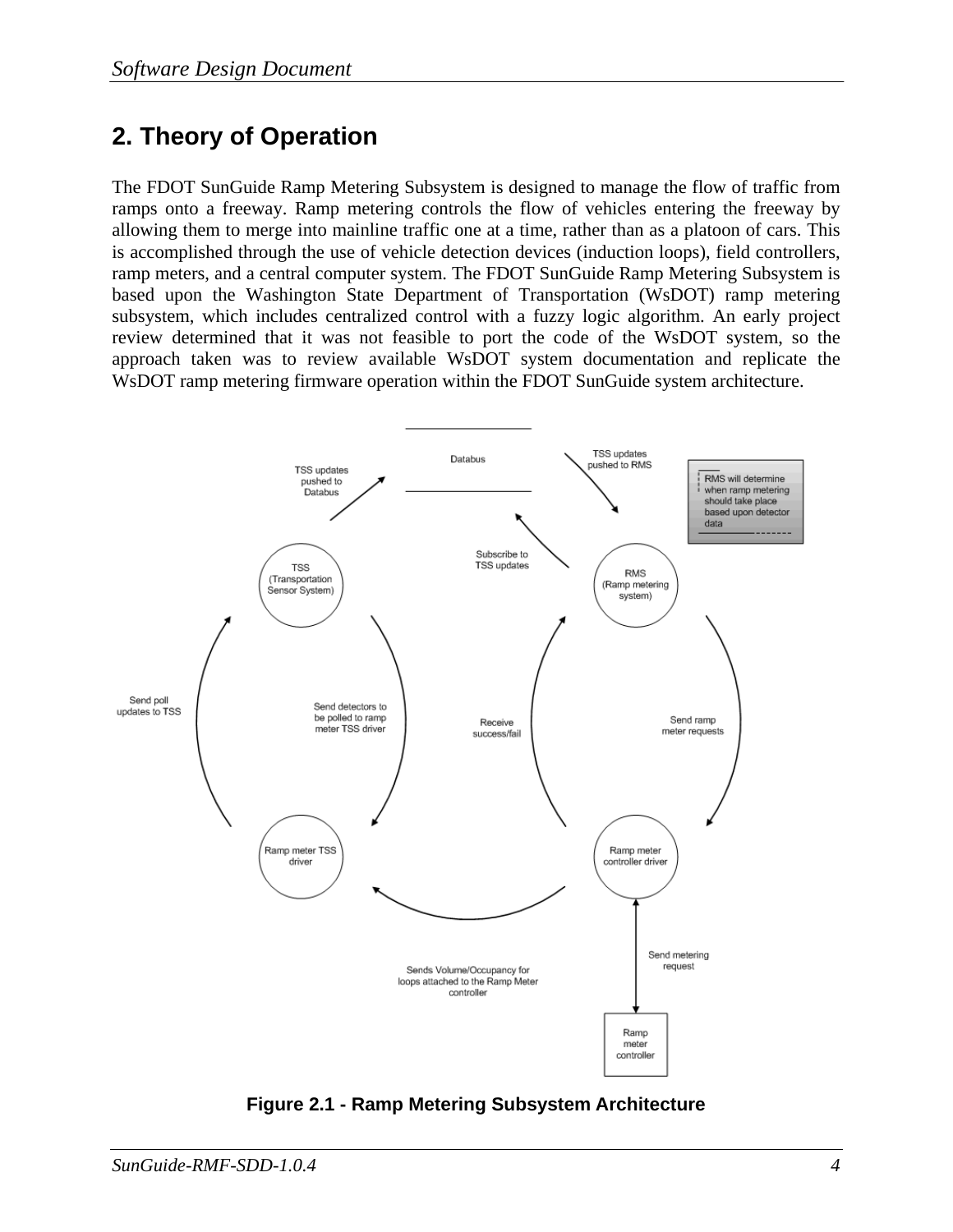The SunGuide system will make use of traffic information received from the detectors and by using the Fuzzy Logic Ramp Metering algorithm at Central. The data inputs to the fuzzy-logic algorithm are: a) Mainline occupancy just before the ramp outlet, b) Mainline speed just before the ramp outlet, c) Ramp queue occupancy, e) Advance Queue detector occupancy, f) High Occupancy Vehicle (HOV) bypass volume, g) Downstream speed from assigned one or more detector station(s), and h) Downstream occupancy from one or more assigned detector station(s). The output from the Fuzzy Logic algorithm will be metering rate in vehicles/20 seconds.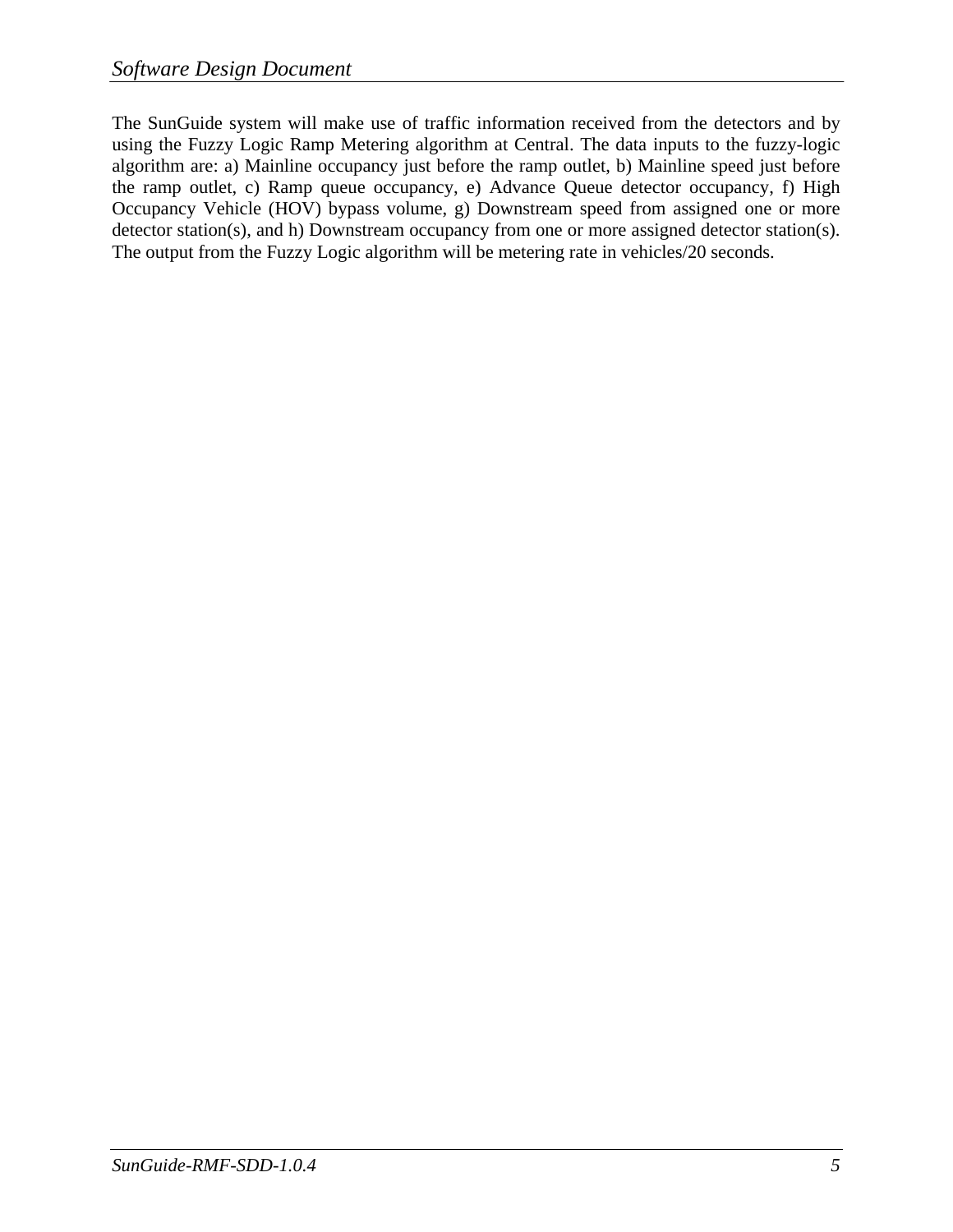### **3. High Level Design**

The FDOT Ramp Meter Firmware operates on a Model 170 Controller. The firmware utilizes 2 serial interfaces (asynchronous communications interface adapters [ACIAs]). The firmware processes accumulated data from as many as 40 detectors. The program also processes speed, length, and vehicle classification from up to 8 dual-detector speed traps. The firmware has the capability to meter up to three ramps independently.

The FDOT Ramp Meter Firmware has two communications modes: central or local control. In central mode, configuration parameters are sent from the central system to the controller. The central system periodically polls for surveillance and metering data. In local mode, previously downloaded parameters or user input parameters are used for surveillance and metering functions. Parameters are viewable via the front panel keypad. Communications with Central requires the manual entry of the communications address.

#### *3.1 Subsystem Components*

The FDOT Ramp Meter Firmware is designed as a three- function program. The functions consist of functionality segmented by hardware interface, data surveillance, and ramp metering. A detailed description of the segment functionality is described in the following paragraphs.

#### *3.1.1 Hardware Interface*

#### **3.1.1.1 Digital Inputs**

The ramp meter controller incorporates six digital input ports with eight bits of inputs per port. The input ports are memory mapped into the central processing unit (CPU) address space as defined in Section 4.8. The digital inputs are used to monitor the status of the 40 loop detectors and the police switch. The input port mappings are defined in Appendix A. The system software monitors the states of the detectors to calculate speed, volume, and occupancy for the metering algorithms.

#### **3.1.1.2 Digital Outputs**

The ramp meter controller incorporates seven digital output ports with eight bits of outputs per port. The output ports are memory mapped into the CPU address space as defined in Section 4.8. The digital outputs are used to control the states of the signal lights for each of the three ramps. They are also used to reflect the status of the front panel call lights for the watchdog and to initiate a detector reset. The output port mappings are defined in Appendix B.

#### **3.1.1.3 Keypad**

The ramp meter controller incorporates a 16-key keypad for user input. The keypad interface is memory mapped into the CPU address space as defined in Section 4.9. The system software continually monitors the keypad for key actuations. The keypad is used to view and modify the operational configuration of the ramp meter controller. The usage of the keypad for this purpose is described in the *Ramp Metering Firmware Software User's Manual*.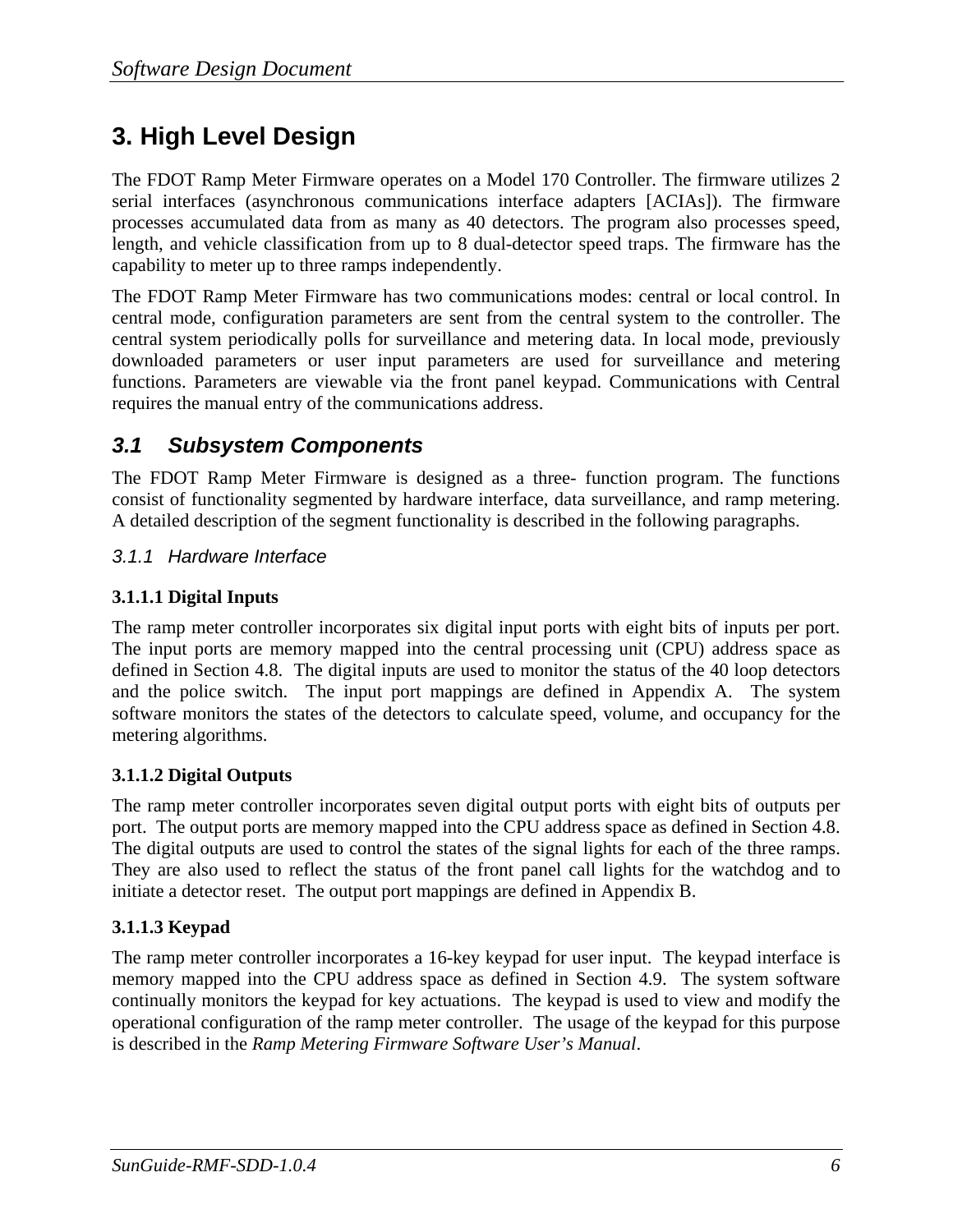#### **3.1.1.4 LED Display**

The ramp meter controller incorporates six 8-segment LEDs for displaying numeric values. The LED interface is memory mapped into the CPU address space as defined in Section 4.10. The LEDs are used for two different operation modes. When the keypad is used to view or modify the ramp meter configuration parameters, the LEDs are used to display numeric values entered by the user or parameter values viewed by the user. The function of the LEDs in keypad entry mode is described in the *Ramp Metering Firmware Software User's Manual*.

When the keypad is not being used, the LEDs are used to display operational status of the each of the three metered lanes. A single LED (the Phase LED) is used to indicate the current ramp ID (1-3). A second LED (the Interval LED) is used to indicate the current metering status according to the value displayed. The metering statuses for the LED value displayed are described in the *Ramp Metering Firmware Software User's Manual*. The last four LEDs (the Timing LEDs) are used to display the current metering cycle time for the ramp.

#### **3.1.1.5 Call Lights**

The ramp meter controller incorporates nine call lights (single LEDs) to display operational status information. The call light interface is memory mapped into the CPU address space as defined in Section 4.10. The call lights are used for two different operation modes. When the keypad is used to view or modify the ramp meter configuration parameters, the call lights are used to indicate values entered by the user or parameter values viewed by the user. The function of the call lights in keypad entry mode is described in the *Ramp Metering Firmware Software User's Manual*.

When the keypad is not being used, the call lights are used to reflect system operational status. The function of each of the call lights in this mode is described in the *Ramp Metering Firmware Software User's Manual*.

#### **3.1.1.6 Asynchronous Communication Interface Adapter (ACIA)**

The ramp meter controller incorporates two ACIAs. The ACIA interfaces are memory mapped into the CPU address space as defined in Section 4.11.

ACIA1 is used for serial communications to the host computer. The host computer uses the serial interface to issue commands to the ramp meter controller to configure and control the operation of the system software. The host computer also uses the serial interface to poll for data collected by the controller software (e.g., speed, volume and occupancy). The communications protocol to the host computer is designed according the protocol defined in the *170 Communication Protocol VAX-170-DOC05* produced by the Washington State Department of Transportation.

ACIA2 is configured in loop-back fashion to generate a time base for collecting speed trap data. The ACIA is configured to generate an interrupt when the transmit data register shifts data out and is configured for a baud rate of 19.2 KB. This interrupt is used to sample data for each of the eight possible speed traps in round robin fashion on every other interrupt. This results in a sample rate of 8.333 ms, or 120 Hz, for each speed trap.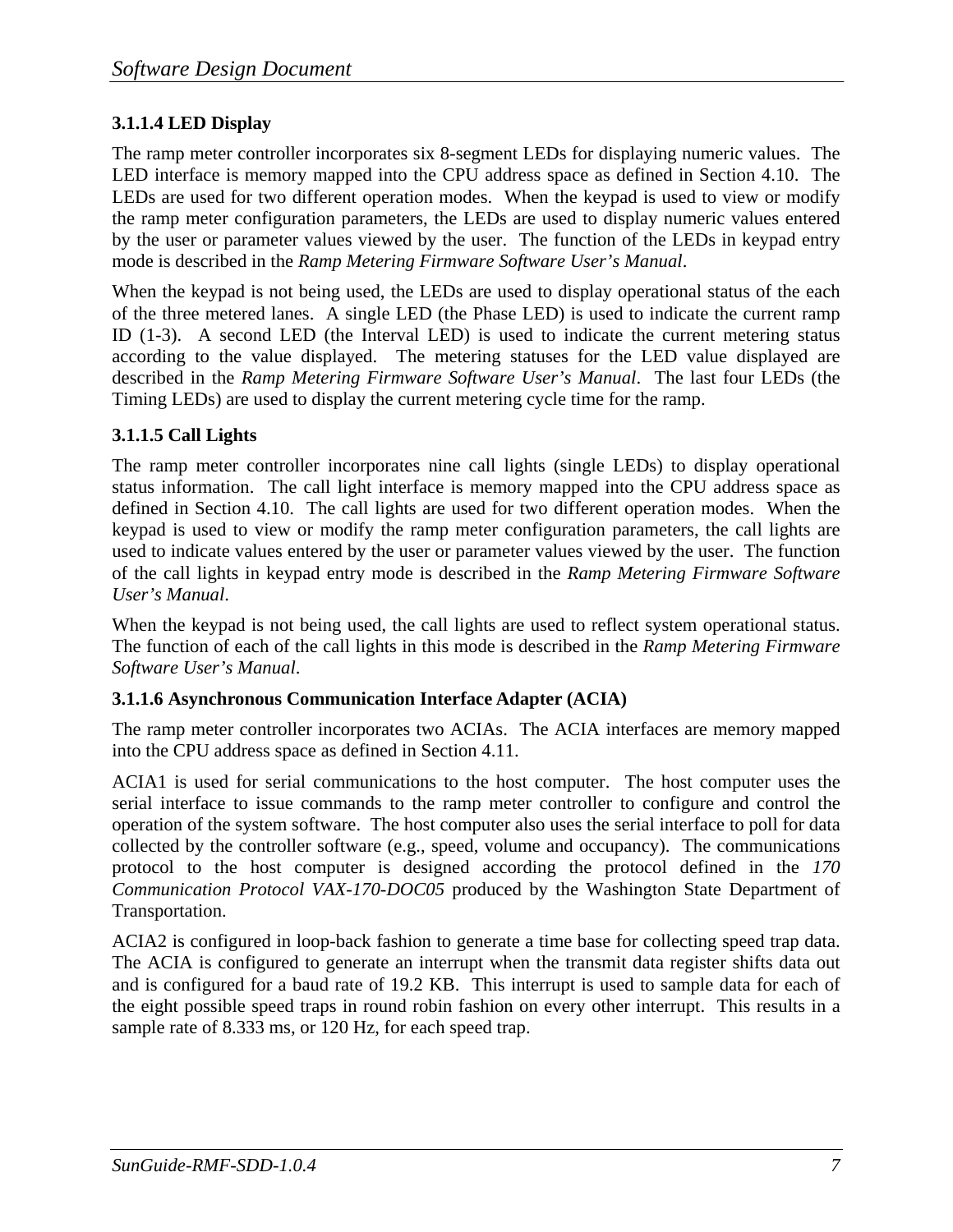#### *3.1.2 Data Surveillance*

The data surveillance function of the Ramp Metering Firmware (RMF) performs three main tasks: volume and occupancy data collection, speed trap calculations, and data validation. Data calculations are stored every 20 seconds and over-written every minute. This provides the firmware with a rolling one minute data set. Data poll responses are packaged with the current 20 second data set.

#### **3.1.2.1 Data Collection**

Data collection functions process data from up to 40 configurable detectors. Parameters sent from Central or manually input define the source and purpose of the inputs. The core purpose of all detectors is to provide volume and occupancy. This data is reported every 20 seconds in response to a poll request.

The C1 connector links the detector inputs to the controller. Each detector is mapped to a pin assignment. The detector actuations occur when the appropriate pin is grounded. The controller firmware scans the pins on a 60Hz cycle.

The firmware calculates the number of scans each pin is grounded over a 20 second period. The maximum number of scans in a 20 second period is 1200. Occupancy is calculated as the following: Occupancy  $=$  scans  $/$  12. Volume is calculated as the number of times the detector state changes from actuated to non-actuated.

#### **3.1.2.2 Speed Trap**

Speed calculations are computed from the 8 configurable dual-detector traps. Two detectors are installed in a lane at a defined distance apart. These detectors are scanned by the speed trap algorithm 120 times a second.

The speed trap algorithm calculates the number times the upstream detector is actuated while the downstream detector remains non-actuated. The speed trap length divided by the scan count of the upstream detector provides the vehicle speed.

Vehicles can be classified into any one of 4 bin lengths. The vehicle is classified into the largest bin that is greater than the vehicle's length. Length is calculated by taking the occupancy of the upstream detector multiplied by the speed minus the length of the detector.

#### **3.1.2.3 Data Validation**

Data validation falls into two areas: data surveillance validation and speed data validation. Data validity flags are set when an error is verified. These flags are reported in the data packet sent in the data poll response message to central.

Data surveillance processes valid data in pre-defined volume and occupancy envelopes. For a given volume a minimum and maximum occupancy must be calculated. The firmware has 4 defined occupancy envelopes. When volume exceeds 17 vehicles per minute, the firmware sets the chatter flag. The firmware also monitors for minimum presence or absence known as "Short Pulse." For presence less than a 1/15 second the accumulated volume and occupancy are ignored for the current actuation. In the case of absence less than 1/15 second, volume is reduced by one count and the occupancy is increased scan for scan to compensate.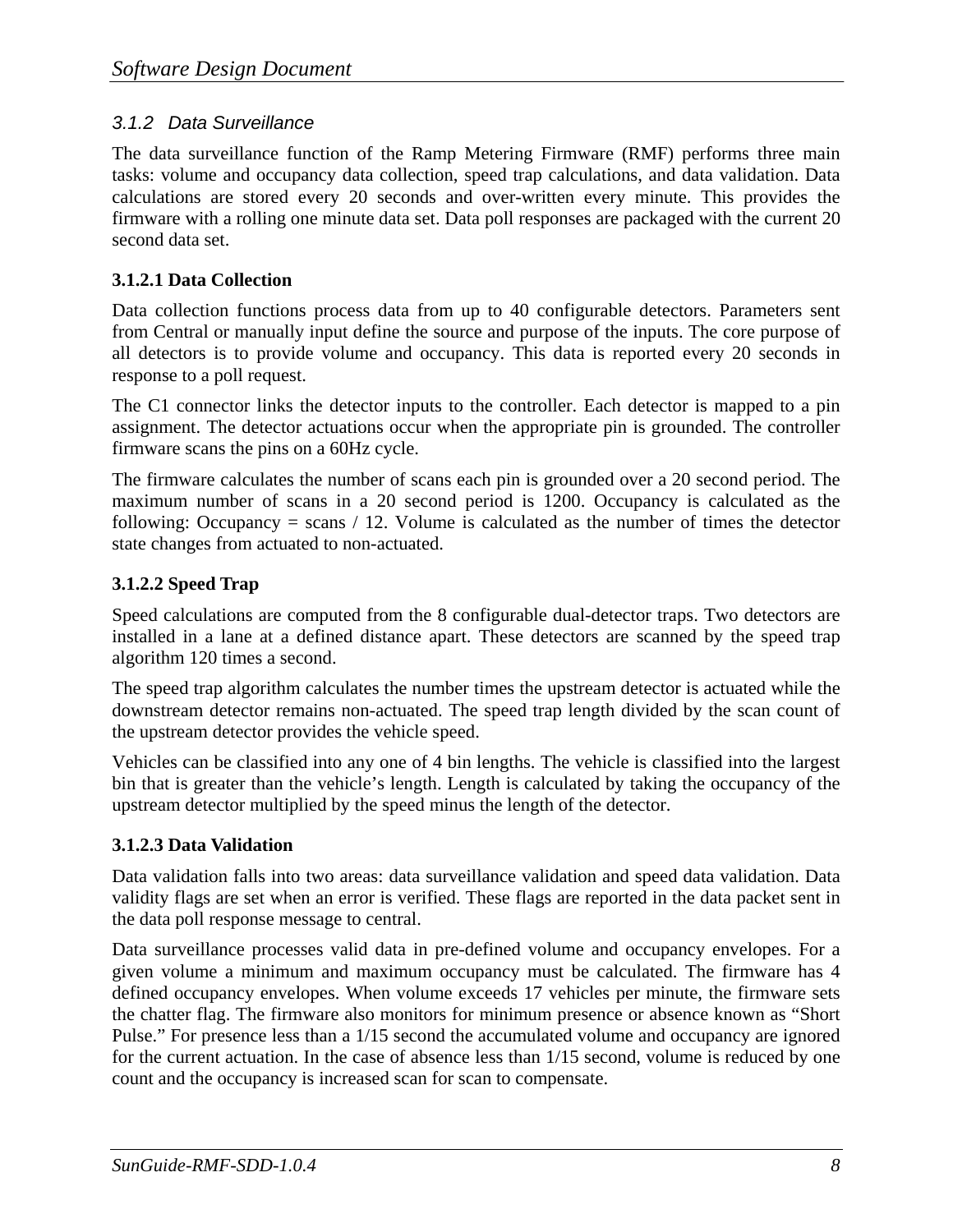Speed validity monitors several invalid data scenarios. When the occupancy ratio is greater than 10% between the upstream and downstream detector, the speed data is thrown out for the current vehicle. Two in a trap is calculated as a second vehicle entering the trap before the first exits. A lost vehicle is defined as the speed trap timer expiring before the vehicle actuates the downstream detector. The calculated speed exceeds the speed limit parameters set by the operator. The length is greater than the predefined length limit.

#### *3.1.3 Metering*

There are two basic sources for ramp meter control by the FDOT Ramp Metering Firmware: local algorithms using local data or central algorithms using data from the mainline lanes. The central source is normally used for metering, except in special cases and after a communication failure. In special cases the operator commands the controller to meter using the local algorithms, and after a communication failure the controller meters using the local algorithms by default. The basic metering algorithms and metering rate adjustments are controlled by a set of parameters, shown in Table 3.1, sent by the host computer. There is a set of parameters for each metered ramp.

| <b>Parameter</b>                                                            | <b>Definition</b>                                       | Range        | <b>Units</b> | <b>Default</b><br><b>Value</b> |  |
|-----------------------------------------------------------------------------|---------------------------------------------------------|--------------|--------------|--------------------------------|--|
| <b>MultiLaneSplit</b>                                                       | Percentage for TOD distribution                         | $0 - 100$    | percent      | 100                            |  |
| <b>TableRate1</b>                                                           | First rate value in meter rate table                    | $0.0 - 25.5$ | <b>VPM</b>   | 18.0                           |  |
| TableRate2                                                                  | Second rate value in meter rate table                   | $0.0 - 25.5$ | <b>VPM</b>   | 16.0                           |  |
| TableRate3                                                                  | Third rate value in meter rate table                    | $0.0 - 25.5$ | <b>VPM</b>   | 13.0                           |  |
| <b>TableRate4</b>                                                           | Fourth rate value in meter rate table                   | $0.0 - 25.5$ | <b>VPM</b>   | 10.0                           |  |
| <b>TableRate5</b>                                                           | Last rate value in meter rate table                     | $0.0 - 25.5$ | <b>VPM</b>   | 7.0                            |  |
| TableOcc1                                                                   | First occupancy value in meter rate table               | $0 - 100$    | percent      | 15                             |  |
| TableOcc2                                                                   | Second occupancy value in meter rate table              | $0-100$      | percent      | 17                             |  |
| TableOcc3                                                                   | Third occupancy value in meter rate table               | $0-100$      | percent      | 19                             |  |
| TableOcc4                                                                   | Fourth occupancy value in meter rate table              | $0-100$      | percent      | 21                             |  |
| TableOcc5                                                                   | Last occupancy value in meter rate table                | $0 - 100$    | percent      | 23                             |  |
| <b>MaxMeterRate</b>                                                         | Maximum meter rate                                      | $0.0 - 25.5$ | <b>VPM</b>   | 20.0                           |  |
| <b>MinMeterRate</b>                                                         | Minimum meter rate                                      | $0.0 - 25.5$ | <b>VPM</b>   | 5.0                            |  |
| QOccThresh1                                                                 | Queue occupancy threshold to begin adjustment           | $0 - 100$    | percent      | 30                             |  |
| <b>QOccThresh2</b>                                                          | Queue occupancy threshold to terminate adjustment       | $0 - 100$    | percent      | 25                             |  |
| <b>QOccTimer1</b>                                                           | Timer to implement first queue adjustment               | $0.0 - 25.5$ | minutes      | 1.0                            |  |
| <b>QOccTimer2</b>                                                           | Timer to implement second queue adjustment              | $0.0 - 25.5$ | minutes      | 3.0                            |  |
| QOccAdjust1                                                                 | First meter rate increment for queue adjustment         | $0.0 - 25.5$ | <b>VPM</b>   | 2.0                            |  |
| QOccAdjust2                                                                 | Second meter rate increment for queue adjustment        | $0.0 - 25.5$ | <b>VPM</b>   | 4.0                            |  |
| <b>AdvQOccThresh</b>                                                        | Occupancy threshold to begin advanced queue<br>override | $0 - 100$    | percent      | 25                             |  |
| <b>AdvQOccTimer</b>                                                         | Timer to implement advanced queue override              | $0 - 255$    | seconds      | 80                             |  |
| <b>AdvQOccOverride</b>                                                      | Meter rate adjustment for advanced queue override       | $0.0 - 25.5$ | <b>VPM</b>   | 12.0                           |  |
| LongStopTime                                                                | Passage occupancy time to trigger long stop green       | $0.0 - 25.5$ | seconds      | 2.0                            |  |
| Delay time added to red time for red violations<br><b>RedViolationDelay</b> |                                                         | $0.0 - 25.5$ | seconds      | 1.0                            |  |
| <b>NormalYellow</b>                                                         | Duration of yellow interval of meter cycle              | $0.0 - 25.5$ | seconds      | 0.0                            |  |
| Minimum red time for HOV bypass<br><b>HOVRedDelay</b>                       |                                                         | $0.0 - 25.5$ | seconds      | 0.0                            |  |

#### **Table 3.1 - Metered Lane Parameters**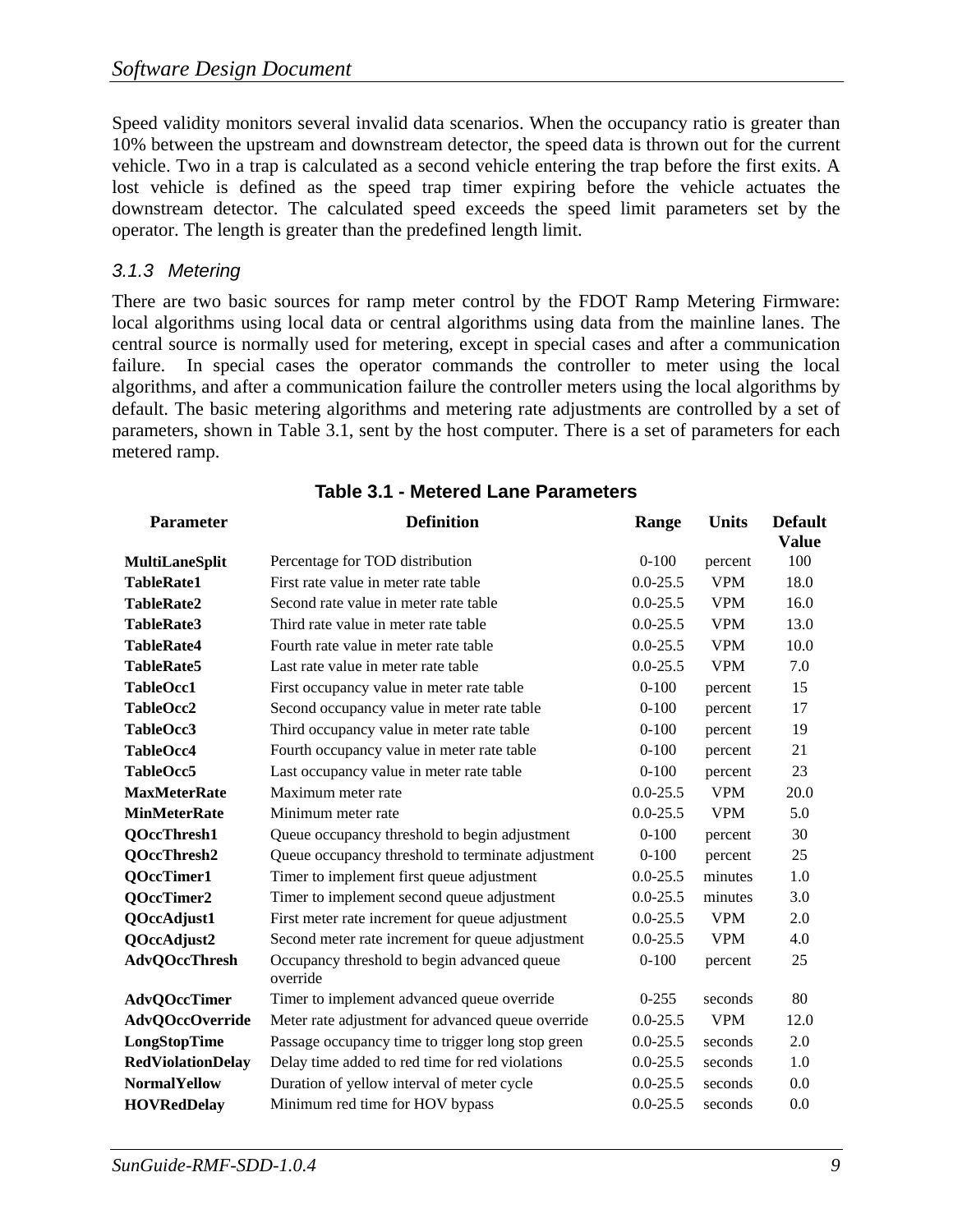| <b>ShortStopQOcc</b>  | Queue occupancy to trigger short stop green    | 0-100                | percent | 15  |
|-----------------------|------------------------------------------------|----------------------|---------|-----|
| <b>QStartMeterGap</b> | Gap required at queue detector for startup red | $0.0 - 25.5$ seconds |         | 3.0 |

#### **3.1.3.1 Basic Metering Algorithms**

#### **Time-of-Day (TOD) Metering Rate**

The TOD Rate table contains 32 events that can be activated on any combination of days of the week. Each event has a starting hour and minute, flags for effective days of the week, and an associated metering rate. The metering rate is in the range of 0-25.5 Vehicles Per Minute (VPM), where a value of 0 will cause a Stop Metering event and a non-zero value will cause a Start Metering event, setting the TOD Metering Rate to the value. A value of 255 (25.5) will cause the TOD Metering Rate to be ignored in favor of the Traffic Metering Rate. The TOD table controls all active ramps in the controller. The rate from the TOD table is multiplied by the ramp *MultiLaneSplit* parameter to determine the TOD rate for that ramp. The multilane spilt values for all active ramps in a controller do not have to total 100.

A power failure of more than 4 hours and 15 minutes will prevent use of the TOD table to control metering. The controller must receive a time value from the host computer before the TOD metering control can be resumed.

#### **Traffic Metering Rate**

The Traffic Metering Rate is based on mainline occupancy. The traffic algorithm calculates the Traffic Metering Rate using the one minute moving average occupancy of the defined mainline detectors. The one minute moving average mainline occupancy is compared to the occupancy levels in the *TableOcc1-5* and *TableRate1-5* parameter tables. The occupancy/rate pairs specify points on a metering rate vs. mainline occupancy slope. Linear interpolation is used to calculate a metering rate from a given occupancy value. The *MaxMeterRate* parameter is used if the input occupancy is less than the lowest table entry, and the *MinMeterRate* parameter is used if the occupancy is greater than the highest table entry.

#### **Intermediate Meter Rate**

The Intermediate Metering Rate is the more restrictive of the TOD Metering Rate and the Traffic Metering Rate when in Local mode, and is the Traffic Metering Rate when in Central mode.

#### **Fuzzy Meter Rate**

A Fuzzy Metering Rate is provided by the host system for each of the metered ramps. A nonzero Fuzzy Metering Rate will always be used when in Central mode, and no adjustments or overrides are applied to it.

#### **3.1.3.2 Metering Rate Adjustments**

Once the basic metering algorithms determine the Intermediate Meter Rate, it is adjusted to account for specific ramp conditions. These adjustments are described below.

#### **Queue Adjusted Metering Rate**

If the 20-second queue detector occupancy exceeds the *QOccThresh1* parameter for more than *QOccTimer1* parameter minutes, the Intermediate Metering Rate is adjusted upward by the *QOccAdjust1* parameter. If the 20-second queue detector occupancy exceeds the *QOccThresh1* parameter for more than *QOccTimer2* parameter minutes, the Intermediate Metering Rate is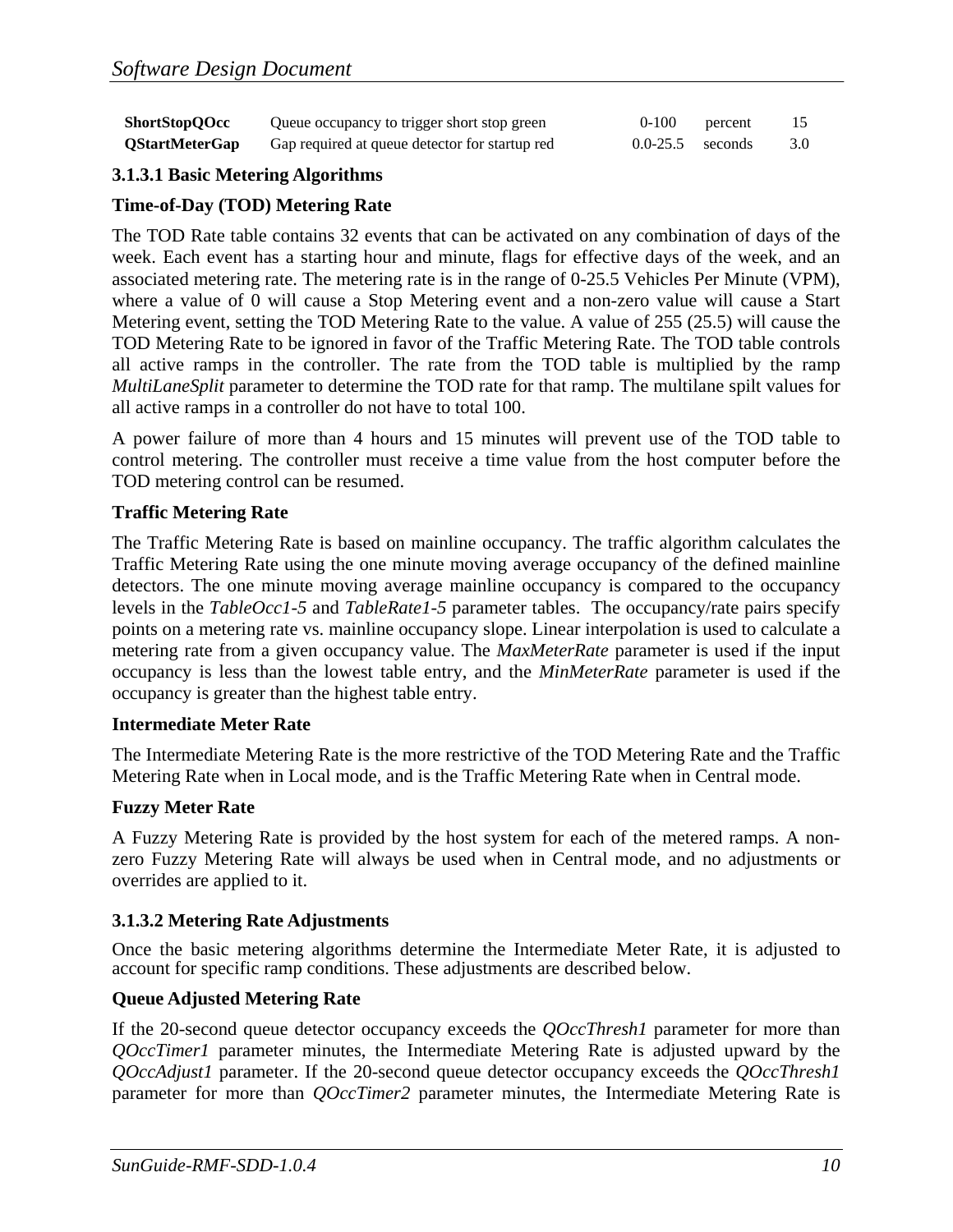adjusted upward by the *QOccAdjust2* parameter instead. The adjustment will remain in effect until the 20-second queue detector occupancy is less than or equal to the *QOccThresh2* parameter for one minute.

If an intermediate queue detector is used, its 20 second occupancy is used with the same thresholds, timers, and adjustment values. Adjustments due to intermediate queue detector occupancy are added to the adjustments from the queue detector occupancy.

The Intermediate Metering Rate with queue and intermediate queue adjustments applied is called the "Queue Adjusted Metering Rate." While either the queue detector adjustment or the intermediate queue detector adjustment is in effect, the queue adjustment alarm is set.

#### **Volume Adjustment**

The ramp volume is used to adjust the Queue Adjusted Metering rate due to red signal violations on the ramp. The Queue Adjusted Metering Rate is reduced by the sum of the red signal violations in the last three 20 second periods.

#### **Advanced Queue Override**

If queue adjustment is in effect and the one-minute moving average occupancy of either left or right advance queue detector exceeds the *AdvQOccThresh* parameter value for more than *AdvQOccTimer* parameter seconds, the Queue Adjusted Metering rate is further adjusted by the *AdvQOccOverride* parameter value. If both advanced queue detector occupancies exceed the threshold, the override values are additive. The advanced queue override remains in effect until the one-minute moving occupancy of the advance queue detector drops below the *AdvQOccThresh* parameter value.

#### **High-Occupancy Vehicle Bypass Meter Rate Adjustment**

For each actuation of the HOV demand detector or ramp demand detector while the metered lane signal is red, the remaining red signal time of the cycle is compared to the *HOVRedDelay* parameter value, and the larger value is used as the remaining red time.

#### **Red Signal Violations**

For each actuation of the passage detector during the red signal portion of the cycle, the red signal cycle time is incremented by *RedViolationDelay* parameter value.

#### **Adjusted Meter Rate**

The Adjusted Metering rate is the basic meter rate adjusted for queue occupancy, adjusted for HOV bypass traffic, adjusted for red signal violations, and adjusted for advanced queue detector occupancy. Finally, the Adjusted Metering rate is bounded by the *MinMeterRate* and *MaxMeterRate* parameter values.

#### **Cycle Length**

A new cycle length, in seconds, is computed from the selected metering rate, which is expressed in VPM. The selected metering rate will be the Fuzzy Metering rate if it is non-zero; otherwise, the Adjusted Metering rate will be used.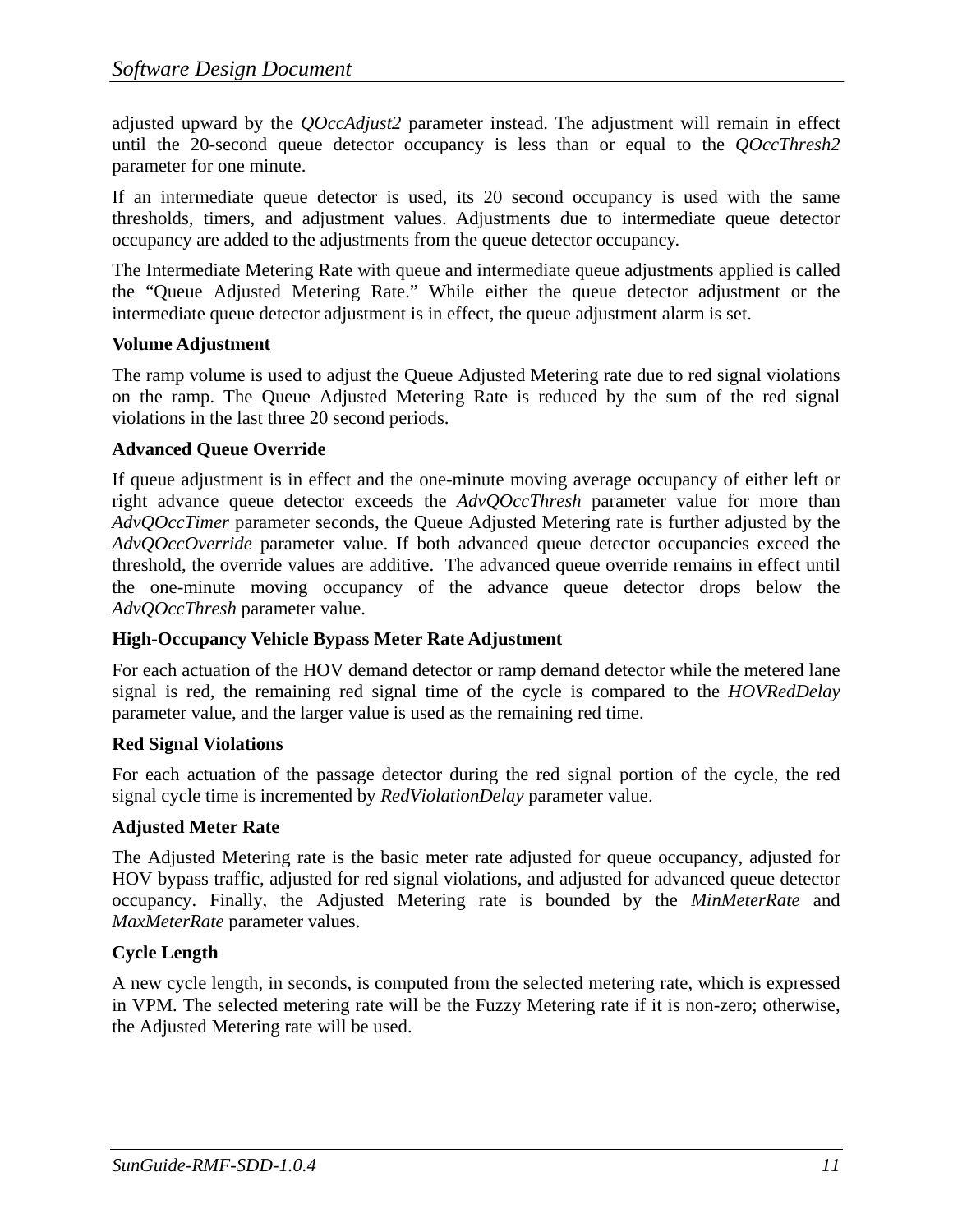#### **3.1.3.3 Failure Adjustments**

Although all detectors can be failed by a watchdog timer due to inactivity, the demand and passage detectors can also be failed by the metering software. The demand detector for a metered ramp will be failed if two consecutive passage detector actuations occur without any presence on the demand detector. The passage detector for a metered ramp will be failed if two consecutive demand detector actuations occur without any presence on the passage detector.

A failed demand detector causes metering to be stopped for the affected ramp. A failed passage detector will cause the use of a fixed 1.5 second green time per allowed vehicle for each demand detector actuation. A failed queue detector will prevent the use of queue detector and advance queue detector occupancy metering adjustments. If the demand detector fails in the actuated state and has not been failed by the watchdog timer, metering will continue as if a continuous demand is present.

Normally an activation of the demand detector must occur before the signal light can cycle to green. A short stop condition occurs when a vehicle stops before reaching the demand detector. In this case the signal light will remain red until the cycle times out and the occupancy of the queue detector exceeds the *ShortStopQOcc* parameter value. The short stop condition will cause the signal to cycle to green until a passage is detected.

Normally an activation of the passage detector is used to cycle the signal light from green back to yellow or red. A long stop condition occurs when a vehicle crosses the stop line and causes a premature passage detector actuation. In this case the signal light will remain red until the cycle times out and the *LongStopTime* parameter value is reached. The long stop condition will cause the green signal to be timed. A fixed 1.5 seconds per allowed vehicle will be used.

#### **3.1.3.4 Start Metering**

Metering is started by a command from the host computer if in Central mode or by the current time matching an entry in the TOD table with a non-zero metering rate if in Local mode. Metering will not be started if the demand detector of a metered lane is failed. The sequence of events is described in the following list.

- 1. A 20-second lead-in green period is started by setting the signal light to green.
- 2. A gap in the occupancy of the queue detector is found that matches the *QStartMeterGap* parameter value.
- 3. If a startup yellow time is defined, transition to a startup yellow period by setting the signal light to yellow.
- 4. Transition to an initial red period by setting the signal light to red.

The signal light will remain red until all of the following conditions are satisfied.

- 1. The demand detector is actuated or a short-stop condition exists.
- 2. The cycle time has ended, including any delays added by the HOV bypass delay or red signal violations.
- 3. The passage detector is not activated.
- 4. The red signal light has been on for a minimum of one second.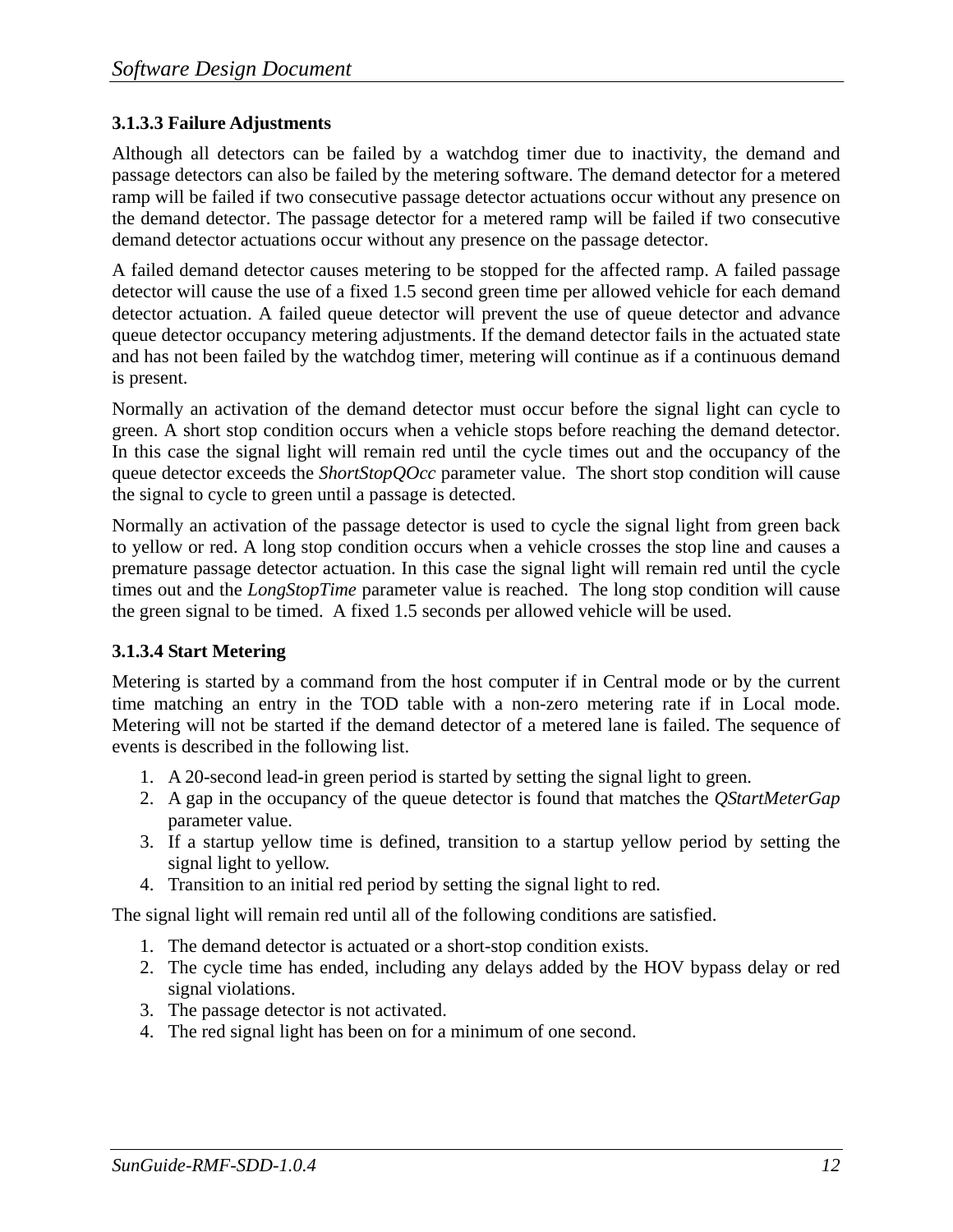#### **3.1.3.5 Stop Metering**

Metering is stopped by command from the host computer if in Central mode or by the current time matching an entry in the TOD table with a zero metering rate if in Local mode. The sequence of events is described in the following list.

- 1. A gap in the demand detector is found that matches the DemandEndGap parameter value.
- 2. The gap length is reduced by 0.1 second every 6.0 seconds until a gap is found.
- 3. The signal will rest in green for the amount of time specified by the MeterEndGreen parameter.
- 4. The signal will go dark or rest in green dependent on the MeterOffDisplay parameter.

#### **3.1.3.6 Metering Preemption**

Metering preemption can be initiated locally via a cabinet police switch and remotely via the preempt parameter. If the pre-empt parameter is non-zero or the police switch is closed, the controller outputs a steady green signal on all ramps. When the switch is re-opened or the preempt parameter set to 0, the controller will return to its previous metering state.

#### **3.1.3.7 Metering Sequence**

#### **Green Interval**

The start of a new metering cycle begins with the green signal state. Normally the green interval terminates when the passage detector has been actuated for each vehicle allowed per green cycle. If the passage detector has failed or a short green condition is in effect, the green interval will be 1.5 seconds for each vehicle allowed per green cycle. There is no minimum green time, but there will be at least a half second gap between the start of a green cycle on any two ramps controlled by the same controller.

#### **Yellow Interval**

The yellow interval will begin with the end of the green interval if the *NormalYellow* parameter has a value greater than zero. There is no minimum value for the yellow interval.

#### **Red Interval**

The red interval begins after the green or yellow interval and uses the remainder of the current cycle time. The minimum red interval is one second, but it can be extended by HOV bypass delay or red signal violations.

### *3.2 Error Handling*

 During operation the ramp meter controller will detect various errors. These errors occur when detectors fail or errors occur during communications processing. There are several different methods errors are reported to the system. A flag is sent in a data message to alert the central system to request an error report. Failed detector or data validation flags are set in data messages to alert central system that detectors have failed. The following is a list of potential errors reported by the controller:

- Detector Failure
- Loop Locked ON/OFF
- Conflict Monitor Tripped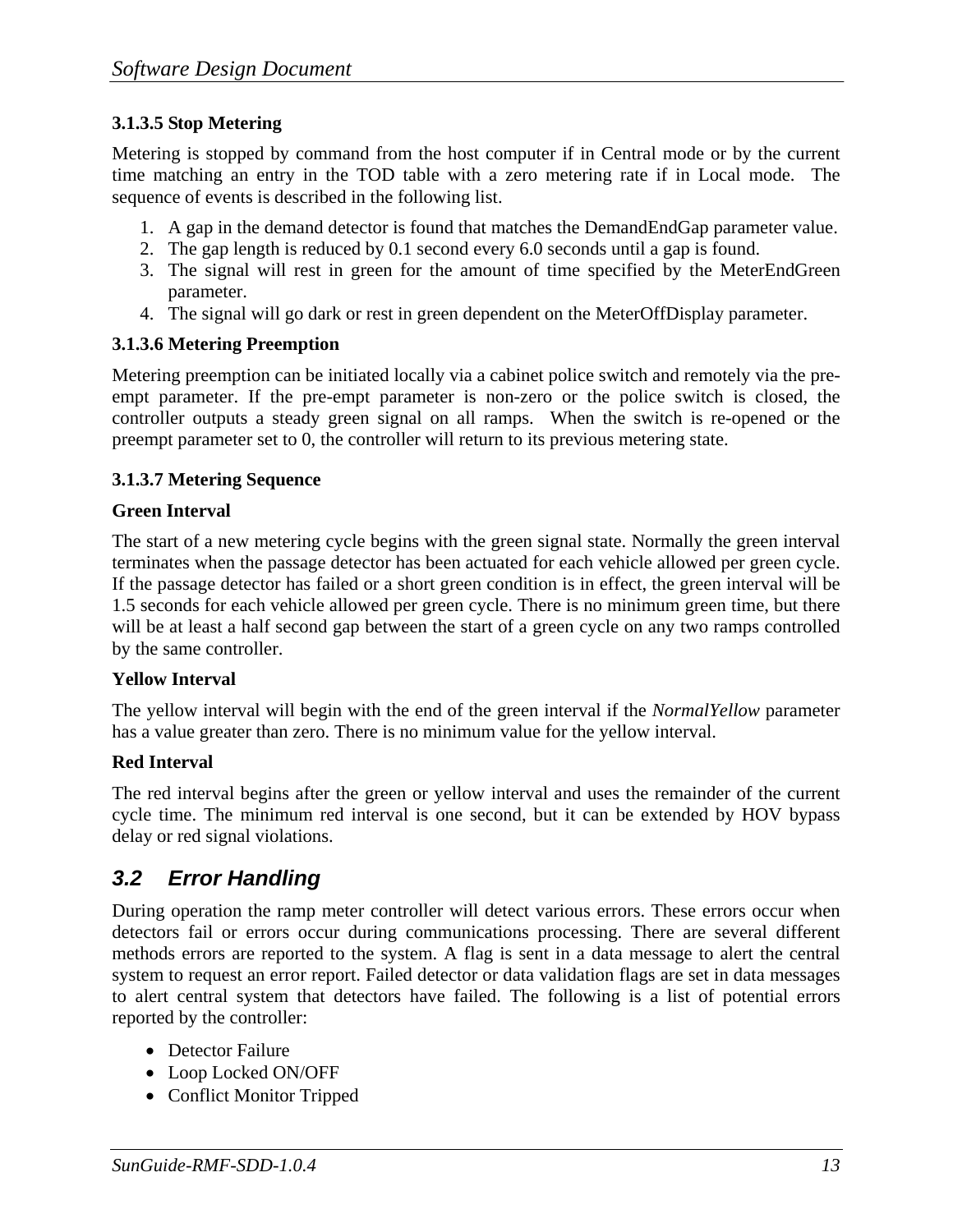- Police Switch Active
- Memory Check Error
- Short Pulse
- Chatter  $(> 3$  counts/second)
- Outside Vol/Occ Envelope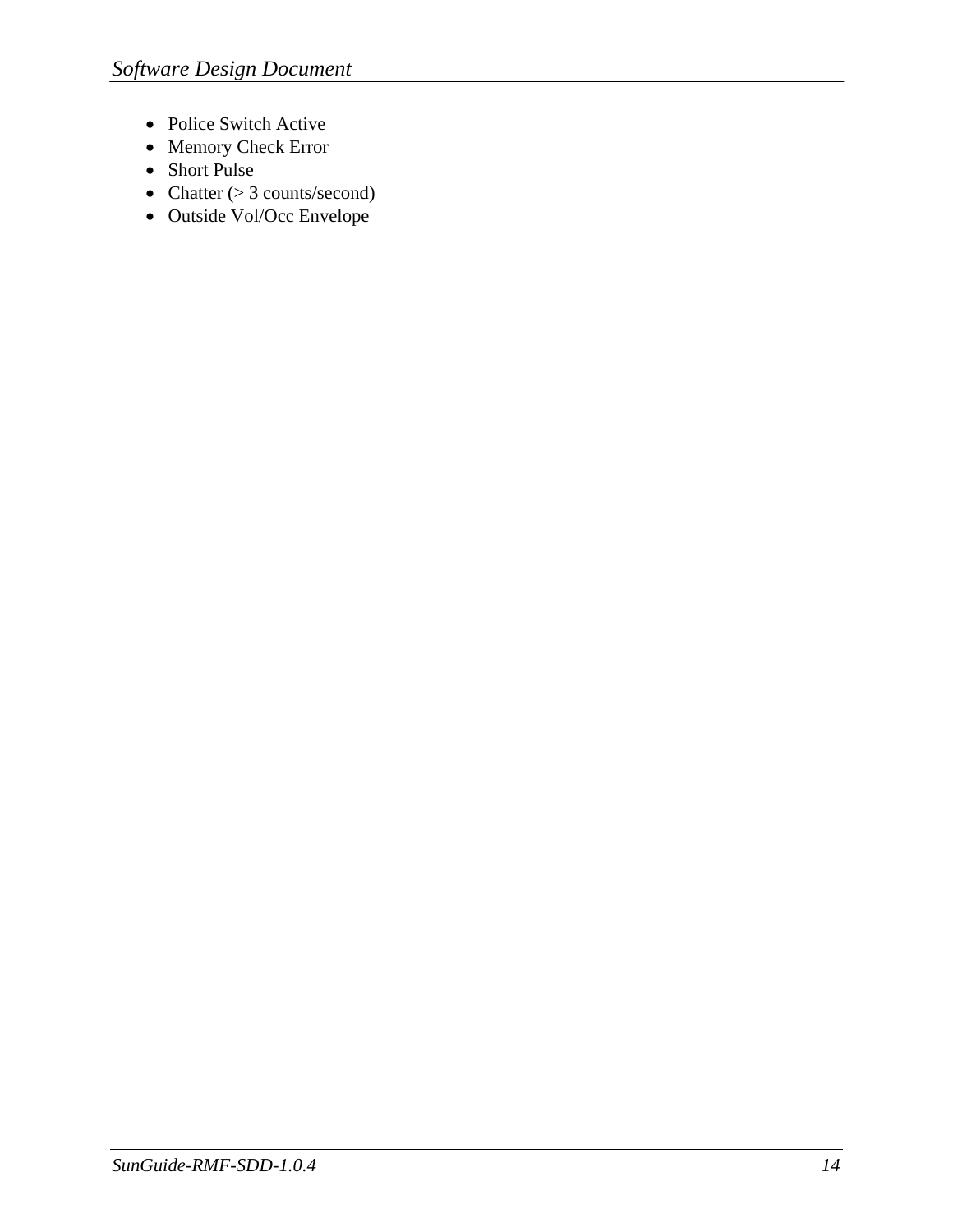### **4. Hardware Notes**

The FDOT Ramp Meter Firmware is designed to operate on a Model 170E Controller. The Ramp Meter system is designed to manage ramp traffic for up to 3 metering ramps. The controller has 40 configurable input loops and 96 defined outputs. Communications with the controller are via a serial-based connection.

#### *4.1 General Notes*

- Current board is Rev D.
- Microprocessor clock is 8MHz.
- External 9.8304 MHz oscillator used for interfacing to 2070-style front panel at 38.4K baud and for ACIA baud rate generation.
- Rev D of board corrects an error on A4 (divide-by-five counter for baud rate generation) of Rev C board. This may have just been a layout error.
- Rev E of board appears to only have silkscreen changes, so firmware should work in Rev D or Rev E boards, and may also work in Rev C boards.

#### *4.2 Switches and Indicators*

This section describes the switches and indicators on the board.

#### *4.2.1 ACTIVE LED*

This LED is used to indicate that the system firmware is operating properly. The LED is controlled by PTG2 (Port G, bit 2).

#### *4.2.2 LOCATION DIP Switches*

This bank of switches is read at PA0-PA7 (Port A). Currently all switches are ON.

#### *4.2.3 FEATURE DIP Switches*

This bank of switches is read at PE0-PE7 (Port E). Currently all switches are ON.

#### *4.2.4 32K/128K BYTE PROM jumper*

This jumper controls address line A15 of the PROM. If the jumper is in place, A15 is always high. Should NOT be in place if the 64K jumper is in place.

#### *4.2.5 64K BYTE PROM jumper*

This jumper controls address line A15 of the PROM. If the jumper is in place, A15 is controlled by the BANK signal from the microcontroller (PG0 - Port G, bit 0). Should NOT be in place if the 32K/128K jumper is in place.

#### *4.2.6 MAP1 and MAP2 jumpers*

These jumpers place the system in special 'non-standard' system address decoding operating modes. These jumpers are not in place.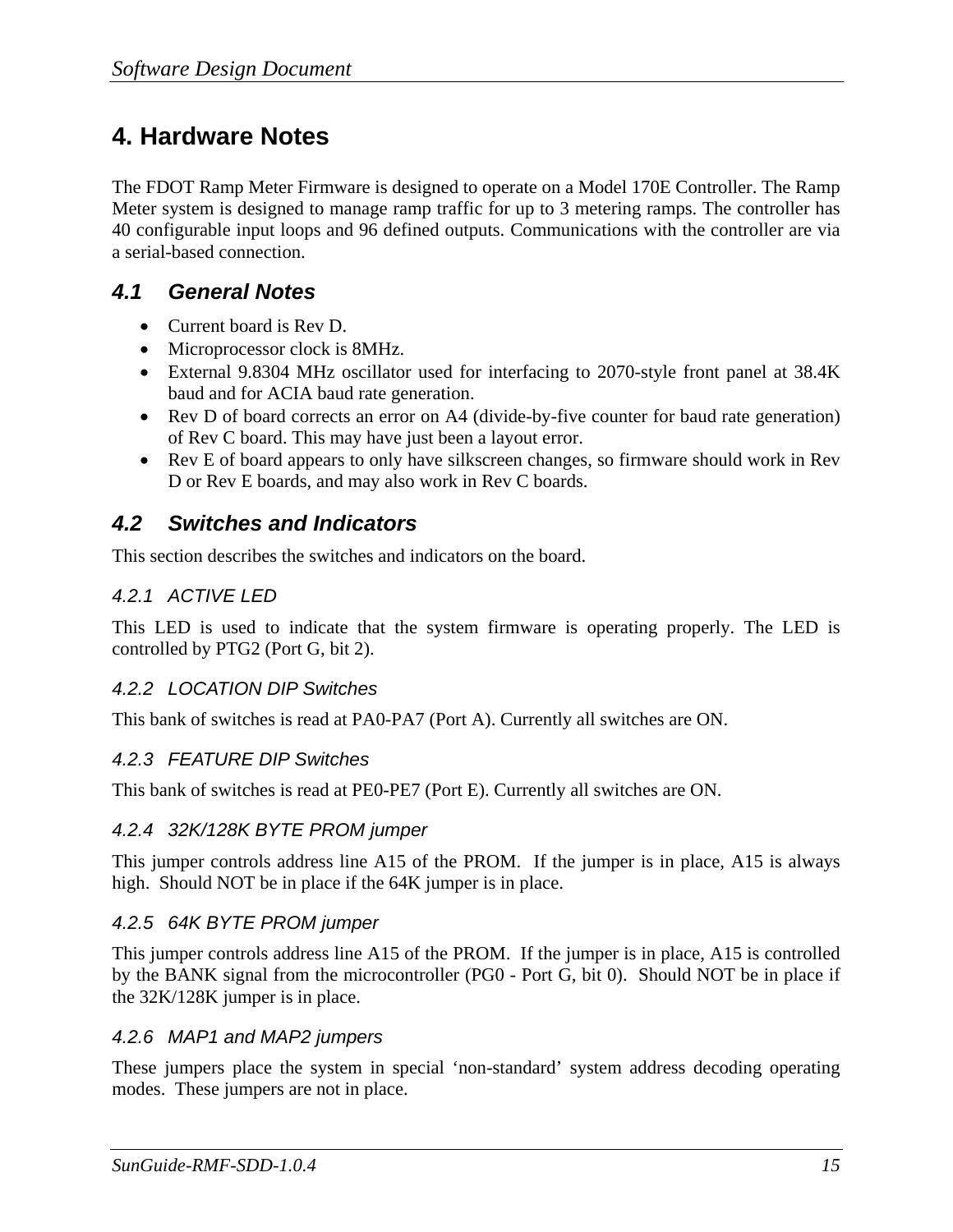#### *4.2.7 EXT/INT jumper*

This jumper has one of two positions. **INT(CPU MEM)** provides a logic LOW to the BASE ADDRESS DECODER chip at A22. **EXT(DPRM/MEM)** presents a logic HIGH. This is currently jumpered to INT. In this mode, Dual Port Random Access Memory (RAM) is disabled.

#### *4.2.8 SWAP ACIAS jumper*

If this jumper is in place, a physical-to-logical swapping of ACIAs 2 and 3 occurs. This jumper is for support of dual modem configurations.

#### *4.2.9 MODE A headerless jumper*

This jumper controls the state of the MODA/LIR input pin of the 68HC11. This jumper is not in place, resulting in a HIGH logic level on the input pin.

#### *4.2.10 MODE B headerless jumper*

This jumper controls the state of the MODB/STDBY input pin of the 68HC11. This jumper is not in place, resulting in a HIGH logic level on the input pin.

#### *4.2.11 RTC headerless jumper*

This jumper controls a special RTCIN pulse interrupt feature. This jumper is not in place, so the feature is disabled.

#### *4.2.12 PTA0 headerless jumper*

This jumper controls the logic level input to pin PA0 on the microcontroller. This jumper is in place, causing the logic level to be controlled by the state of DIP switch 1 on the LOCATION switch block. If sw1 is ON, PA0 will be HIGH, and vice versa.

#### *4.2.13 PTG1 headerless jumper*

This jumper controls the logic level input to pin PG1 on the microcontroller. This jumper is not in place, resulting in a LOW logic level at PG1. If the jumper was in place, it would cause the logic level to be controlled by the state of DIP switch 1 on the LOCATION switch block. If sw1 was ON with the jumper in place, PG1 would be HIGH, and vice versa.

### *4.3 System Clock*

The multipoint control unit (MCU) system clock input is 9.8304MHz. This clock input must be internally divided by 4 to produce a system E clock rate of 2.4576MHz.

### *4.4 System Memory Map*

The system memory map for the board as it is presently configured is as follows:

| <b>ADDRESS</b> | <b>FUNCTION</b> | <b>SIZE IN BYTES</b> |
|----------------|-----------------|----------------------|
| 8000 - FFFF    | PROM            | 32K                  |

**Table 4.1 - Program Memory Map**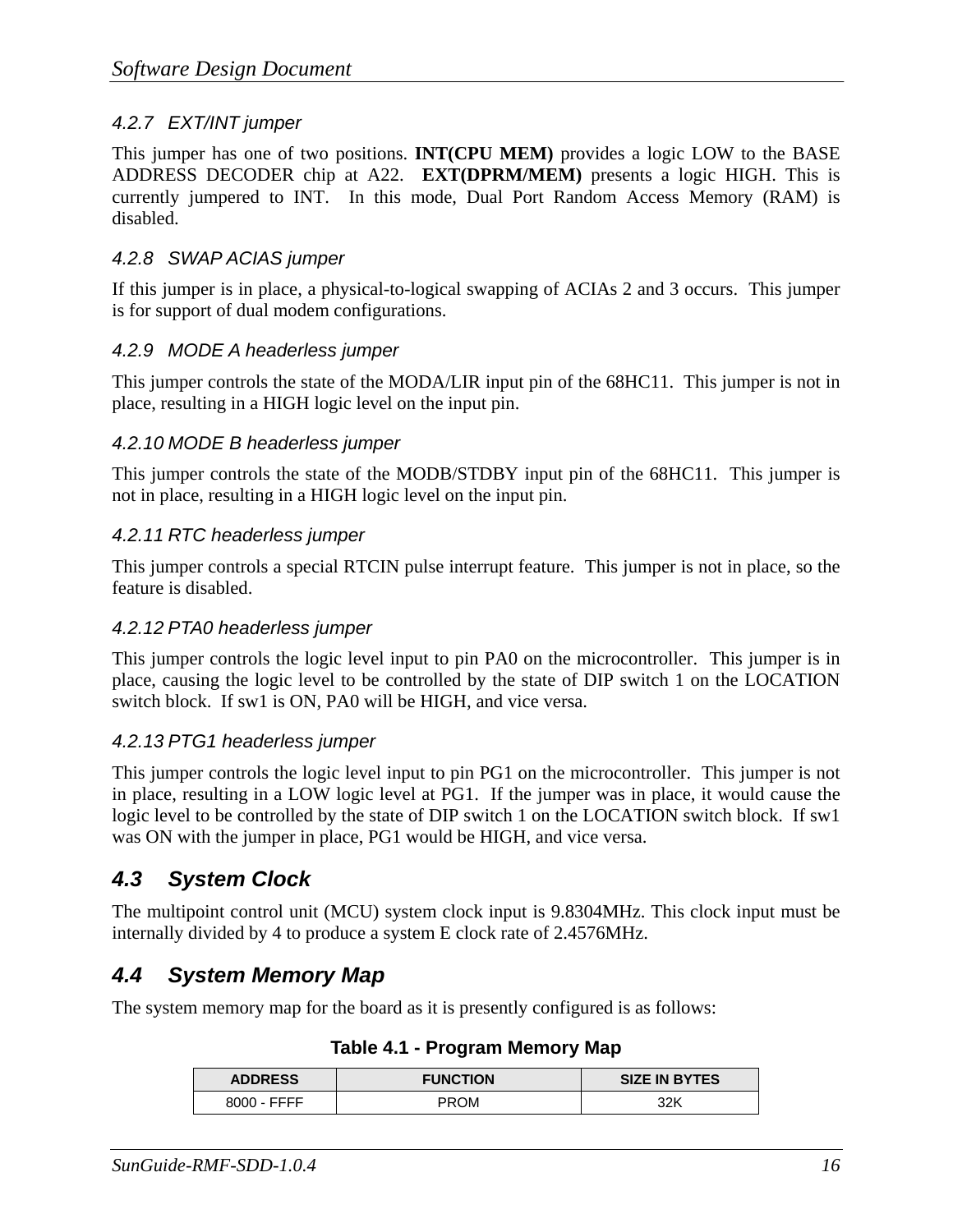| <b>ADDRESS</b> | <b>FUNCTION</b>              | <b>SIZE IN BYTES</b> |
|----------------|------------------------------|----------------------|
| 0000 - 6FFF    | <b>NVRAM</b>                 | 28K                  |
| 7000           | <b>LOCATION SWITCH</b>       | $\mathbf{1}$         |
| 7001           | <b>MCU REGISTERS</b>         | 1                    |
| 7002           | PORT G                       | 1                    |
| 7003 - 7009    | <b>MCU REGISTERS</b>         | $\overline{7}$       |
| 700A           | <b>FEATURE SWITCH</b>        | $\mathbf{1}$         |
| 700B - 705F    | <b>MCU REGISTERS</b>         | 85                   |
| $7060 - 73FF$  | <b>VOLATILE CPU RAM</b>      | ~1K                  |
| 7400           | <b>DTA MINUTES</b>           | $\mathbf{1}$         |
| $7401 - 740A$  | I/O                          | 10                   |
| 740B-740E      | Not Used                     | 4                    |
| 740F           | DTA SECONDS                  | $\mathbf{1}$         |
| $7410 - 7411$  | ACIA1                        | 2                    |
| $7412 - 7413$  | ACIA <sub>2</sub>            | 2                    |
| $7414 - 7415$  | ACIA <sub>3</sub>            | $\overline{2}$       |
| $7416 - 7417$  | ACIA4                        | $\overline{2}$       |
| 7418 - 75FE    | <b>RESERVED</b>              | 487                  |
| <b>75FF</b>    | IRQ STATUS PORT (READ)       | 1                    |
| 75FF           | RTC IRQ RESET (WRITE)        | $\mathbf{1}$         |
| $7600 - 7FF7$  | <b>NVRAM</b>                 | $-2K$                |
| $7FF8 - 7FFF$  | <b>NVRAM's RTC REGISTERS</b> | 8                    |

|  | Table 4.2 - Data Memory Map |  |
|--|-----------------------------|--|
|  |                             |  |

**Note:** The INIT register on the microcontroller must be programmed with a value of 0x77 within the first 64 clock cycles after a reset to move the microcontroller's internal RAM and register map to base address 7000h.

#### *4.5 Memory-Mapped Registers*

#### *4.5.1 System Status Register*

The System Status byte is mapped to address 7FFEh for reading. The status register contents are as follows:

| Bit 7   | Bit 6  | Bit 5 | Bit 4   | Bit 3 | Bit 2 | Bit 1 | Bit 0 |
|---------|--------|-------|---------|-------|-------|-------|-------|
| /RTCIRQ | /DTATO | BANK  | EXT/INT | /IRQ4 | /IRQ3 | /IRQ2 | /IRQ1 |

- /IRQ1 /IRQ4 Indicates that a data byte is ready at the corresponding serial port. These flags are automatically reset through the ACIA interface.
- EXT/INT This bit indicates the status of the board jumper that selects either INT(CPU MEM) or EXT(DPRM/MEM).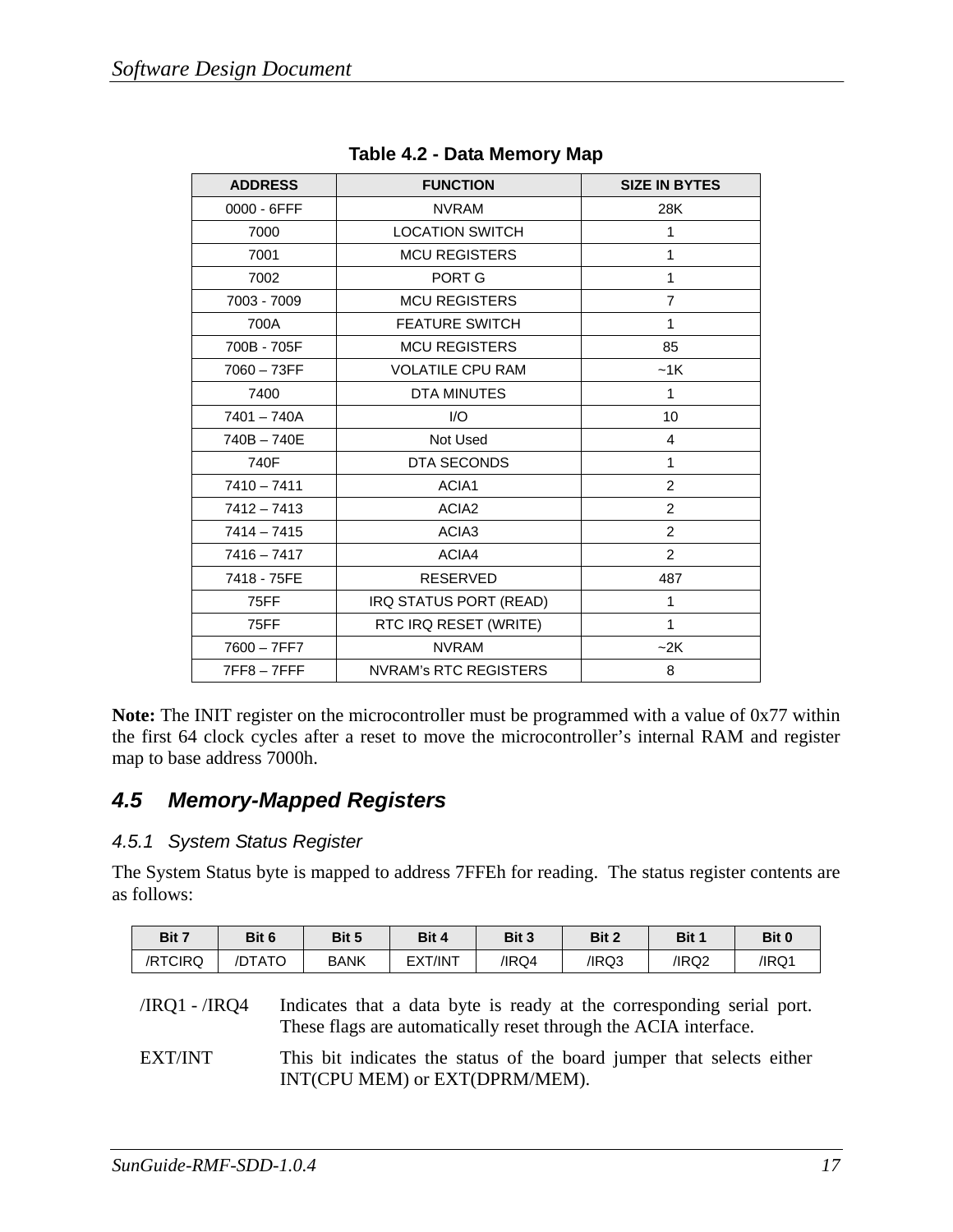| <b>BANK</b>   | This bit is set when the microcontroller firmware sets bit 0 of PortG,<br>which is the BANK bit. This bit is always tied to A16 of the PROM,<br>and will also be tied to A15 if the 64K BYTE PROM jumper is in<br>place. If clear, PROM addresses 0000h-7FFFh map to standard<br>address 8000h-FFFFh. If set, PROM addresses 8000h-FFFFh map to<br>standard address 8000h-FFFFh. |
|---------------|----------------------------------------------------------------------------------------------------------------------------------------------------------------------------------------------------------------------------------------------------------------------------------------------------------------------------------------------------------------------------------|
| /DTATO        | This bit is set to 0 when the Down Time Accumulator times out.                                                                                                                                                                                                                                                                                                                   |
| <b>RTCIRQ</b> | This bit is set when 60Hz AC line negative zero crossing occurs. A<br>write to the register clears this bit and resets the RTC interrupt<br>generator.                                                                                                                                                                                                                           |

### *4.6 Interrupts*

There are 3 sources of hardware interrupts on the 68HC11: /RESET, /XIRQ, and /IRQ.

| <b>IRQ PIN</b> | <b>Description</b>                                                                                                                                                        |  |  |  |  |  |  |
|----------------|---------------------------------------------------------------------------------------------------------------------------------------------------------------------------|--|--|--|--|--|--|
| /RESET         | Resets the processor on negative transition.                                                                                                                              |  |  |  |  |  |  |
| /XIRQ          | A power fail interrupt providing a 4ms window for saving critical data before the /RESET<br>activates.                                                                    |  |  |  |  |  |  |
|                | This line goes high when an application-specific interrupt occurs. There are 5 interrupt<br>sources that are OR'ed to produce a single interrupt, /CIRQ, at the /IRQ pin: |  |  |  |  |  |  |
|                | /RTCIRQ – Created from 60Hz AC line negative zero crossings. This signal is used by the<br>CPU as the time base for all signal operations.                                |  |  |  |  |  |  |
| /IRQ           | /IRQ1 - From Serial Port (ACIA) 1                                                                                                                                         |  |  |  |  |  |  |
|                | /IRQ2 – From Serial Port (ACIA) 2                                                                                                                                         |  |  |  |  |  |  |
|                | /IRQ3 - From Serial Port (ACIA) 3                                                                                                                                         |  |  |  |  |  |  |
|                | /IRQ4 - From Serial Port (ACIA) 4                                                                                                                                         |  |  |  |  |  |  |

**Table 4.3 - Hardware Interrupt Sources** 

The following interrupts are used by the firmware.

|  | <b>Table 4.4 - Assigned Interrupt Vectors</b> |  |  |
|--|-----------------------------------------------|--|--|
|--|-----------------------------------------------|--|--|

| Interrupt                 | <b>Function</b>                                                     |
|---------------------------|---------------------------------------------------------------------|
| /RESET                    | Restarts execution of the ramp meter firmware.                      |
| <b>Clock Monitor Fail</b> | Places the system in a safe mode with all signal lights turned off. |
| <b>COP Failure</b>        | Places the system in a safe mode with all signal lights turned off. |
| Illegal Opcode Trap       | Places the system in a safe mode with all signal lights turned off. |
| /XIRQ Pin                 | Places the system in a safe mode with all signal lights turned off. |
| /IRQ                      | Used for speed trap processing and serial communications.           |
| Real-Time Interrupt       | Used for miscellaneous RMF interrupt operations.                    |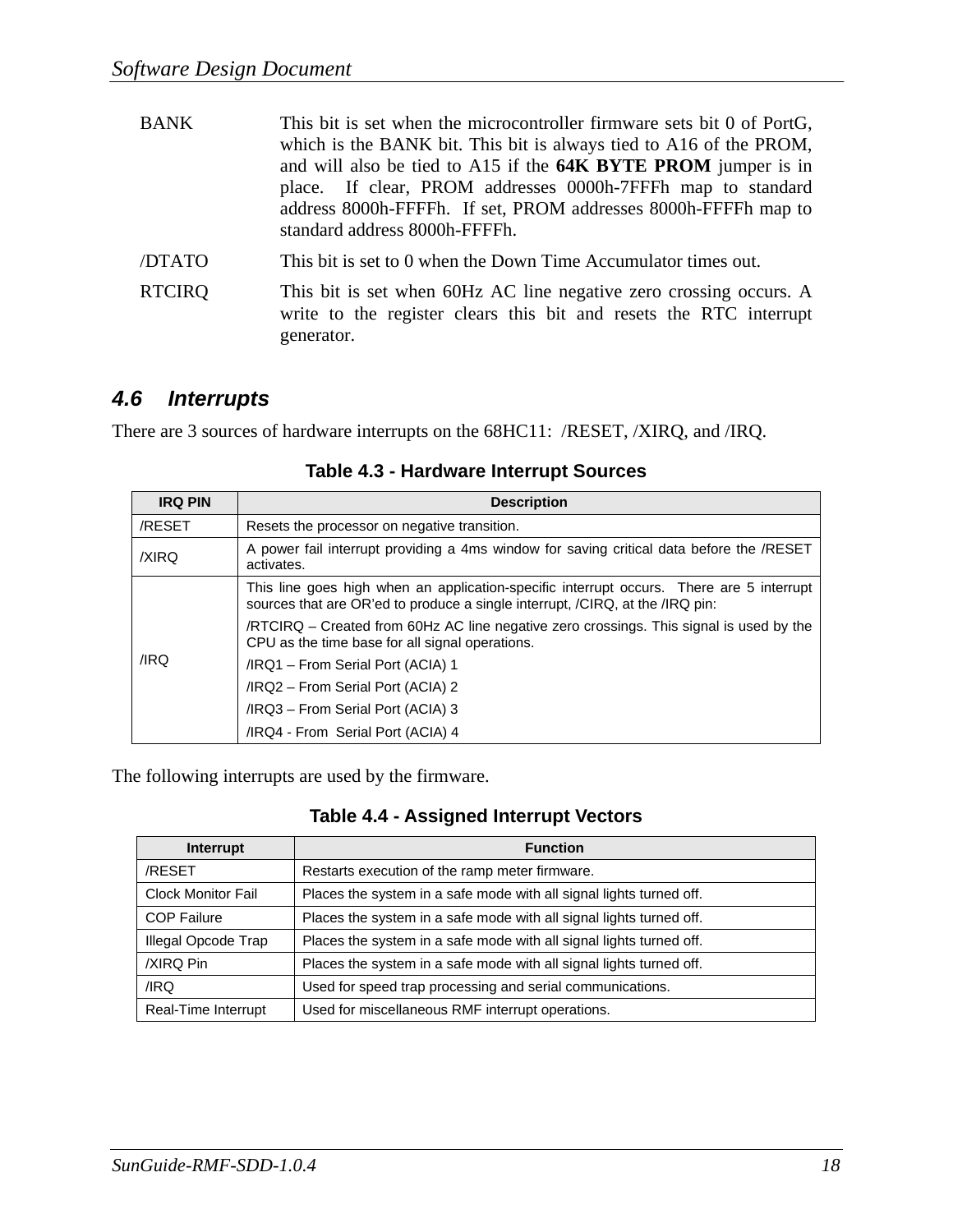### *4.7 Down Time Accumulator*

The Down Time Accumulator (DTA) keeps track of the length of time that the controller is down due to low/missing power. The time can be read by the DTA MINUTES and DTA SECONDS memory-mapped registers. The DTA is reset by writing to address 7400h.

### *4.8 Digital I/O Interface*

There are 56 bits of digital Outputs (OP0 – OP55). Outputs are set by writing to address range 7401h – 7407H. There are only 48 inputs, however, at addresses 7401h – 7406h.

### *4.9 Keyboard Interface*

The keyboard interface for the controller is memory-mapped within the input/output (I/O) space at address 7407h. There does not appear to be any interrupt input into the system for when a key is pressed, so this is most likely a polled interface. There are five signals going out of the keyboard module, called KBMS, KBNMS, KBNLS, KBLS, and KBCON. KBCON is set when a key is pressed. The other four represent a keypad input, where KBMS is Keyboard Most Significant bit, KBNMS is Keyboard Next Most Significant bit, KBNLS is Keyboard Next Least Significant bit, and KBLS is Keyboard Least Significant bit. The 4-bit value represents the keypad value ( $0^{\circ}$  –  $\prime$ F). A Stop Time toggle switch is located on the front panel, and its value is also at address 7407h.

The key and switch input mapping is defined below:

| 7                                                                                                    | 6   | 5                                                                                                                                                     | $\overline{4}$ | 3            | $\mathfrak{p}$ |             | $\Omega$     |  |
|------------------------------------------------------------------------------------------------------|-----|-------------------------------------------------------------------------------------------------------------------------------------------------------|----------------|--------------|----------------|-------------|--------------|--|
| N/A                                                                                                  | N/A | STOP_SW                                                                                                                                               | <b>KBMS</b>    | <b>KBNMS</b> | <b>KBNLS</b>   | <b>KBLS</b> | <b>KBCON</b> |  |
| This bit is set when a key is pressed and ready to be read from the I/O<br><b>KBCON</b><br>register. |     |                                                                                                                                                       |                |              |                |             |              |  |
| <b>KBMS-KBLS</b>                                                                                     |     | These four bits identify the key that was pressed. 0000b is a '0', and<br>1111b is an 'F'. Each key is represented as its corresponding hex<br>value. |                |              |                |             |              |  |
| <b>STOP SW</b>                                                                                       |     | This bit is set when the front panel Stop Time switch is in the ON<br>position.                                                                       |                |              |                |             |              |  |

### *4.10 Display Interface*

The display interface for the controller consists of six 7-segment LED displays and ten individual LED indicators. The seven-segment indicators are called PHASE, INT, MS, NMS, NLS, and LS. PHASE is the upper-left display, and INT is the upper-right display. The four remaining displays form a 4-character display and are arranged below the PHASE/INT in the following order from left to right: MS, NMS, NLS, LS. The decimal point on NLS can be turned on or off. In addition to the 7-segment displays, there are also 10 call light LEDs (CALL0 – CALL9).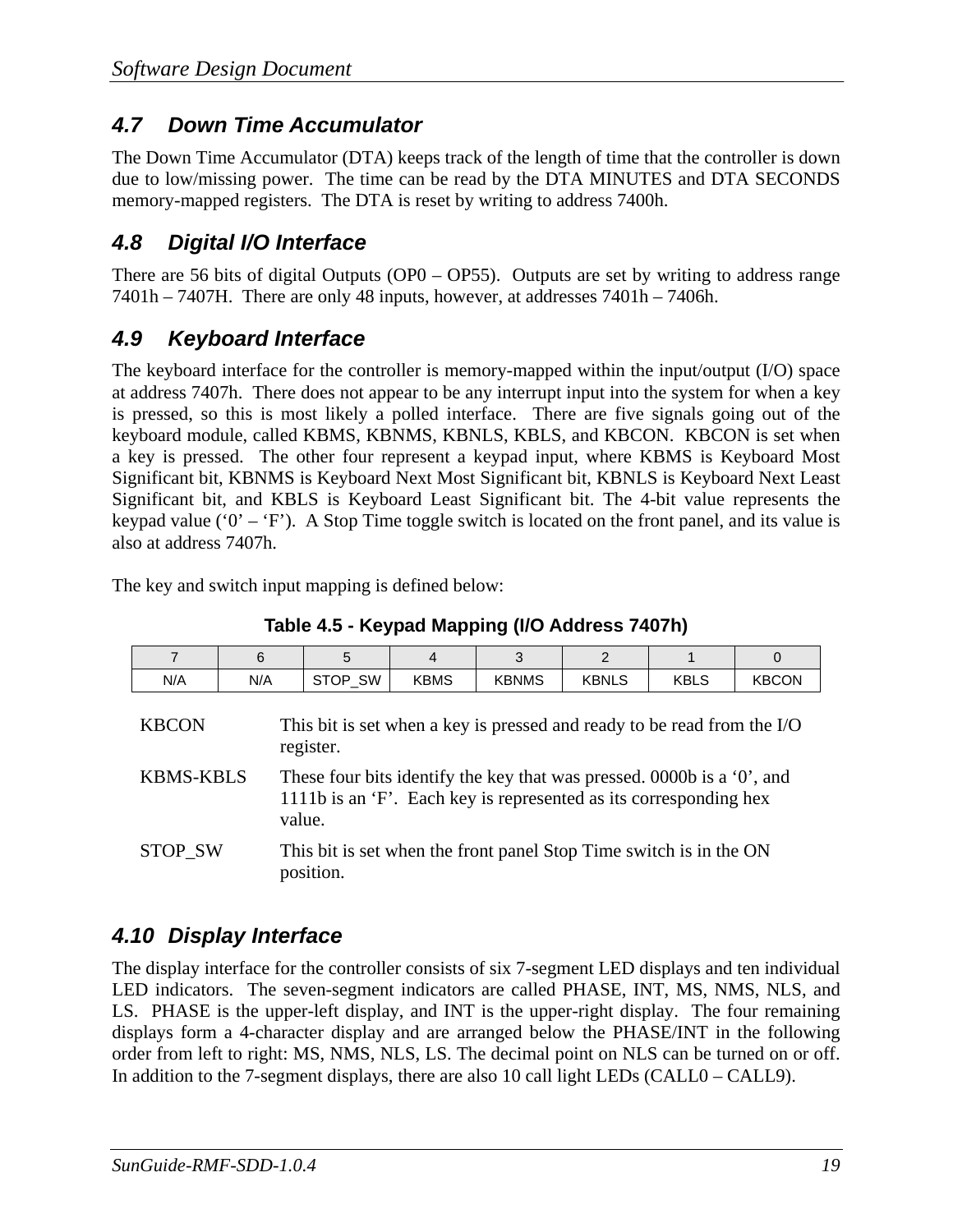#### *4.10.1 Call Lights*

The ten-call light LEDs on the front panel are each controlled by a bit in the external I/O address space. Call lights 0-7 are at address 740Ah, and call lights 8 and 9 are at address 7408h. The call light mapping is defined below:

| 7     | 6                 | 5                                     | $\overline{4}$ | 3                                     | $\mathcal{P}$     | 1     | $\mathbf 0$  |
|-------|-------------------|---------------------------------------|----------------|---------------------------------------|-------------------|-------|--------------|
| CALL7 | CALL6             | CALL <sub>5</sub>                     | CALL4          | CALL3                                 | CALL <sub>2</sub> | CALL1 | <b>CALL0</b> |
|       |                   |                                       |                |                                       |                   |       |              |
|       | <b>CALLO</b>      |                                       |                | Set this bit to turn on call light 0. |                   |       |              |
|       | CALL1             | Set this bit to turn on call light 1. |                |                                       |                   |       |              |
|       | CALL <sub>2</sub> | Set this bit to turn on call light 2. |                |                                       |                   |       |              |
|       | CALL3             | Set this bit to turn on call light 3. |                |                                       |                   |       |              |
|       | CALL4             | Set this bit to turn on call light 4. |                |                                       |                   |       |              |
|       | CALL <sub>5</sub> | Set this bit to turn on call light 5. |                |                                       |                   |       |              |
|       | CALL <sub>6</sub> | Set this bit to turn on call light 6. |                |                                       |                   |       |              |
|       | CALL7             |                                       |                | Set this bit to turn on call light 7. |                   |       |              |

#### **Table 4.6 - Call Light Mapping (I/O Address 740Ah)**

**Table 4.7 - Call Light Mapping (I/O Address 7408h)** 

|       |       |     |     | ັ   |     |     | ັ   |
|-------|-------|-----|-----|-----|-----|-----|-----|
| CALL9 | CALL8 | N/A | N/A | N/A | N/A | N/A | N/A |
|       |       |     |     |     |     |     |     |

| CALL8 | Set this bit to turn on call light 8. |
|-------|---------------------------------------|
| CALL9 | Set this bit to turn on call light 9. |

#### *4.10.2 7-SEGMENT DISPLAYS*

The locations for the 7-segment control are at I/O address space 7408h-7409h. The 7-segment display control uses a 4-bit character selector, consisting of the CHMS, CHNMS, CHNLS, and CHLS bits. These 4 bits form the address (ADDR) identified in Table 4.8. The HEX NUM column indicates the hex digit that will be displayed if the ADDR value is written to the 4-bit field. The 7-SEG column indicates which of the segments will *not* be illuminated, e.g., for HEX NUM of 8, all of the segments will be illuminated.

| <b>HEX NUM</b> | <b>ADDR</b> | 7-SEG            |
|----------------|-------------|------------------|
| 'በ'            |             | C <sub>0</sub> h |
| $^{\prime}$ 1' |             | F <sub>9</sub> h |
| 2'             | 2           | A4h              |
| '3'            | 3           | B <sub>0</sub> h |
| '4'            | 4           | 99h              |
| '5'            | 5           | 92h              |
| '6'            | 6           | 82h              |

**Table 4.8 - 7-Segment Display Decode Table**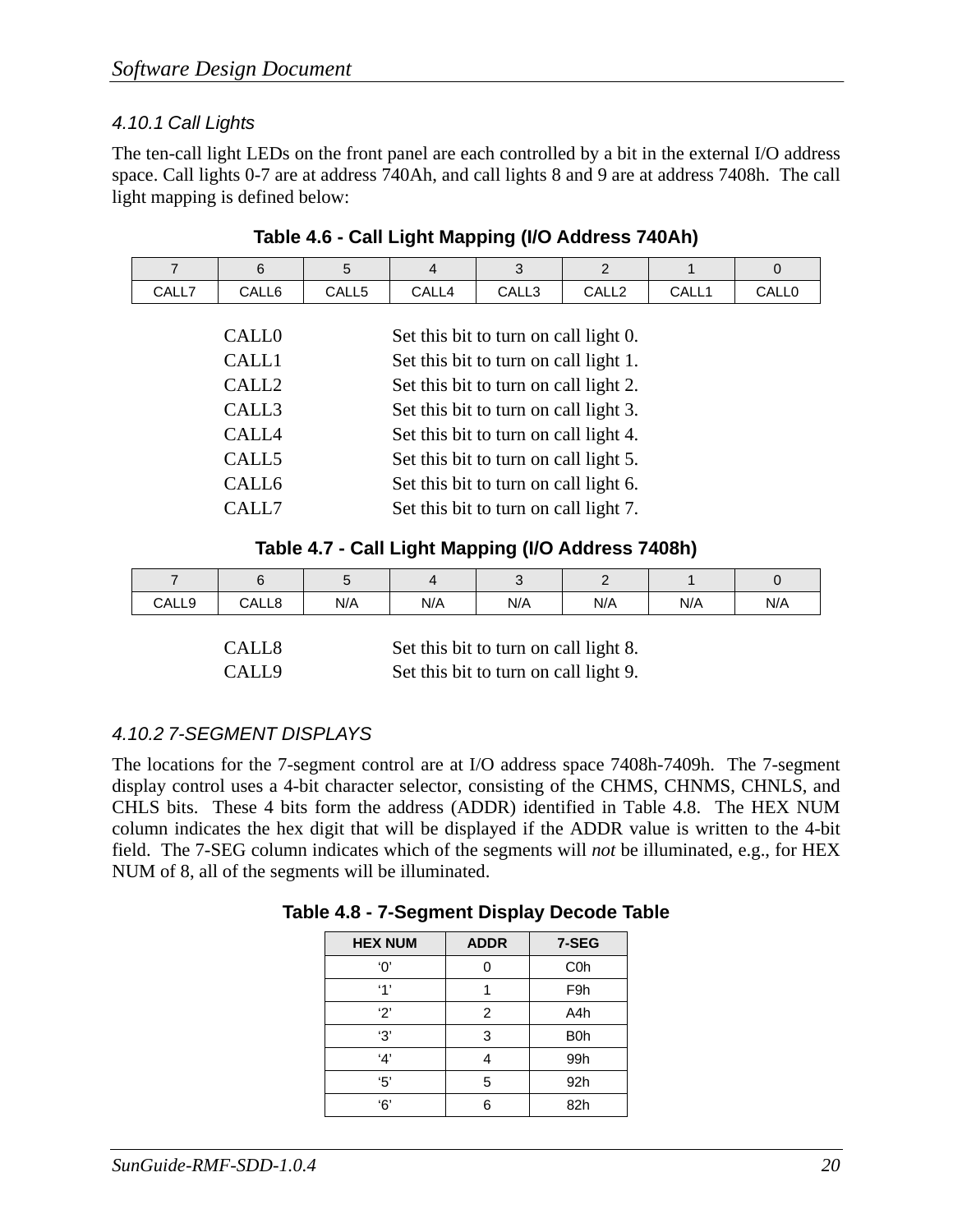| <b>HEX NUM</b> | <b>ADDR</b> | 7-SEG            |
|----------------|-------------|------------------|
| $\cdot 7$      | 7           | F <sub>8</sub> h |
| '8'            | 8           | 00h              |
| '9'            | 9           | 98h              |
| 'A'            | A           | 88h              |
| 'B'            | B           | 83h              |
| 'C'            | С           | C6h              |
| 'D'            | D           | A <sub>1</sub> h |
| Έ'             | E           | 86h              |
| ʻF'            | F           | 8Eh              |

There are six control signals used to latch the data into the appropriate 7-segment display. These are: CCPHS, CCINT, CCMS, CCNMS, CCNLS, and CCLS. Setting the signal high will cause the specified character to be latched into the display. The signal must be cleared again; otherwise, other character writes will continue to get latched to the specified location. There is also a decimal point display line (DP), a Phase/Interval Blanking line (BLPI), and a Time Blanking line (BLTIM). BLPI blanks the upper two 7-segment displays, and BLTIM blanks the bottom four displays. DP sets the decimal point to the right of the NLS display. All of these signals are bit fields mapped into the I/O space as defined in the following tables:

| $\overline{7}$ | 6                                                           | 5                                                                                                 | 4            | 3            | $\mathcal{P}$ |              | $\Omega$     |  |  |  |
|----------------|-------------------------------------------------------------|---------------------------------------------------------------------------------------------------|--------------|--------------|---------------|--------------|--------------|--|--|--|
| N/A            | N/A                                                         | <b>CCMS</b>                                                                                       | <b>CCNMS</b> | <b>CCNLS</b> | <b>CCLS</b>   | <b>CCINT</b> | <b>CCPHS</b> |  |  |  |
| <b>CCPHS</b>   | Set this bit to latch the character into the Phase display. |                                                                                                   |              |              |               |              |              |  |  |  |
| <b>CCINT</b>   |                                                             | Set this bit to latch the character into the Interval display.                                    |              |              |               |              |              |  |  |  |
| <b>CCLS</b>    | Display.                                                    | Set this bit to latch the character into the least significant digit of the Time                  |              |              |               |              |              |  |  |  |
| <b>CCNLS</b>   |                                                             | Set this bit to latch the character into the next least significant digit of the<br>Time Display. |              |              |               |              |              |  |  |  |
| <b>CCNMS</b>   |                                                             | Set this bit to latch the character into the next most significant digit of the<br>Time Display.  |              |              |               |              |              |  |  |  |
| <b>CCMS</b>    | Display.                                                    | Set this bit to latch the character into the most significant digit of the Time                   |              |              |               |              |              |  |  |  |
|                | Table 4.10 - 7-Segment Mapping (I/O Address 7409h)          |                                                                                                   |              |              |               |              |              |  |  |  |

#### **Table 4.9 - 7-Segment Mapping (I/O Address 7408h)**

| N/A | TIM<br><b>BL</b> | <b>BLPI</b> | DP | <b>CHMS</b> | <b>CHNMS</b> | CHNLS | <b>CHLS</b> |
|-----|------------------|-------------|----|-------------|--------------|-------|-------------|

#### CHLS-CHMS These four bits define the address value to be latched into the display to produce the HEX NUM character shown in Table 4.8.

DP Set this bit to display the decimal point to the right of the NLS digit.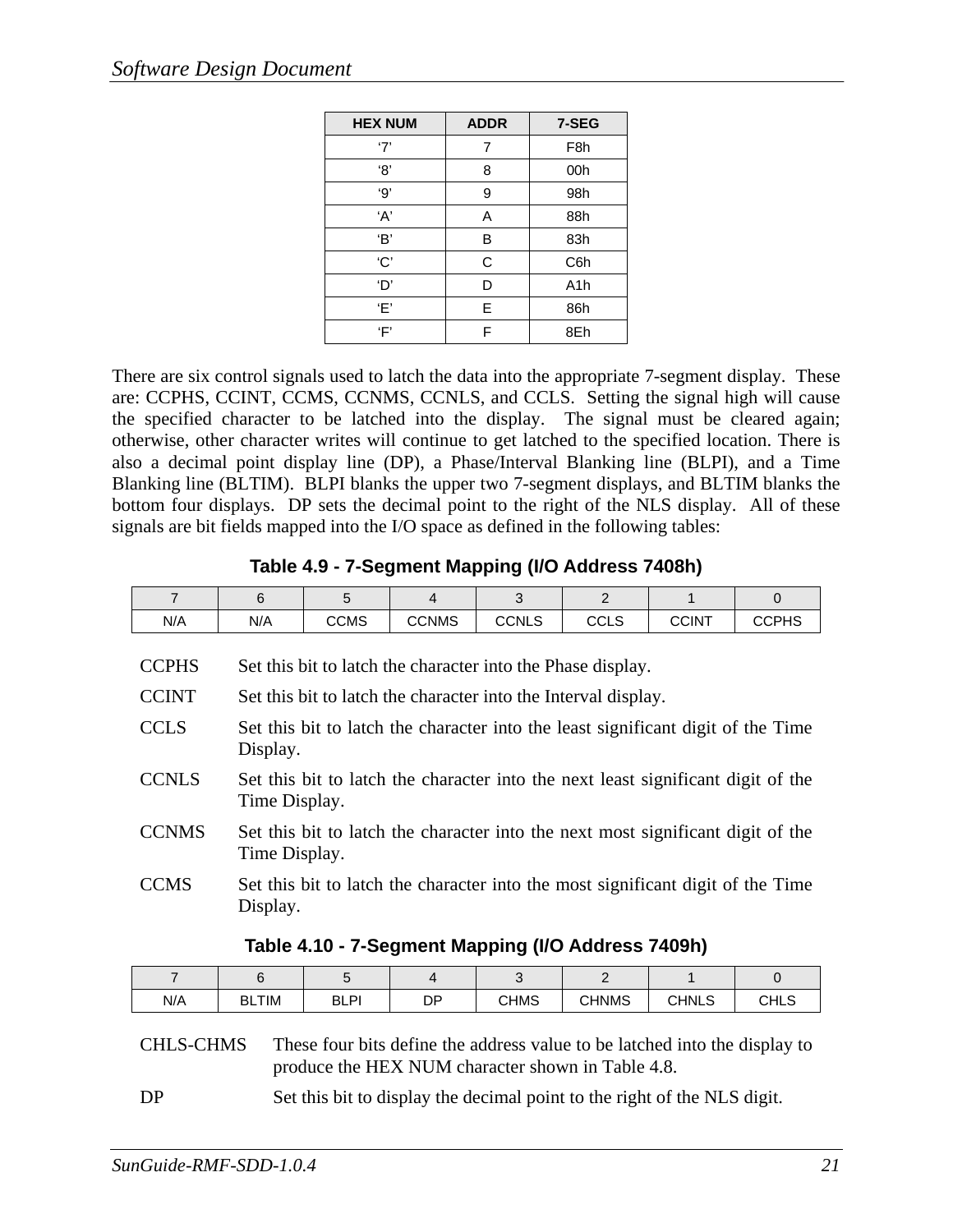| <b>BLPI</b>  | Set this bit to blank the display of the Phase and Interval. When the bit<br>is cleared, the current contents of the display area will be shown again.<br>The segments can be updated while this bit is set. |
|--------------|--------------------------------------------------------------------------------------------------------------------------------------------------------------------------------------------------------------|
| <b>BLTIM</b> | Set this bit to blank the display of the 4-digit Time. When the bit is<br>cleared, the current contents of the display area will be shown again.<br>The segments can be updated while this bit is set.       |

#### *4.11 ACIA Interface*

This section describes the interface to the four ACIAs (Serial Ports 1-4).

#### *4.11.1 Memory Map*

The four ACIAs are mapped to addresses 7410h-7417h. Each ACIA uses two consecutive memory locations, as defined in the following table:

| <b>ACIA</b>   | <b>ADDR</b> | R/W | <b>Function</b>             |  |  |  |
|---------------|-------------|-----|-----------------------------|--|--|--|
| 1             | 7410        | R   | <b>Read Status Register</b> |  |  |  |
| 1             | 7410        | W   | Write to Control Register   |  |  |  |
| 1             | 7411        | R   | Receive Data                |  |  |  |
| 1             | 7411        | W   | <b>Transmit Data</b>        |  |  |  |
| 2             | 7412        | R   | <b>Read Status Register</b> |  |  |  |
| $\mathcal{P}$ | 7412        | W   | Write to Control Register   |  |  |  |
| $\mathcal{P}$ | 7413        | R   | Receive Data                |  |  |  |
| 2             | 7413        | W   | <b>Transmit Data</b>        |  |  |  |
| 3             | 7414        | R   | <b>Read Status Register</b> |  |  |  |
| 3             | 7414        | W   | Write to Control Register   |  |  |  |
| 3             | 7415        | R   | Receive Data                |  |  |  |
| 3             | 7415        | W   | <b>Transmit Data</b>        |  |  |  |
| 4             | 7416        | R   | <b>Read Status Register</b> |  |  |  |
| 4             | 7416        | W   | Write to Control Register   |  |  |  |
| 4             | 7417        | R   | Receive Data                |  |  |  |
| 4             | 7417        | W   | Transmit Data               |  |  |  |

 **Table 4.11 - ACIA Memory Map** 

#### *4.11.2 Register Descriptions*

There are four ACIA registers (SR, CR, RDR, and TDR), which are briefly described in the following sections.

#### **4.11.2.1 Status Register (SR)**

This is a read/only register. Details are found in Table 4.12.

**Table 4.12 - ACIA Status Register** 

| <b>IRQ</b> | DE<br>. . | <b>ROV</b> | --<br>--<br>- | /CTS | /DCD | TDRE | <b>RDRF</b> |
|------------|-----------|------------|---------------|------|------|------|-------------|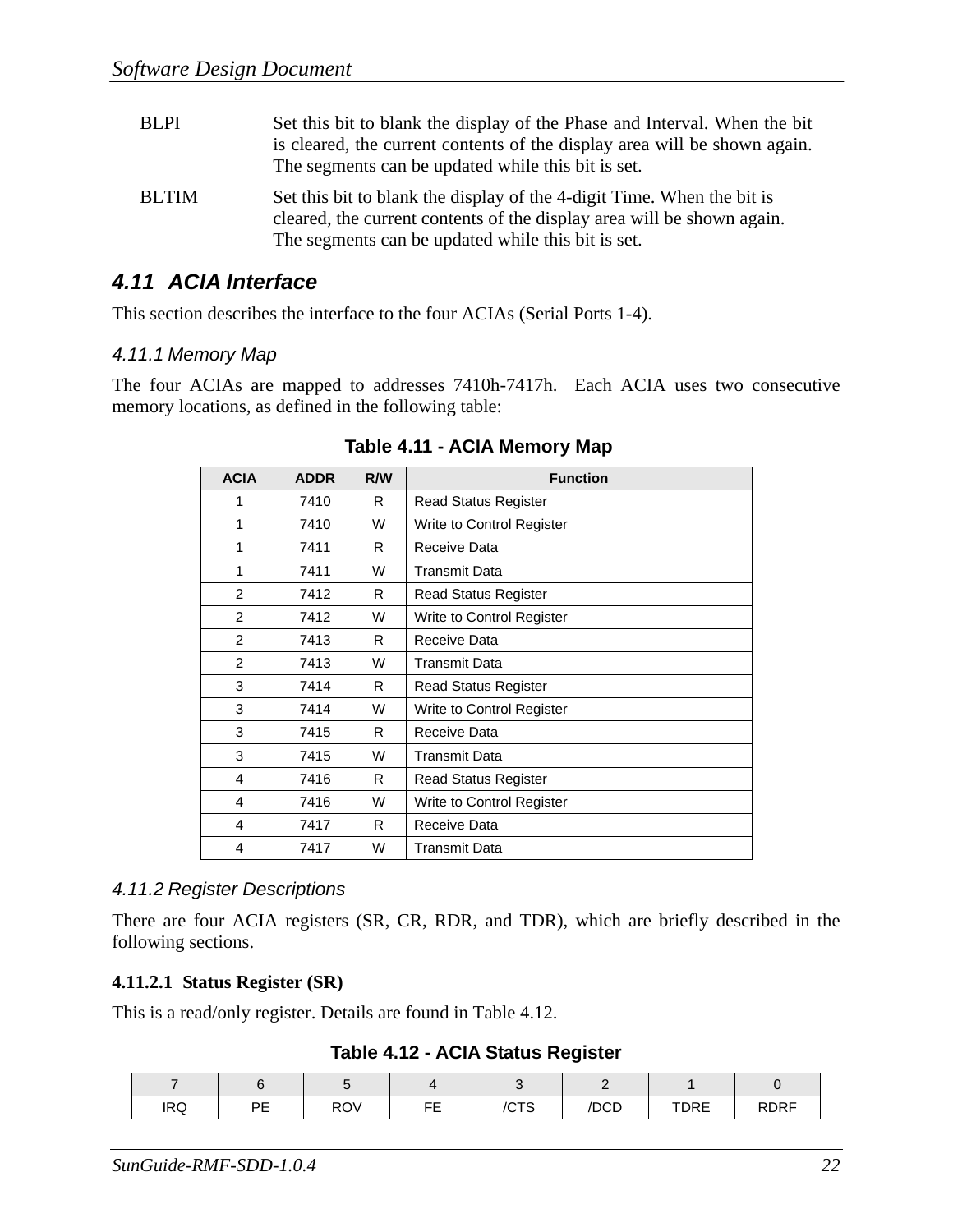| <b>RDRF</b> | Receive Data Register Full – When this bit is set, the IRQ bit will also be<br>set. Cleared by a read of the RDR.                                                                                                          |
|-------------|----------------------------------------------------------------------------------------------------------------------------------------------------------------------------------------------------------------------------|
| <b>TDRE</b> | Transmit Data Register Empty – When this bit is set, the IRQ bit will also<br>be set. Cleared whenever data has been transferred into the TDR but the<br>data has not been shifted out.                                    |
| /DCD        | Data Carrier Detect – When this bit goes high, the IRQ bit is set and will<br>remain set until both the SR and RDR registers have been read. When low,<br>it indicates that the carrier from the modem is present.         |
| /CTS        | Clear To Send – When this bit is set, the TDRE bit is inhibited. The modem<br>is not ready for data until this bit goes low.                                                                                               |
| FE          | Framing Error – When this bit is set, a framing error occurred on reception<br>of the current character. Automatically cleared when an incoming character<br>is properly framed.                                           |
| <b>ROV</b>  | Receiver Overrun – When this bit is set, incoming data has been lost, i.e.,<br>more than one byte was received without each byte being read from the<br>RDR.                                                               |
| PE          | Parity Error – When this bit is set, the byte in the RDR has incorrect parity.<br>Bit is 0 if no parity selected or no parity error occurred.                                                                              |
| <b>IRQ</b>  | Interrupt Request – When this bit goes high, the IRQ line will go low to<br>signal the microcontroller of an event needing processing. This bit is<br>cleared by an SR read followed by either a TDR write or an RDR read. |

#### **4.11.2.2 Control Register (CR)**

This is a write/only register. Details are found in Table 4.13:

| Table 4.13 - ACIA Control Register |  |  |  |
|------------------------------------|--|--|--|
|------------------------------------|--|--|--|

| <b>RIE</b> | $ -$ |  | WS |  | $\sim$<br>ں رار |
|------------|------|--|----|--|-----------------|

CDS Counter Divide Select –  $00 =$  no divide,  $01 =$  divide by 16, 10 = divide by 64, and  $11 =$  Master Reset.

WS Word Select – This field programs the ACIA's line protocol as follows:

| <b>WS</b> | <b>Data Bits</b> | <b>Parity</b> | <b>Stop Bits</b> |
|-----------|------------------|---------------|------------------|
| 000       |                  | Even          | 2                |
| 001       |                  | Odd           | 2                |
| 010       |                  | Even          |                  |
| 011       |                  | Odd           |                  |
| 100       |                  | None          | 2                |
| 101       | 8                | None          |                  |
| 110       | Ω                | Even          |                  |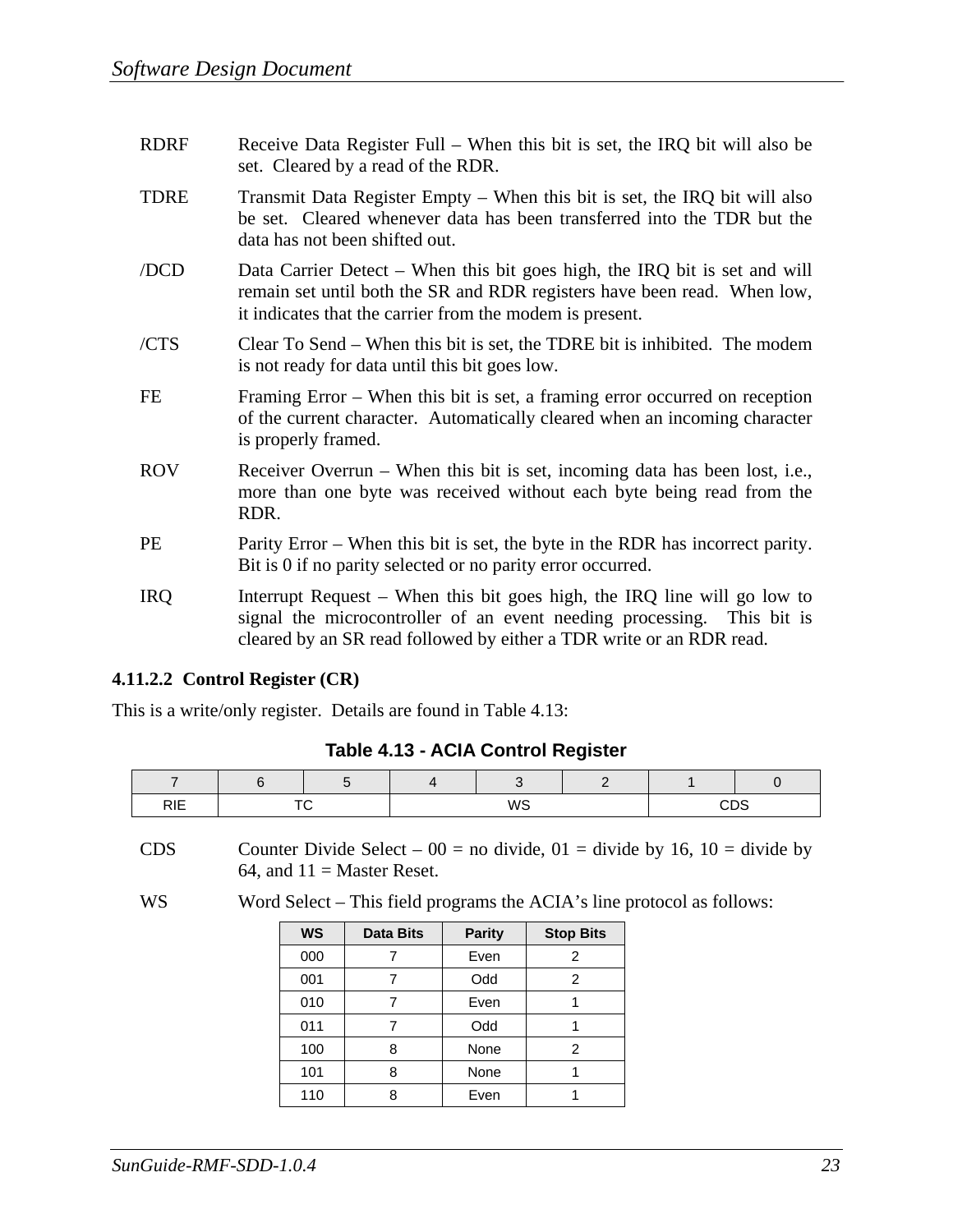TC Transmitter Control – There are four possible states for transmitter control, as defined in the following table. The controls affect the setting of the RTS line, which when high will hold off the external device from transmitting.

| TC. | <b>RTS</b> | <b>Secondary Function</b>                                                                            |  |  |  |  |
|-----|------------|------------------------------------------------------------------------------------------------------|--|--|--|--|
| 00  | Low        | <b>Transmitting Interrupt Disabled</b>                                                               |  |  |  |  |
| 01  | Low        | <b>Transmitting Interrupt Enabled</b>                                                                |  |  |  |  |
| 10  | High       | <b>Transmitting Interrupt Disabled</b>                                                               |  |  |  |  |
| 11  | Low        | Interrupt Disabled, and a Break level is<br>Transmitting<br>transmitted on the transmit data output. |  |  |  |  |

RIE Receiver Interrupt Enable – When set, the IRQ flag (and /IRQ line) will be activated by the RDRF flag being set or the /DCD bit going high. When not set, these conditions will not generate an interrupt.

#### **4.11.2.3 Receive Data Register (RDR)**

This is a read/only register. Details are found in Table 4.14. Note that the data will be placed on the data bus with the most significant big (MSB) high during the serial-to-parallel conversion. The order shown in the table reflects the data as it is being shifted into the internal register.

**Table 4.14 - ACIA Receive Data Register** 

| D <sub>0</sub> | הרי<br>◡▵ | D <sub>3</sub> | D4 | D5 | D <sub>6</sub> | ັ |
|----------------|-----------|----------------|----|----|----------------|---|

#### **4.11.2.4 Transmit Data Register**

This is a write/only register. Details are found in Table 4.15.

|  | Table 4.15 - ACIA Transmit Data Register (TDR) |  |
|--|------------------------------------------------|--|
|--|------------------------------------------------|--|

| $\overline{\phantom{a}}$ |                |                |    |                |           |    |                |
|--------------------------|----------------|----------------|----|----------------|-----------|----|----------------|
| D <sub>7</sub><br>יש     | D <sub>6</sub> | D <sub>5</sub> | D4 | D <sub>3</sub> | no.<br>◡▵ | D. | D <sub>0</sub> |

#### *4.11.3 Expected ACIA Configuration*

The Control Register's CDS field should be set to 10b for the correct baud rate generation.

#### *4.12 Address Decoding*

The system contains three distinct buses: a MCU-driven internal address bus, a Memory Module bus, and an external I/O bus. The internal and memory address buses are 16-bits wide, and the I/O bus is 4- wide. Most of the address decoding is performed by two programmable logic devices (PLDs). The Base Address Decoder PLD at A22 provides the chip-selects for the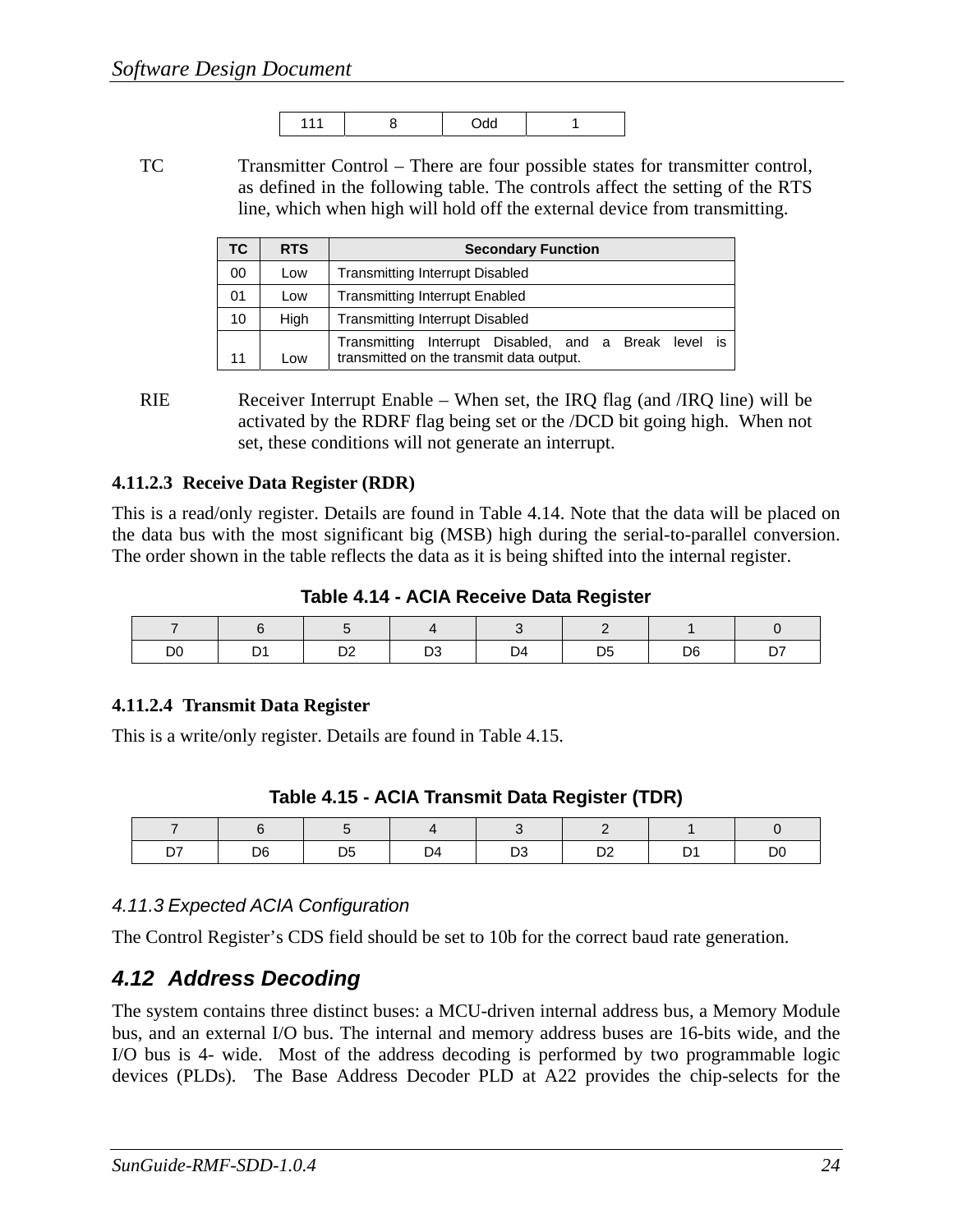internal bus and the memory bus. The I/O Address decoder provides chip selects for the peripherals on the I/O bus, as well as the DTA and the ACIAs.

#### *4.12.1 Base Address Decoder (GAL16V8 PLD)*

Input/Output is controlled by CA15. The PG6 input to the Process Asset Library (PAL) is generated by the microcontroller. This pin corresponds to GENCS, a general-purpose internally generated and configurable chip-select. This input *might* be used to derive the /RAMCE output – it is unclear from the documentation provided. The microcontroller's register settings at locations 705Ch-705Fh can be examined with the emulator to determine if/how the GENCS is configured. The table below shows the various signal inputs to the PLD and the generated outputs. There are also additional inputs on the PLD I/O side, such as /MAP1, /MAP2, and EXT/INT, which are set by jumpers. Note: There is no 1:1 correspondence between input side and I/O side in the following table.

| <b>PLD INPUT SIDE</b> | PLD I/O SIDE |
|-----------------------|--------------|
| PG <sub>6</sub>       | /MBUSEN      |
| CE (uC E signal)      | $/$ I/O      |
| CA14                  | /DPSEM       |
| CA13                  | /PRMCE       |
| <b>CA12</b>           | /MAP2        |
| <b>CA11</b>           | /MAP1        |
| CA10                  | EXT/INT      |
| CA <sub>9</sub>       | /RAMCE       |

**Table 4.16 - Base Address Decoder Signals** 

#### *4.12.2 I/O Address Decoder (GAL16V8 PLD)*

The I/O Address decoder uses CA0-CA8 for address decoding, as well as the /I/O output from the Base Address Decoder, which probably is active-low when addresses 7401h-740Ah are addressed. Note: There is no 1:1 correspondence between input side and I/O side in the following table.

| <b>PLD INPUT SIDE</b> | <b>PLD I/O SIDE</b>  |
|-----------------------|----------------------|
| $/$ I/O               |                      |
| CA7                   | /IOEN                |
| CA <sub>6</sub>       | /DPSEM               |
| CA <sub>5</sub>       | /DTAREAD             |
| CA4                   | /DTARESET            |
| CA <sub>3</sub>       | 75FF (address)       |
| CA <sub>2</sub>       | CR/W (uC R/W signal) |
| CA <sub>1</sub>       | /ACIAEN              |
| CA0                   | /I/OBUSEN            |

**Table 4.17 - I/O Address Decoder Signals**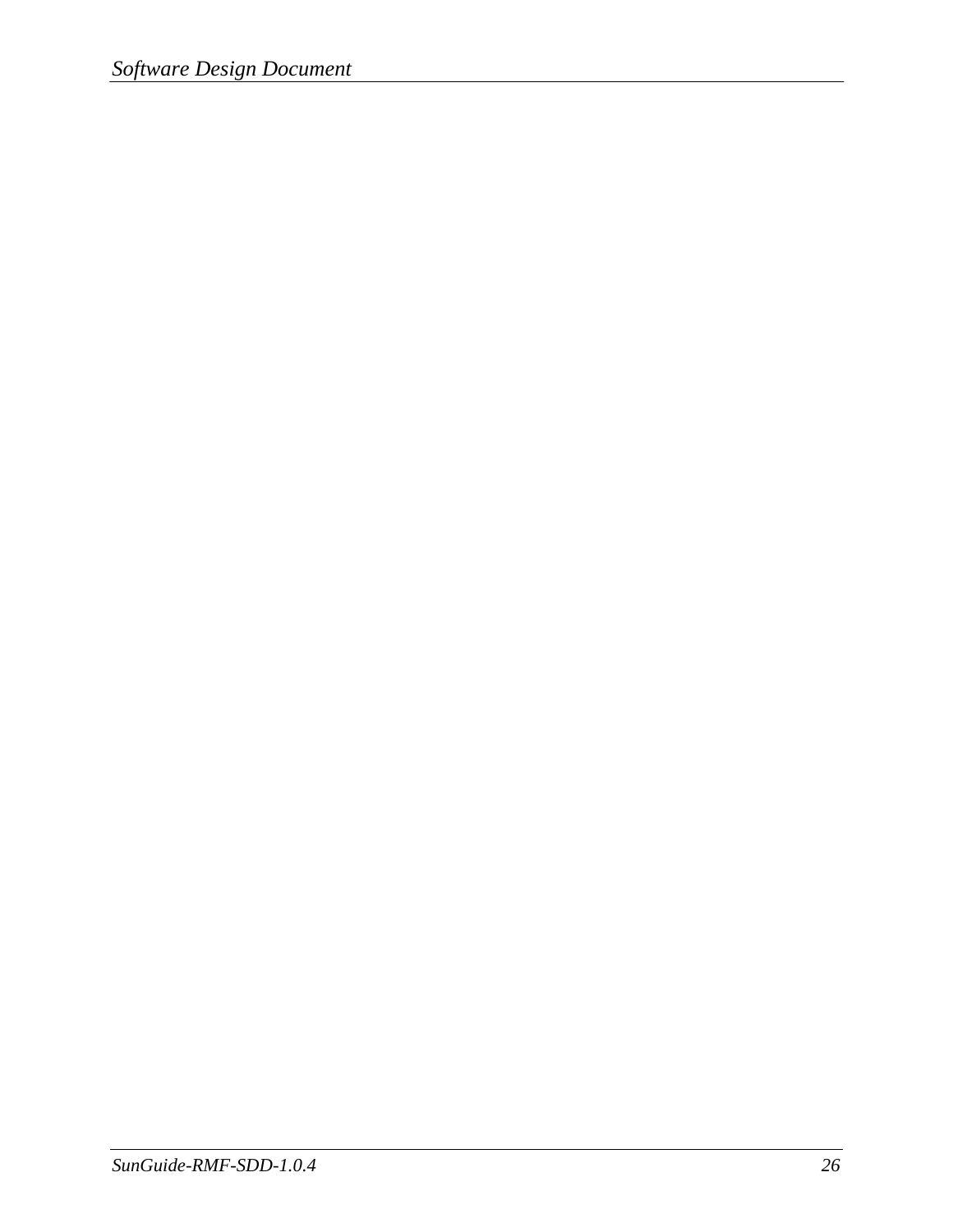### *4.13 Data Dictionary*

|                | C Page            |                          |                          |                           |                           |                           |                       |                      |                   |   |   |   |   |   |   |   |
|----------------|-------------------|--------------------------|--------------------------|---------------------------|---------------------------|---------------------------|-----------------------|----------------------|-------------------|---|---|---|---|---|---|---|
| 0400           | $\Omega$          |                          | $\overline{2}$           | 3                         | 4                         | 5                         | 6                     | $\overline{7}$       | 8                 | 9 | Α | B | C | D | E | F |
| 0              | Drop<br>Address   | Det 1 Loop<br>Func Code  | Det 17 Loop<br>Func Code | Det 33 Loop<br>Func Code  | ST 3 Upstream<br>Detector | ST 7 Upstream<br>Detector | UpperVol3             | Bin1 Length          | FilterTh Rev      |   |   |   |   |   |   |   |
|                | Program<br>Number | Det 2 Loop<br>Func Code  | Det 18 Loop<br>Func Code | Det 34 Loop<br>Func Code  | ST 3 Dnstream<br>Detector | ST 7 Dnstream<br>Detector | Occupancy4            | Bin2 Length          | Cars per<br>Green |   |   |   |   |   |   |   |
| 2              | Version<br>Number | Det 3 Loop<br>Func Code  | Det 19 Loop<br>Func Code | Det 35 Loop<br>Func Code  | ST 3 Distance             | ST 7 Distance             | LowerVol4             | Bin3 Length          | Ignore<br>CurrMon |   |   |   |   |   |   |   |
| 3              | Release<br>Number | Det 4 Loop<br>Func Code  | Det 20 Loop<br>Func Code | Det 36 Loop<br>Func Code  | ST 3 Eff Loop<br>Length   | ST 7 Eff Loop<br>Length   | UpperVol4             | Ramp DetOn           |                   |   |   |   |   |   |   |   |
| 4              |                   | Det 5 Loop<br>Func Code  | Det 21 Loop<br>Func Code | Det 37 Loop<br>Func Code  | ST 4 Upstream<br>Detector | ST 8 Upstream<br>Detector | Data Switch           | Ramp DetOff          |                   |   |   |   |   |   |   |   |
| 5              |                   | Det 6 Loop<br>Func Code  | Det 22 Loop<br>Func Code | Det 38 Loop<br>Func Code  | ST 4 Dnstream<br>Detector | ST 8 Dnstream<br>Detector | # Active Loops        | Mainline<br>DetOn    |                   |   |   |   |   |   |   |   |
| 6              |                   | Det 7 Loop<br>Func Code  | Det 23 Loop<br>Func Code | Det 39 Loop<br>Func Code  | ST 4 Distance             | ST 8 Distance             | # Metered Lanes       | Mainline<br>DetOff   |                   |   |   |   |   |   |   |   |
| $\overline{7}$ |                   | Det 8 Loop<br>Func Code  | Det 24 Loop<br>Func Code | Det 40 Loop<br>Func Code  | ST 4 Eff Loop<br>Length   | ST 8 Eff Loop<br>Length   | # Speed Traps         | <b>HOV DetOn</b>     |                   |   |   |   |   |   |   |   |
| 8              | Detector<br>Echo  | Det 9 Loop<br>Func Code  | Det 25 Loop<br>Func Code | ST 1 Upstream<br>Detector | ST 5 Upstream<br>Detector | Occupancy1                | <b>Control Switch</b> | <b>HOV DetOff</b>    |                   |   |   |   |   |   |   |   |
| 9              | Input<br>Echo     | Det 10 Loop<br>Func Code | Det 26 Loop<br>Func Code | ST 1 Dnstream<br>Detector | ST 5 Dnstream<br>Detector | LowerVol1                 | Police Switch         | Rev DetOn            |                   |   |   |   |   |   |   |   |
| A              |                   | Det 11 Loop<br>Func Code | Det 27 Loop<br>Func Code | ST 1 Distance             | ST 5 Distance             | UpperVol1                 | Meter End Green       | <b>Rev DetOff</b>    |                   |   |   |   |   |   |   |   |
| B              |                   | Det 12 Loop<br>Func Code | Det 28 Loop<br>Func Code | ST 1 Eff Loop<br>Length   | ST 5 Eff Loop<br>Length   | Occupancy2                | Demand End<br>Gap     | <b>Start Yellow</b>  |                   |   |   |   |   |   |   |   |
| C              |                   | Det 13 Loop<br>Func Code | Det 29 Loop<br>Func Code | ST 2 Upstream<br>Detector | ST 6 Upstream<br>Detector | LowerVol2                 | Minimum Speed         | Meter Off<br>Display |                   |   |   |   |   |   |   |   |
| D              |                   | Det 14 Loop<br>Func Code | Det 30 Loop<br>Func Code | ST 2 Dnstream<br>Detector | ST 6 Dnstream<br>Detector | UpperVol2                 | Maximum Speed         | FilterTh ML          |                   |   |   |   |   |   |   |   |
| E              | E Page<br>Entry   | Det 15 Loop<br>Func Code | Det 31 Loop<br>Func Code | ST 2 Distance             | ST 6 Distance             | Occupancy3                | Minimum Length        | FilterTh<br>Ramp     |                   |   |   |   |   |   |   |   |
| F              |                   | Det 16 Loop<br>Func Code | Det 32 Loop<br>Func Code | ST 2 Eff Loop<br>Length   | ST 6 Eff Loop<br>Length   | LowerVol3                 | Maximum Length        | FilterTh HOV         |                   |   |   |   |   |   |   |   |

#### **Table 4.18 - Global Parameters**

Note: Grayed out entries are not global parameters, but are included for user reference.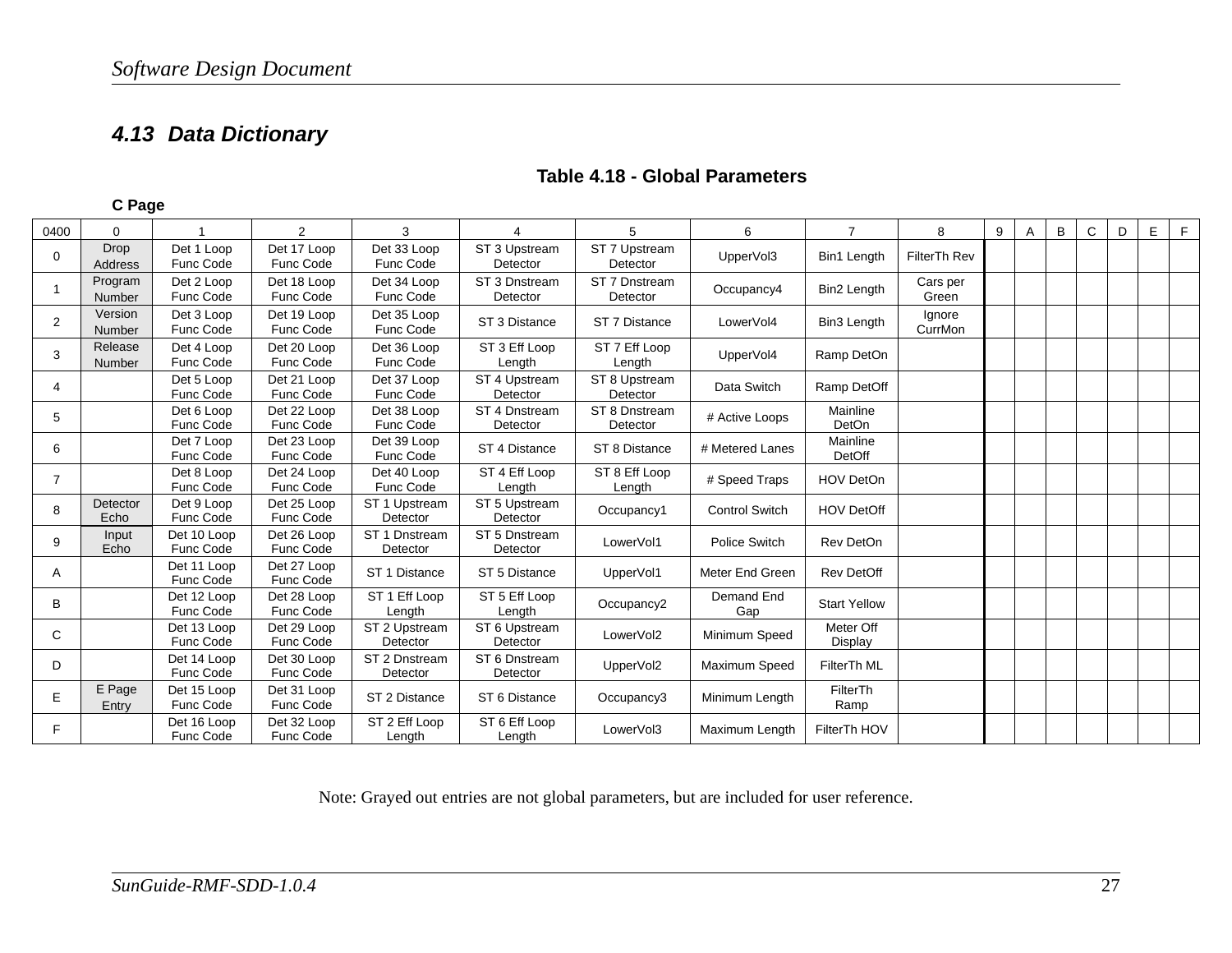|  |  | Table 4.19 - Lane 1 Parameters |
|--|--|--------------------------------|
|--|--|--------------------------------|

**F/1 Page** 

|                |          |                                  | Lane Parameters structure               |   | Lane Data structure |   |   |                                             |                              |   |              |   |   |   |   |   |  |  |
|----------------|----------|----------------------------------|-----------------------------------------|---|---------------------|---|---|---------------------------------------------|------------------------------|---|--------------|---|---|---|---|---|--|--|
| 0100           | $\Omega$ |                                  | 2                                       | 3 | $\overline{4}$      | 5 | 6 | $\overline{7}$                              | 8                            | 9 | $\mathsf{A}$ | B | C | D | E | F |  |  |
| 0              |          | Multilane Split<br>$(0-100)$     | Queue Timer 2<br>$(0.0 - 25.5)$         |   |                     |   |   | Cycle Length<br>$(0.0 - 25.5)$              | Queue Rate Adj State         |   |              |   |   |   |   |   |  |  |
| $\mathbf{1}$   |          | TableRate1<br>$(0.0-25.5)$       | Queue Adjust 1<br>$(0.0-25.5)$          |   |                     |   |   |                                             | Int Queue Rate Adj State     |   |              |   |   |   |   |   |  |  |
| $\overline{2}$ |          | TableRate2<br>$(0.0 - 25.5)$     | Queue Adjust 2<br>$(0.0 - 25.5)$        |   |                     |   |   | <b>Fuzzy MR</b><br>$(0.0 - 25.5)$           | Queue Adjustment Alarm       |   |              |   |   |   |   |   |  |  |
| 3              |          | TableRate3<br>$(0.0-25.5)$       | Adv Queue Occ<br>$(0-100)$              |   |                     |   |   | <b>Traffic MR</b><br>$(0.0 - 25.5)$         | Adv Queue Occ Time           |   |              |   |   |   |   |   |  |  |
| $\overline{4}$ |          | TableRate4<br>$(0.0 - 25.5)$     | Adv Queue Timer<br>$(0-255)$            |   |                     |   |   | Time of Day MR<br>$(0.0 - 25.5)$            | Adv Queue Adj Count          |   |              |   |   |   |   |   |  |  |
| 5              |          | TableRate5<br>$(0.0 - 25.5)$     | Adv Queue Override<br>$(0.0 - 25.5)$    |   |                     |   |   | <b>Bottleneck MR</b><br>$(0.0 - 25.5)$      | Adv Queue Adj Alarm          |   |              |   |   |   |   |   |  |  |
| 6              |          | TableOcc1<br>$(0-100)$           | Long Stop Time<br>$(0.0 - 25.5)$        |   |                     |   |   | Intermediate MR<br>$(0.0 - 25.5)$           | <b>Red Signal Violations</b> |   |              |   |   |   |   |   |  |  |
| $\overline{7}$ |          | TableOcc2<br>$(0-100)$           | Red Violator Delay<br>$(0.0 - 25.5)$    |   |                     |   |   | Queue Adj MR<br>$(0.0 - 25.5)$              |                              |   |              |   |   |   |   |   |  |  |
| 8              |          | TableOcc3<br>$(0-100)$           | Normal Yellow<br>$(0.0 - 25.5)$         |   |                     |   |   | <b>Adjusted MR</b><br>$(0.0 - 25.5)$        |                              |   |              |   |   |   |   |   |  |  |
| 9              |          | TableOcc4<br>$(0-100)$           | <b>HOV Red Delay</b><br>$(0.0-25.5)$    |   |                     |   |   | <b>Adjusted Rate Last</b><br>$(0.0 - 25.5)$ |                              |   |              |   |   |   |   |   |  |  |
| A              |          | TableOcc5<br>$(0-100)$           | Short Stop Queue Occ<br>$(0-100)$       |   |                     |   |   | <b>Adjusted Rate Prev</b><br>$(0.0 - 25.5)$ |                              |   |              |   |   |   |   |   |  |  |
| B              |          | Max Meter Rate<br>$(0.0 - 25.5)$ | Queue Start Meter Gap<br>$(0.0 - 25.5)$ |   |                     |   |   | <b>Adjusted Rate Old</b><br>$(0.0 - 25.5)$  |                              |   |              |   |   |   |   |   |  |  |
| C              |          | Min Meter Rate<br>$(0.0 - 25.5)$ | <b>CMD RESET</b>                        |   |                     |   |   | Volume Adjust<br>$0.0 - 25.5$               |                              |   |              |   |   |   |   |   |  |  |
| D              |          | Queue Occ 1<br>$(0-100)$         |                                         |   |                     |   |   | <b>Remote Adjust</b><br>$(12.7 - 12.8)$     |                              |   |              |   |   |   |   |   |  |  |
| E.             |          | Queue Occ 2<br>$(0-100)$         |                                         |   |                     |   |   | Queue Occ Time<br>$(0.0 - 25.5)$            |                              |   |              |   |   |   |   |   |  |  |
| F              |          | Queue Timer 1<br>$(0.0 - 25.5)$  |                                         |   |                     |   |   | Int Queue Occ Time<br>$(0.0 - 25.5)$        | <b>Test Data</b>             |   |              |   |   |   |   |   |  |  |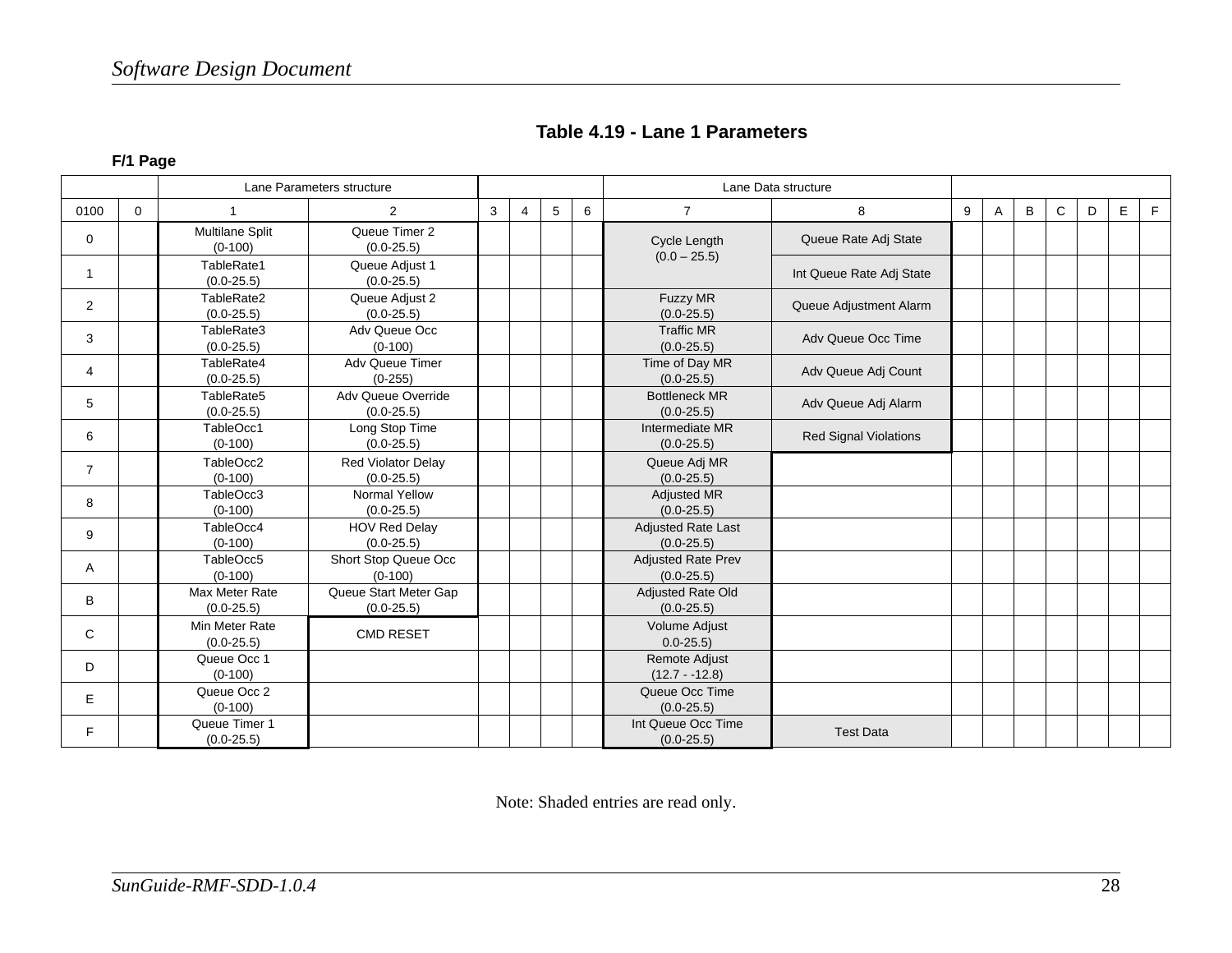|  | Table 4.20 - Lane 2 Parameters |
|--|--------------------------------|
|--|--------------------------------|

**F/2 Page** 

|      |             |                        | Lane Parameters structure |   |                          |  |   | Lane Data structure       |                              |   |   |   |   |   |  |  |
|------|-------------|------------------------|---------------------------|---|--------------------------|--|---|---------------------------|------------------------------|---|---|---|---|---|--|--|
| 0200 | $\mathbf 0$ |                        | $\overline{2}$            | 3 | 5<br>$\overline{7}$<br>6 |  | 8 | 9                         | A                            | B | C | D | E | E |  |  |
| 0    |             | <b>Multilane Split</b> | Queue Timer 2             |   |                          |  |   |                           | Queue Rate Adj State         |   |   |   |   |   |  |  |
|      |             | TableRate1             | Queue Adjust 1            |   |                          |  |   | Cycle Length              | Int Queue Rate Adj State     |   |   |   |   |   |  |  |
| 2    |             | TableRate2             | Queue Adjust 2            |   |                          |  |   | Fuzzy MR                  | Queue Adjustment Alarm       |   |   |   |   |   |  |  |
| 3    |             | TableRate3             | Adv Queue Occ             |   |                          |  |   | <b>Traffic MR</b>         | Adv Queue Occ Time           |   |   |   |   |   |  |  |
| 4    |             | TableRate4             | Adv Queue Timer           |   |                          |  |   | Time of Day MR            | Adv Queue Adj Count          |   |   |   |   |   |  |  |
| 5    |             | TableRate5             | Adv Queue Override        |   |                          |  |   | <b>Bottleneck MR</b>      | Adv Queue Adj Alarm          |   |   |   |   |   |  |  |
| 6    |             | TableOcc1              | Long Stop Time            |   |                          |  |   | Intermediate MR           | <b>Red Signal Violations</b> |   |   |   |   |   |  |  |
| 7    |             | TableOcc2              | Red Violator Delay        |   |                          |  |   | Queue Adj MR              |                              |   |   |   |   |   |  |  |
| 8    |             | TableOcc3              | Normal Yellow             |   |                          |  |   | Adjusted MR               |                              |   |   |   |   |   |  |  |
| 9    |             | TableOcc4              | <b>HOV Red Delay</b>      |   |                          |  |   | Adjusted Rate Last        |                              |   |   |   |   |   |  |  |
| A    |             | TableOcc5              | Short Stop Queue Occ      |   |                          |  |   | <b>Adjusted Rate Prev</b> |                              |   |   |   |   |   |  |  |
| B    |             | Max Meter Rate         | Queue Start Meter Gap     |   |                          |  |   | Adjusted Rate Old         |                              |   |   |   |   |   |  |  |
| C    |             | Min Meter Rate         |                           |   |                          |  |   | Volume Adjust             |                              |   |   |   |   |   |  |  |
| D    |             | Queue Occ 1            |                           |   |                          |  |   | Remote Adjust             |                              |   |   |   |   |   |  |  |
| E    |             | Queue Occ 2            |                           |   |                          |  |   | Queue Occ Time            |                              |   |   |   |   |   |  |  |
|      |             | Queue Timer 1          |                           |   |                          |  |   | Int Queue Occ Time        |                              |   |   |   |   |   |  |  |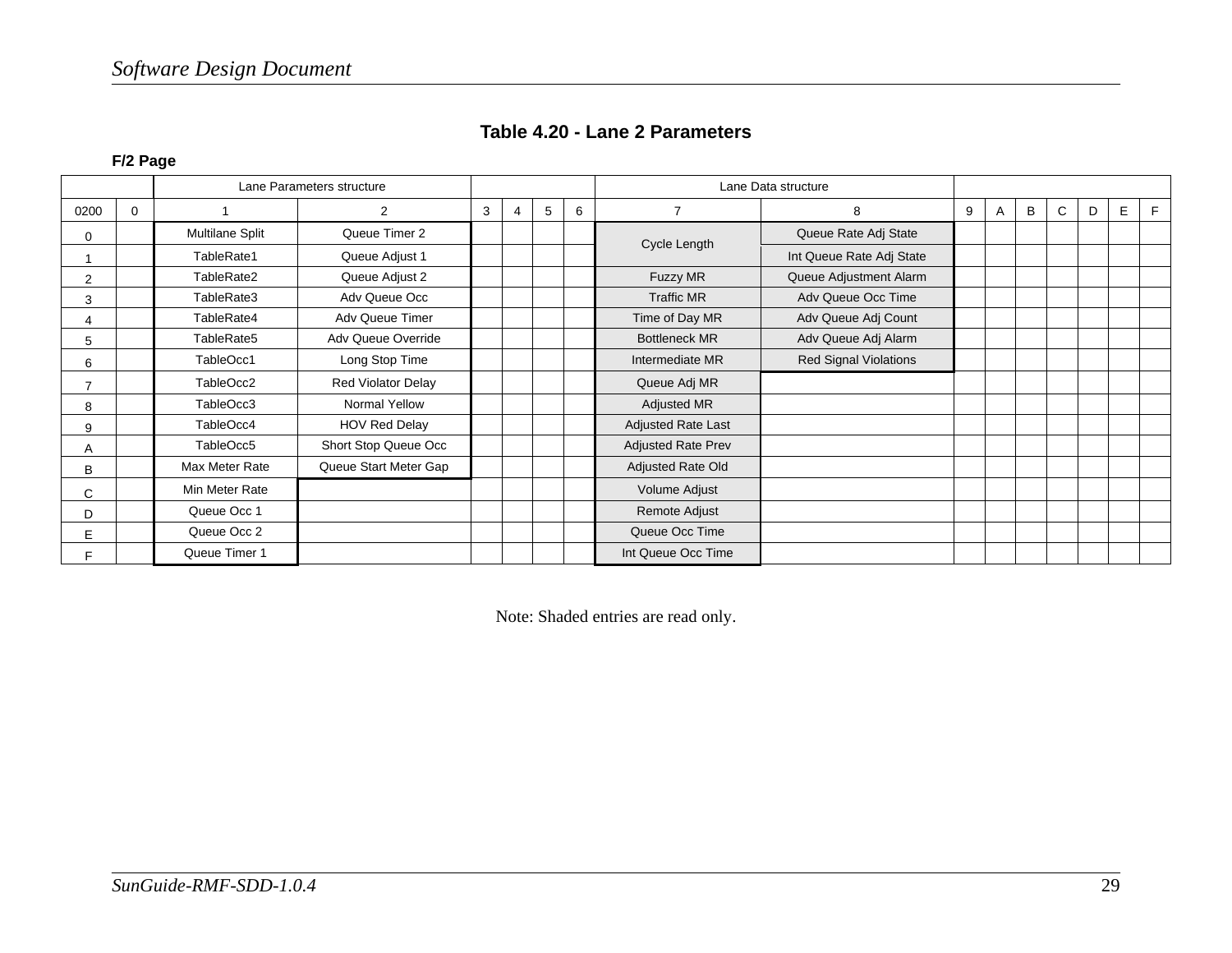| Table 4.21 - Lane 3 Parameters |  |  |  |  |
|--------------------------------|--|--|--|--|
|--------------------------------|--|--|--|--|

#### **F/3 Page**

|      |             |                 | Lane Parameters structure | <b>Detector Failure Flags</b> |           |           |   | Lane Data structure          |                                    |   |              |   |   |   |   |   |
|------|-------------|-----------------|---------------------------|-------------------------------|-----------|-----------|---|------------------------------|------------------------------------|---|--------------|---|---|---|---|---|
| 0300 | $\mathbf 0$ |                 | $\overline{2}$            | 3                             | 4         | 5         | 6 | $\overline{7}$               | 8                                  | 9 | $\mathsf{A}$ | B | C | D | E | F |
| 0    |             | Multilane Split | Queue Timer 2             | DetFail1                      | DetFail17 | DetFail33 |   | Cycle Length                 | Queue Rate Adi<br><b>State</b>     |   |              |   |   |   |   |   |
| 1    |             | TableRate1      | Queue Adjust 1            | DetFail2                      | DetFail18 | DetFail34 |   |                              | Int Queue Rate Adj<br><b>State</b> |   |              |   |   |   |   |   |
| 2    |             | TableRate2      | Queue Adjust 2            | DetFail3                      | DetFail19 | DetFail35 |   | <b>Fuzzy MR</b>              | Queue Adjustment<br>Alarm          |   |              |   |   |   |   |   |
| 3    |             | TableRate3      | Adv Queue Occ             | DetFail4                      | DetFail20 | DetFail36 |   | <b>Traffic MR</b>            | <b>Adv Queue Occ</b><br>Time       |   |              |   |   |   |   |   |
| 4    |             | TableRate4      | Adv Queue Timer           | DetFail5                      | DetFail21 | DetFail37 |   | Time of Day MR               | Adv Queue Adj<br>Count             |   |              |   |   |   |   |   |
| 5    |             | TableRate5      | Adv Queue<br>Override     | DetFail6                      | DetFail22 | DetFail38 |   | <b>Bottleneck MR</b>         | Adv Queue Adj<br>Alarm             |   |              |   |   |   |   |   |
| 6    |             | TableOcc1       | Long Stop Time            | DetFail7                      | DetFail23 | DetFail39 |   | Intermediate MR              | <b>Red Signal</b><br>Violations    |   |              |   |   |   |   |   |
| 7    |             | TableOcc2       | <b>Red Violator Delay</b> | DetFail8                      | DetFail24 | DetFail40 |   | Queue Adj MR                 |                                    |   |              |   |   |   |   |   |
| 8    |             | TableOcc3       | <b>Normal Yellow</b>      | DetFail9                      | DetFail25 |           |   | Adjusted MR                  |                                    |   |              |   |   |   |   |   |
| 9    |             | TableOcc4       | <b>HOV Red Delay</b>      | DetFail10                     | DetFail26 |           |   | <b>Adjusted Rate</b><br>Last |                                    |   |              |   |   |   |   |   |
| A    |             | TableOcc5       | Short Stop Queue<br>Occ   | DetFail11                     | DetFail27 |           |   | <b>Adjusted Rate</b><br>Prev |                                    |   |              |   |   |   |   |   |
| B    |             | Max Meter Rate  | Queue Start Meter<br>Gap  | DetFail12                     | DetFail28 |           |   | Adjusted Rate Old            |                                    |   |              |   |   |   |   |   |
| C    |             | Min Meter Rate  |                           | DetFail13                     | DetFail29 |           |   | <b>Volume Adjust</b>         |                                    |   |              |   |   |   |   |   |
| D    |             | Queue Occ 1     |                           | DetFail14                     | DetFail30 |           |   | Remote Adjust                |                                    |   |              |   |   |   |   |   |
| E    |             | Queue Occ 2     |                           | DetFail15                     | DetFail31 |           |   | Queue Occ Time               |                                    |   |              |   |   |   |   |   |
| F    |             | Queue Timer 1   |                           | DetFail16                     | DetFail32 |           |   | Int Queue Occ<br>Time        |                                    |   |              |   |   |   |   |   |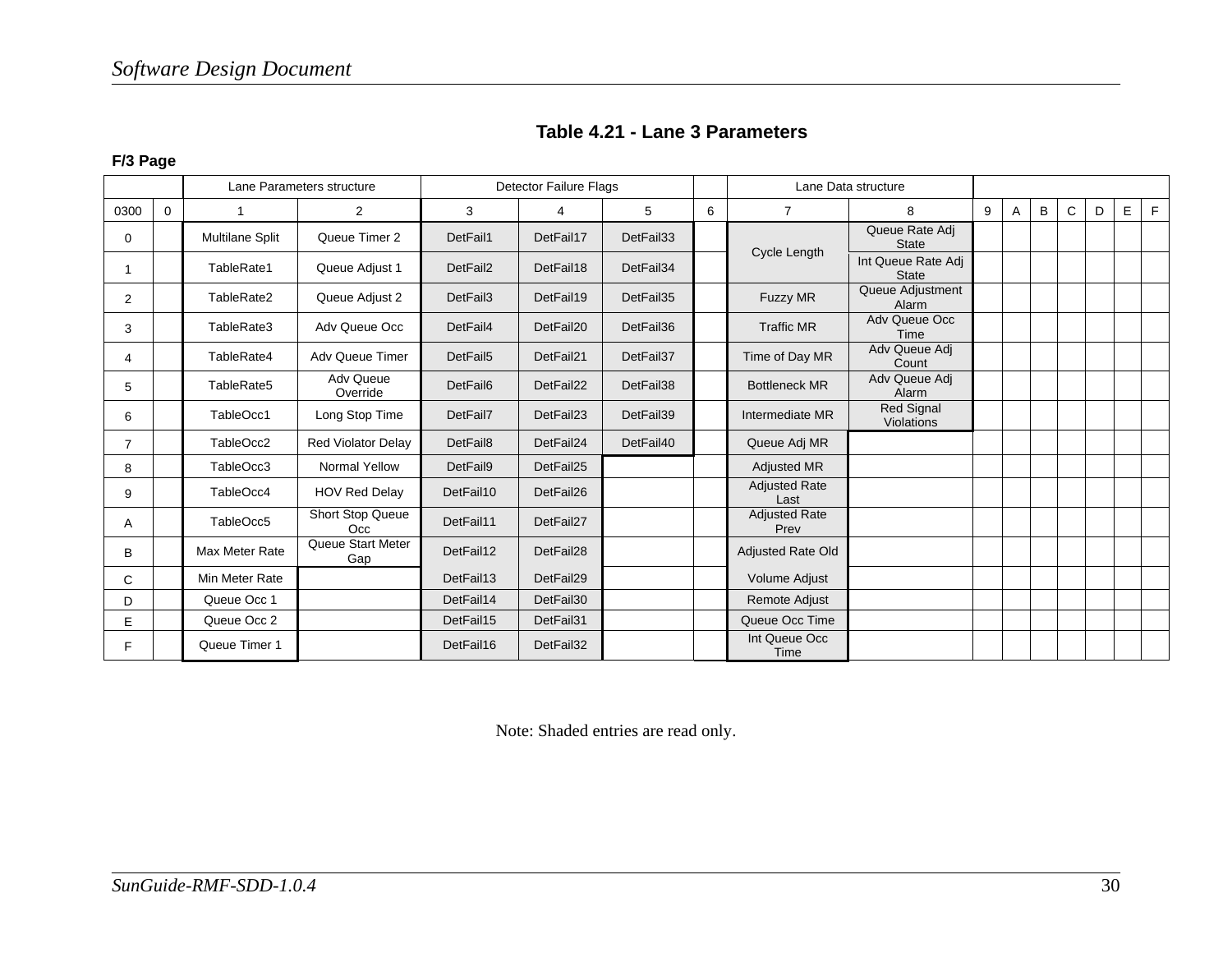|  |  | Table 4.22 - Time of Day Table Data |
|--|--|-------------------------------------|
|--|--|-------------------------------------|

**E/7 Page** 

| 0700           | $\mathbf 0$ | $\overline{1}$ | 2 | 3 | 4             | 5 | 6 | $\overline{7}$ | 8                  | 9         | Α                | B       | $\mathsf{C}$       | D         | E             | F.      |
|----------------|-------------|----------------|---|---|---------------|---|---|----------------|--------------------|-----------|------------------|---------|--------------------|-----------|---------------|---------|
| 0              |             |                |   |   | Year (1-99)   |   |   |                | Hour 1             | Minute 1  | DOW <sub>1</sub> | Rate 1  | Hour 17            | Minute 17 | <b>DOW 17</b> | Rate 17 |
| 1              |             |                |   |   | Month (1-12)  |   |   |                | Hour <sub>2</sub>  | Minute 2  | DOW <sub>2</sub> | Rate 2  | Hour 18            | Minute 18 | <b>DOW 18</b> | Rate 18 |
| $\overline{2}$ |             |                |   |   | Day (1-31)    |   |   |                | Hour <sub>3</sub>  | Minute 3  | DOW <sub>3</sub> | Rate 3  | Hour 19            | Minute 19 | <b>DOW 19</b> | Rate 19 |
| 3              |             |                |   |   | DOW (1-7)     |   |   |                | Hour 4             | Minute 4  | DOW <sub>4</sub> | Rate 4  | Hour 20            | Minute 20 | <b>DOW 20</b> | Rate 20 |
| 4              |             |                |   |   | Hour (0-23)   |   |   |                | Hour 5             | Minute 5  | DOW <sub>5</sub> | Rate 5  | Hour 21            | Minute 21 | <b>DOW 21</b> | Rate 21 |
| 5              |             |                |   |   | Minute (0-59) |   |   |                | Hour <sub>6</sub>  | Minute 6  | DOW 6            | Rate 6  | Hour 22            | Minute 22 | <b>DOW 22</b> | Rate 22 |
| 6              |             |                |   |   | Second (0-59) |   |   |                | Hour <sub>7</sub>  | Minute 7  | DOW <sub>7</sub> | Rate 7  | Hour <sub>23</sub> | Minute 23 | <b>DOW 23</b> | Rate 23 |
| $\overline{7}$ |             |                |   |   |               |   |   |                | Hour <sub>8</sub>  | Minute 8  | DOW 8            | Rate 8  | Hour 24            | Minute 24 | <b>DOW 24</b> | Rate 24 |
| 8              |             |                |   |   |               |   |   |                | Hour 9             | Minute 9  | DOW <sub>9</sub> | Rate 9  | Hour 25            | Minute 25 | <b>DOW 25</b> | Rate 25 |
| 9              |             |                |   |   |               |   |   |                | Hour 10            | Minute 10 | <b>DOW 10</b>    | Rate 10 | Hour 26            | Minute 26 | <b>DOW 26</b> | Rate 26 |
| A              |             |                |   |   |               |   |   |                | Hour 11            | Minute 11 | <b>DOW 11</b>    | Rate 11 | Hour 27            | Minute 27 | <b>DOW 27</b> | Rate 27 |
| В              |             |                |   |   |               |   |   |                | Hour 12            | Minute 12 | <b>DOW 12</b>    | Rate 12 | Hour 28            | Minute 28 | <b>DOW 28</b> | Rate 28 |
| C              |             |                |   |   |               |   |   |                | Hour <sub>13</sub> | Minute 13 | <b>DOW 13</b>    | Rate 13 | Hour 29            | Minute 29 | <b>DOW 29</b> | Rate 29 |
| D              |             |                |   |   |               |   |   |                | Hour 14            | Minute 14 | <b>DOW 14</b>    | Rate 14 | Hour 30            | Minute 30 | <b>DOW 30</b> | Rate 30 |
| Е              |             |                |   |   |               |   |   |                | Hour 15            | Minute 15 | <b>DOW 15</b>    | Rate 15 | Hour 31            | Minute 31 | <b>DOW 31</b> | Rate 31 |
| F.             |             |                |   |   |               |   |   |                | Hour 16            | Minute 16 | <b>DOW 16</b>    | Rate 16 | Hour 32            | Minute 32 | <b>DOW 32</b> | Rate 32 |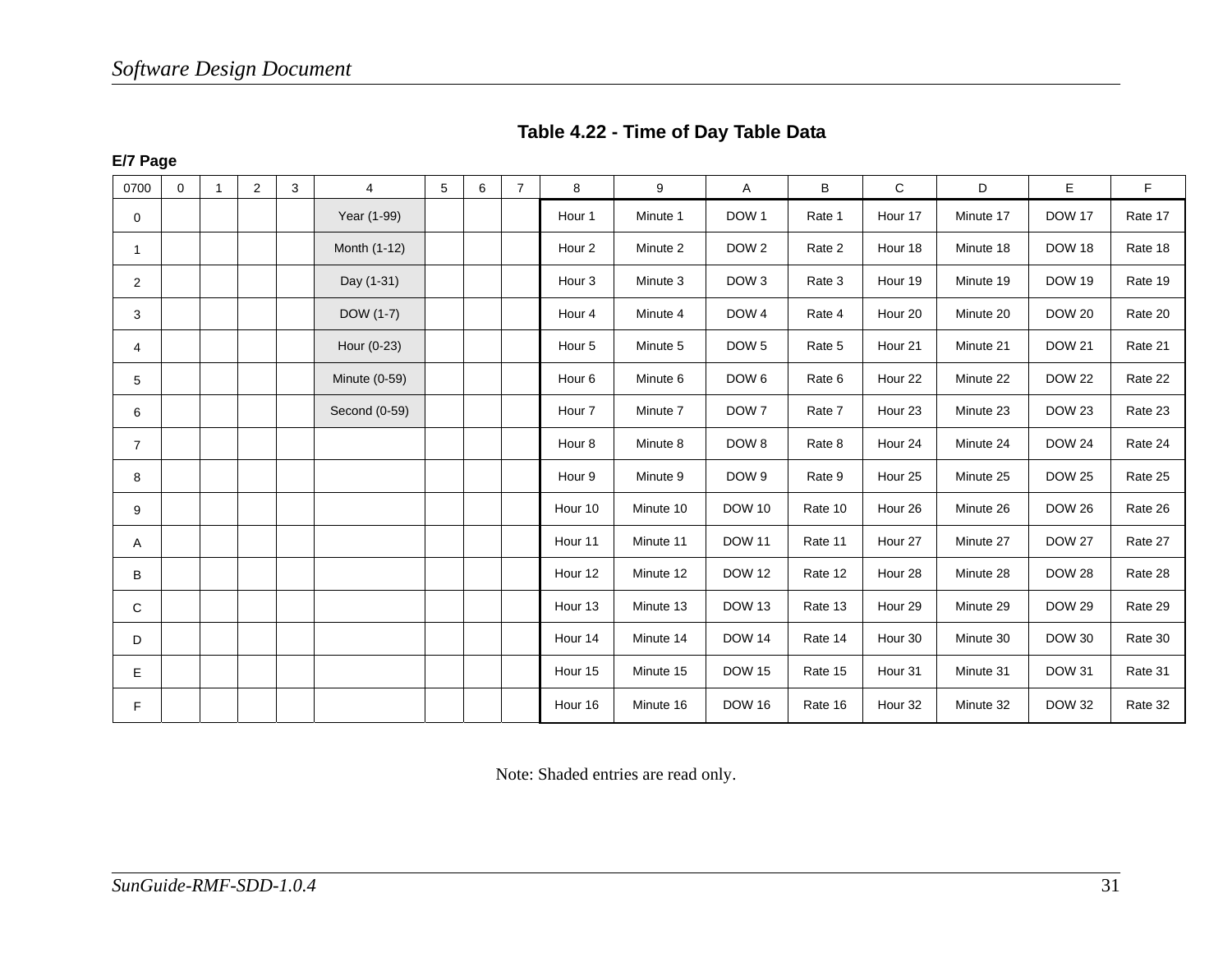| Table 4.23 - Data Status Packet |  |  |
|---------------------------------|--|--|
|---------------------------------|--|--|

**E/118 Page** 

| 7600           | $\mathbf 0$ | $\overline{1}$    | $\overline{2}$   | 3             | $\overline{4}$ | 5             | 6                            | $\overline{7}$    | 8                      | 9                                          | Α                      | $\, {\bf B} \,$ | $\mathsf C$ | D | $\mathsf E$ | $\mathsf F$ |
|----------------|-------------|-------------------|------------------|---------------|----------------|---------------|------------------------------|-------------------|------------------------|--------------------------------------------|------------------------|-----------------|-------------|---|-------------|-------------|
| $\mathbf 0$    |             | Ramp 1            | DET <sub>6</sub> | <b>DET 14</b> | <b>DET 22</b>  | <b>DET 30</b> | <b>DET 38</b>                | Flags             | <b>Speed Trap</b><br>2 | Length                                     | Average                |                 |             |   |             |             |
|                |             | <b>Meter Rate</b> | Packed           | Packed        | Packed         | Packed        | Packed                       | DET 21&22         | Flags                  | <b>BINS 1 &amp; 4</b>                      | Speed                  |                 |             |   |             |             |
| $\mathbf{1}$   |             | Ramp 2            | Volume<br>and    | Volume<br>and | Volume<br>and  | Volume<br>and | Volume<br>and                | Flags             | <b>High Bits</b>       | Length                                     | Average                |                 |             |   |             |             |
|                |             | Meter Rate        | Occupancy        | Occupancy     | Occupancy      | Occupancy     | Occupancy                    | DET 23&24         | Speed/Length           | <b>BINS 2 &amp; 3</b><br><b>Speed Trap</b> | Length                 |                 |             |   |             |             |
| 2              |             | Ramp 3            |                  |               |                |               |                              | Flags             | Average                | 5                                          | Length                 |                 |             |   |             |             |
|                |             | Meter Rate        |                  |               |                |               |                              | DET 25&26         | Speed                  | Flags                                      | <b>BINS 1 &amp; 4</b>  |                 |             |   |             |             |
|                |             | Ramp 1            |                  |               |                |               |                              | Flags             | Average                | <b>High Bits</b>                           | Length                 |                 |             |   |             |             |
| 3              |             | <b>Status</b>     | DET <sub>7</sub> | <b>DET 15</b> | <b>DET 23</b>  | <b>DET 31</b> | <b>DET 39</b>                | DET 27&28         | Length                 | Speed/Length                               | <b>BINS 2 &amp; 3</b>  |                 |             |   |             |             |
| 4              |             | Ramp 2            |                  |               |                |               | <b>DET 40</b>                | Flags             | Length                 | Average                                    | <b>Speed Trap</b><br>8 |                 |             |   |             |             |
|                |             | <b>Status</b>     |                  |               |                |               | Packed                       | DET 29&30         | <b>BINS 1 &amp; 4</b>  | Speed                                      | Flags                  |                 |             |   |             |             |
| 5              |             | Ramp 3            |                  |               |                |               | Volume<br>and                | Flags             | Length                 | Average                                    | <b>High Bits</b>       |                 |             |   |             |             |
|                |             | <b>Status</b>     | DET8             | <b>DET 16</b> | <b>DET 24</b>  | <b>DET 32</b> | Occupancy                    | DET 31&32         | <b>BINS 2 &amp; 3</b>  | Length                                     | Speed/Length           |                 |             |   |             |             |
| 6              |             | DET <sub>1</sub>  |                  |               |                |               | Flags                        | Flags             | <b>Speed Trap</b><br>3 | Length                                     | Average                |                 |             |   |             |             |
|                |             | Packed            |                  |               |                |               | <b>DET1&amp;2</b>            | DET 33&34         | Flags                  | <b>BINS 1 &amp; 4</b>                      | Speed                  |                 |             |   |             |             |
| $\overline{7}$ |             | Volume<br>and     |                  |               |                |               | Flags                        | Flags             | <b>High Bits</b>       | Length                                     | Average                |                 |             |   |             |             |
|                |             | Occupancy         | DET <sub>9</sub> | <b>DET 17</b> | <b>DET 25</b>  | <b>DET 33</b> | <b>DET 3 &amp; 4</b>         | DET 35&36         | Speed/Length           | <b>BINS 2 &amp; 3</b>                      | Length                 |                 |             |   |             |             |
| 8              |             |                   |                  |               |                |               | Flags                        | Flags             | Average                | <b>Speed Trap</b><br>6                     | Length                 |                 |             |   |             |             |
|                |             |                   |                  |               |                |               | <b>DET 5 &amp; 6</b>         | DET 37&38         | Speed                  | Flags                                      | <b>BINS 1 &amp; 4</b>  |                 |             |   |             |             |
| 9              |             |                   |                  |               |                |               | Flags                        | Flags             | Average                | <b>High Bits</b>                           | Length                 |                 |             |   |             |             |
|                |             | DET <sub>2</sub>  | <b>DET 10</b>    | <b>DET 18</b> | <b>DET 26</b>  | <b>DET 34</b> | <b>DET 7 &amp; 8</b>         | DET 39&40         | Length                 | Speed/Length                               | <b>BINS 2 &amp; 3</b>  |                 |             |   |             |             |
| Α              |             |                   |                  |               |                |               | Flags<br><b>DET 9 &amp;</b>  | <b>Speed Trap</b> | Length                 | Average                                    |                        |                 |             |   |             |             |
|                |             |                   |                  |               |                |               | 10                           | Flags             | <b>BINS 1 &amp; 4</b>  | Speed                                      |                        |                 |             |   |             |             |
| B              |             |                   |                  |               |                |               | Flags<br><b>DET 11 &amp;</b> | <b>High Bits</b>  | Length                 | Average                                    |                        |                 |             |   |             |             |
|                |             | DET <sub>3</sub>  | <b>DET 11</b>    | <b>DET 19</b> | <b>DET 27</b>  | <b>DET 35</b> | 12                           | Speed/Length      | <b>BINS 2 &amp; 3</b>  | Length                                     |                        |                 |             |   |             |             |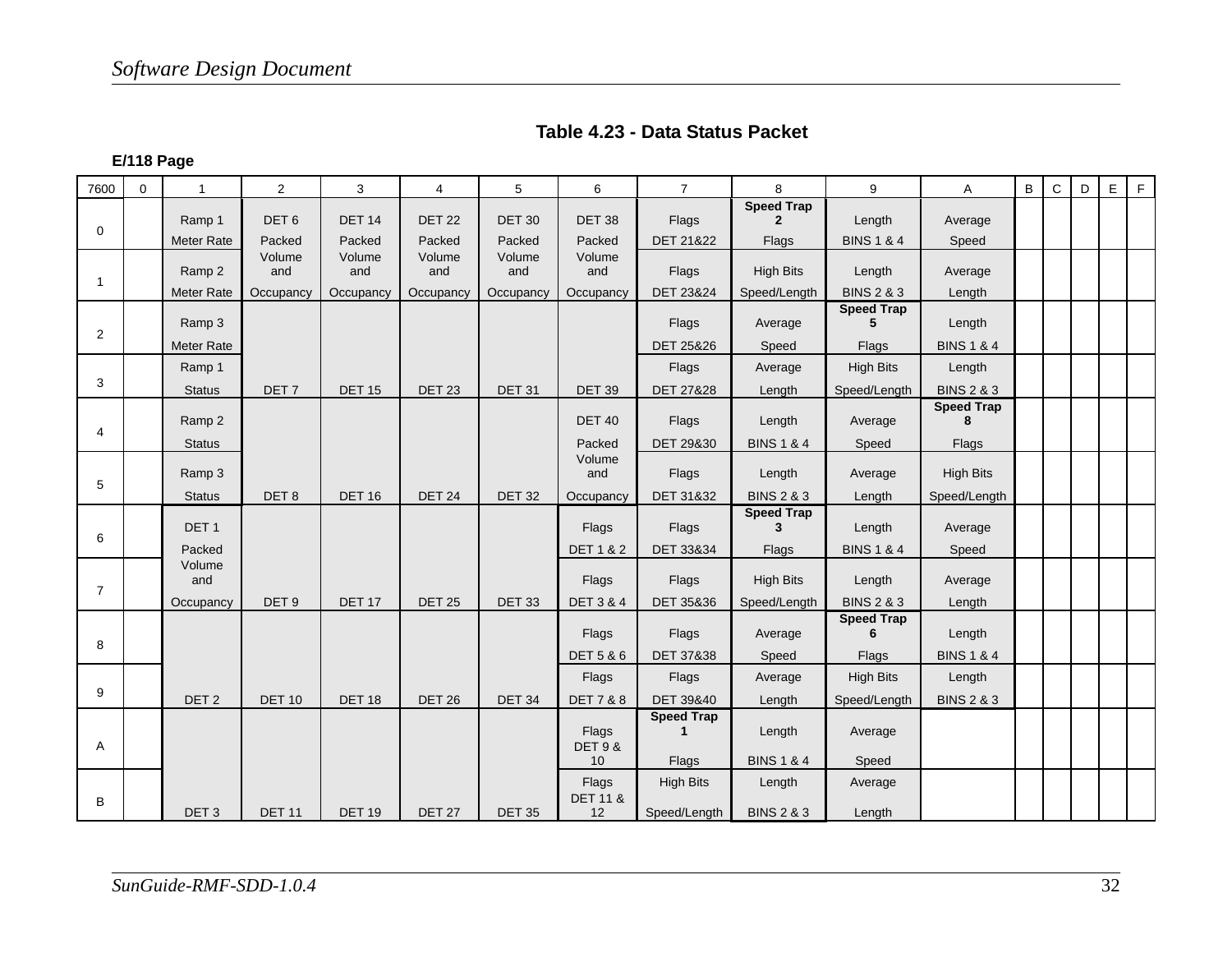| 7600 |                            | 2                          | 3                          | 4                          | 5                          | 6                                  | 7                               | 8                                | 9                                | Α | В | $\mathsf{C}$ | D | Е | F |
|------|----------------------------|----------------------------|----------------------------|----------------------------|----------------------------|------------------------------------|---------------------------------|----------------------------------|----------------------------------|---|---|--------------|---|---|---|
| C    |                            |                            |                            |                            |                            | Flags<br><b>DET 13 &amp;</b><br>14 | Average<br>Speed                | <b>Speed Trap</b><br>4<br>Flags  | Length<br><b>BINS 1 &amp; 4</b>  |   |   |              |   |   |   |
| D    | DET <sub>4</sub>           | <b>DET 12</b>              | <b>DET 20</b>              | <b>DET 28</b>              | DET <sub>36</sub>          | Flags<br><b>DET 15 &amp;</b><br>16 | Average<br>Length               | <b>High Bits</b><br>Speed/Length | Length<br><b>BINS 2 &amp; 3</b>  |   |   |              |   |   |   |
| E    | DET <sub>5</sub><br>Packed | <b>DET 13</b><br>Packed    | <b>DET 21</b><br>Packed    | <b>DET 29</b><br>Packed    | <b>DET 37</b><br>Packed    | Flags<br><b>DET 17 &amp;</b><br>18 | Length<br><b>BINS 1 &amp; 4</b> | Average<br>Speed                 | <b>Speed Trap</b><br>Flags       |   |   |              |   |   |   |
| Е    | Volume<br>and<br>Occupancy | Volume<br>and<br>Occupancy | Volume<br>and<br>Occupancy | Volume<br>and<br>Occupancy | Volume<br>and<br>Occupancy | Flags<br><b>DET 19 &amp;</b><br>20 | Length<br><b>BINS 2 &amp; 3</b> | Average<br>Length                | <b>High Bits</b><br>Speed/Length |   |   |              |   |   |   |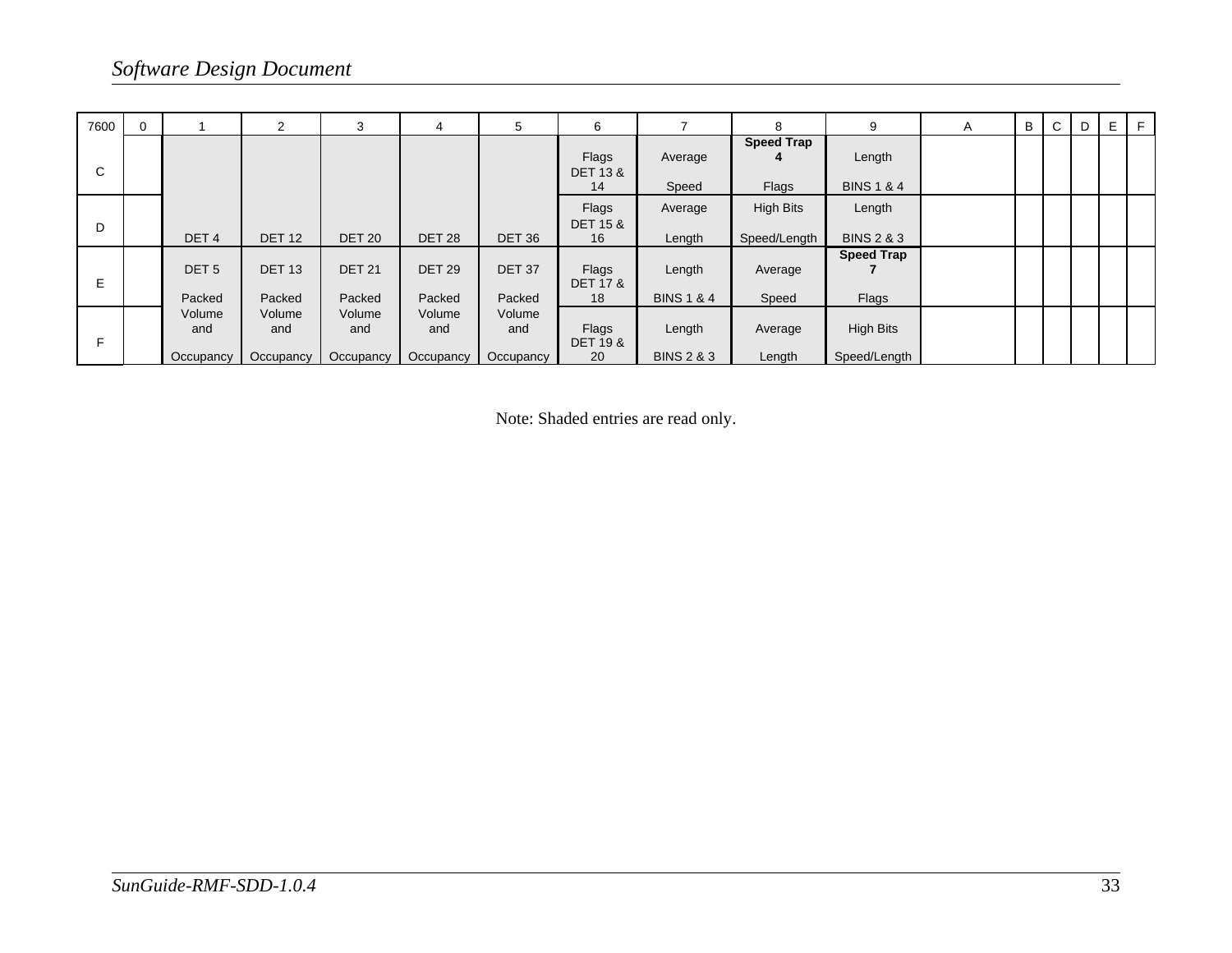#### **Table 4.24 - Volume Data**

#### **E/119 Page**

|                |               | Min Absence/Presence Count |                |        | Current 20 Sec Volume |               |        | Last 20 Sec Volume |               |        | Previous 20 Sec Volume |        |        | Oldest 20 Sec Volume |               |    |
|----------------|---------------|----------------------------|----------------|--------|-----------------------|---------------|--------|--------------------|---------------|--------|------------------------|--------|--------|----------------------|---------------|----|
| 7700           | $\Omega$      | 1                          | $\overline{2}$ | 3      | 4                     | 5             | 6      | $\overline{7}$     | 8             | 9      | A                      | B      | C      | D                    | E             | F. |
| $\Omega$       | Det 1         | Det 17                     | Det 33         | Det 1  | Det 17                | Det 33        | Det 1  | Det 17             | <b>Det 33</b> | Det 1  | Det 17                 | Det 33 | Det 1  | Det 17               | Det 33        |    |
|                | Det 2         | Det 18                     | Det 34         | Det 2  | Det 18                | Det 34        | Det 2  | Det 18             | Det 34        | Det 2  | Det 18                 | Det 34 | Det 2  | Det 18               | Det 34        |    |
| 2              | Det 3         | Det 19                     | Det 35         | Det 3  | Det 19                | <b>Det 35</b> | Det 3  | Det 19             | <b>Det 35</b> | Det 3  | Det 19                 | Det 35 | Det 3  | Det 19               | <b>Det 35</b> |    |
| 3              | Det 4         | Det 20                     | Det 36         | Det 4  | Det 20                | Det 36        | Det 4  | Det 20             | Det 36        | Det 4  | Det 20                 | Det 36 | Det 4  | Det 20               | Det 36        |    |
| 4              | Det 5         | Det 21                     | Det 37         | Det 5  | <b>Det 21</b>         | Det 37        | Det 5  | Det 21             | Det 37        | Det 5  | Det 21                 | Det 37 | Det 5  | Det 21               | Det 37        |    |
| 5              | Det 6         | Det 22                     | Det 38         | Det 6  | Det 22                | Det 38        | Det 6  | Det 22             | Det 38        | Det 6  | Det 22                 | Det 38 | Det 6  | <b>Det 22</b>        | Det 38        |    |
| 6              | Det 7         | Det 23                     | Det 39         | Det 7  | Det 23                | Det 39        | Det 7  | Det 23             | <b>Det 39</b> | Det 7  | Det 23                 | Det 39 | Det 7  | Det 23               | <b>Det 39</b> |    |
| $\overline{7}$ | Det 8         | Det 24                     | Det 40         | Det 8  | Det 24                | Det 40        | Det 8  | Det 24             | <b>Det 40</b> | Det 8  | Det 24                 | Det 40 | Det 8  | Det 24               | Det 40        |    |
| 8              | Det 9         | Det 25                     |                | Det 9  | <b>Det 25</b>         |               | Det 9  | Det 25             |               | Det 9  | <b>Det 25</b>          |        | Det 9  | Det 25               |               |    |
| 9              | <b>Det 10</b> | Det 26                     |                | Det 10 | Det 26                |               | Det 10 | Det 26             |               | Det 10 | Det 26                 |        | Det 10 | Det 26               |               |    |
| A              | <b>Det 11</b> | Det 27                     |                | Det 11 | Det 27                |               | Det 11 | Det 27             |               | Det 11 | Det 27                 |        | Det 11 | Det 27               |               |    |
| B              | Det 12        | Det 28                     |                | Det 12 | Det 28                |               | Det 12 | Det 28             |               | Det 12 | Det 28                 |        | Det 12 | Det 28               |               |    |
| C              | Det 13        | Det 29                     |                | Det 13 | Det 29                |               | Det 13 | Det 29             |               | Det 13 | Det 29                 |        | Det 13 | Det 29               |               |    |
| D              | Det 14        | Det 30                     |                | Det 14 | Det 30                |               | Det 14 | Det 30             |               | Det 14 | Det 30                 |        | Det 14 | Det 30               |               |    |
| E              | Det 15        | Det 31                     |                | Det 15 | <b>Det 31</b>         |               | Det 15 | Det 31             |               | Det 15 | Det 31                 |        | Det 15 | Det 31               |               |    |
| F.             | Det 16        | Det 32                     |                | Det 16 | Det 32                |               | Det 16 | Det 32             |               | Det 16 | Det 32                 |        | Det 16 | Det 32               |               |    |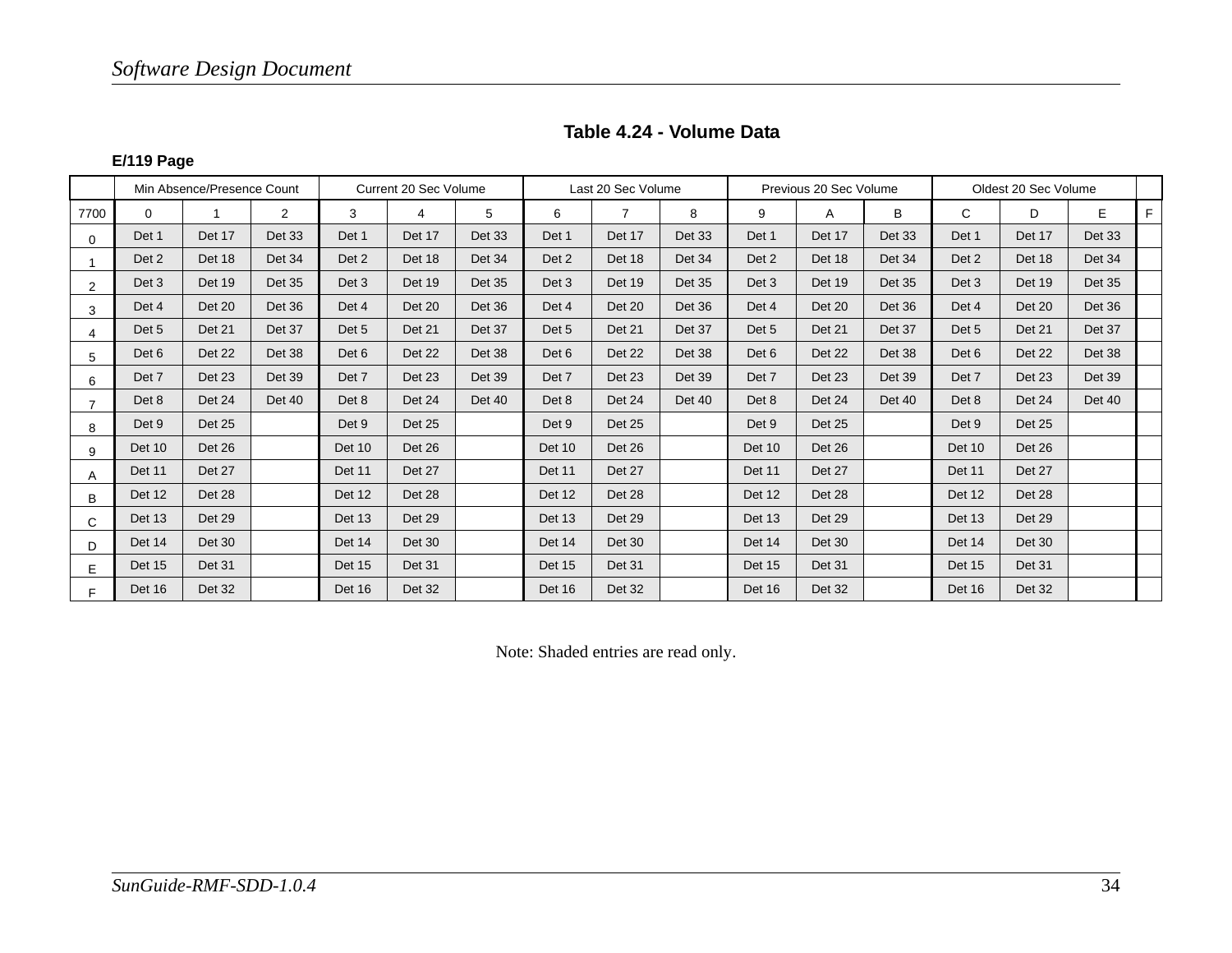| Cur 20 Second OccCounts<br>$\mathsf{C}$<br>E<br>F<br>$\overline{0}$<br>$\overline{2}$<br>3<br>$5\phantom{.0}$<br>$\overline{7}$<br>B<br>D<br>6<br>8<br>9<br>7800<br>4<br>$\overline{1}$<br>A<br>$\overline{0}$<br>Det 25<br>Det 1<br>Det 9<br>Det 17<br>$\mathbf{1}$<br>$\mathbf{2}$<br>Det 26<br>Det 2<br>Det 10<br>Det 18<br>$\mathbf{3}$<br>4<br>Det 27<br>Det 3<br>Det 11<br>Det 19<br>5<br>6<br>Det 28<br>Det 4<br>Det 12<br>Det 20<br>$\overline{7}$<br>8<br>Det 29<br>Det 5<br>Det 13<br>Det 21<br>9<br>A<br>Det 30<br>Det 6<br>Det 14<br>Det 22<br>B<br>${\bf C}$<br>Det 31<br>Det 7<br>Det 15<br>Det 23<br>D<br>E<br>Det 32<br>Det 8<br>Det 16<br>Det 24 |             |  |  |  |  |  |  |  |  |
|-------------------------------------------------------------------------------------------------------------------------------------------------------------------------------------------------------------------------------------------------------------------------------------------------------------------------------------------------------------------------------------------------------------------------------------------------------------------------------------------------------------------------------------------------------------------------------------------------------------------------------------------------------------------|-------------|--|--|--|--|--|--|--|--|
|                                                                                                                                                                                                                                                                                                                                                                                                                                                                                                                                                                                                                                                                   |             |  |  |  |  |  |  |  |  |
|                                                                                                                                                                                                                                                                                                                                                                                                                                                                                                                                                                                                                                                                   |             |  |  |  |  |  |  |  |  |
|                                                                                                                                                                                                                                                                                                                                                                                                                                                                                                                                                                                                                                                                   |             |  |  |  |  |  |  |  |  |
|                                                                                                                                                                                                                                                                                                                                                                                                                                                                                                                                                                                                                                                                   |             |  |  |  |  |  |  |  |  |
|                                                                                                                                                                                                                                                                                                                                                                                                                                                                                                                                                                                                                                                                   |             |  |  |  |  |  |  |  |  |
|                                                                                                                                                                                                                                                                                                                                                                                                                                                                                                                                                                                                                                                                   |             |  |  |  |  |  |  |  |  |
|                                                                                                                                                                                                                                                                                                                                                                                                                                                                                                                                                                                                                                                                   |             |  |  |  |  |  |  |  |  |
|                                                                                                                                                                                                                                                                                                                                                                                                                                                                                                                                                                                                                                                                   |             |  |  |  |  |  |  |  |  |
|                                                                                                                                                                                                                                                                                                                                                                                                                                                                                                                                                                                                                                                                   |             |  |  |  |  |  |  |  |  |
|                                                                                                                                                                                                                                                                                                                                                                                                                                                                                                                                                                                                                                                                   |             |  |  |  |  |  |  |  |  |
|                                                                                                                                                                                                                                                                                                                                                                                                                                                                                                                                                                                                                                                                   |             |  |  |  |  |  |  |  |  |
|                                                                                                                                                                                                                                                                                                                                                                                                                                                                                                                                                                                                                                                                   |             |  |  |  |  |  |  |  |  |
|                                                                                                                                                                                                                                                                                                                                                                                                                                                                                                                                                                                                                                                                   |             |  |  |  |  |  |  |  |  |
|                                                                                                                                                                                                                                                                                                                                                                                                                                                                                                                                                                                                                                                                   |             |  |  |  |  |  |  |  |  |
|                                                                                                                                                                                                                                                                                                                                                                                                                                                                                                                                                                                                                                                                   |             |  |  |  |  |  |  |  |  |
|                                                                                                                                                                                                                                                                                                                                                                                                                                                                                                                                                                                                                                                                   |             |  |  |  |  |  |  |  |  |
|                                                                                                                                                                                                                                                                                                                                                                                                                                                                                                                                                                                                                                                                   |             |  |  |  |  |  |  |  |  |
|                                                                                                                                                                                                                                                                                                                                                                                                                                                                                                                                                                                                                                                                   | $\mathsf F$ |  |  |  |  |  |  |  |  |

#### **Table 4.25 - Occupancy Data**

Note: Shaded entries are read only.

### **E/120 Page**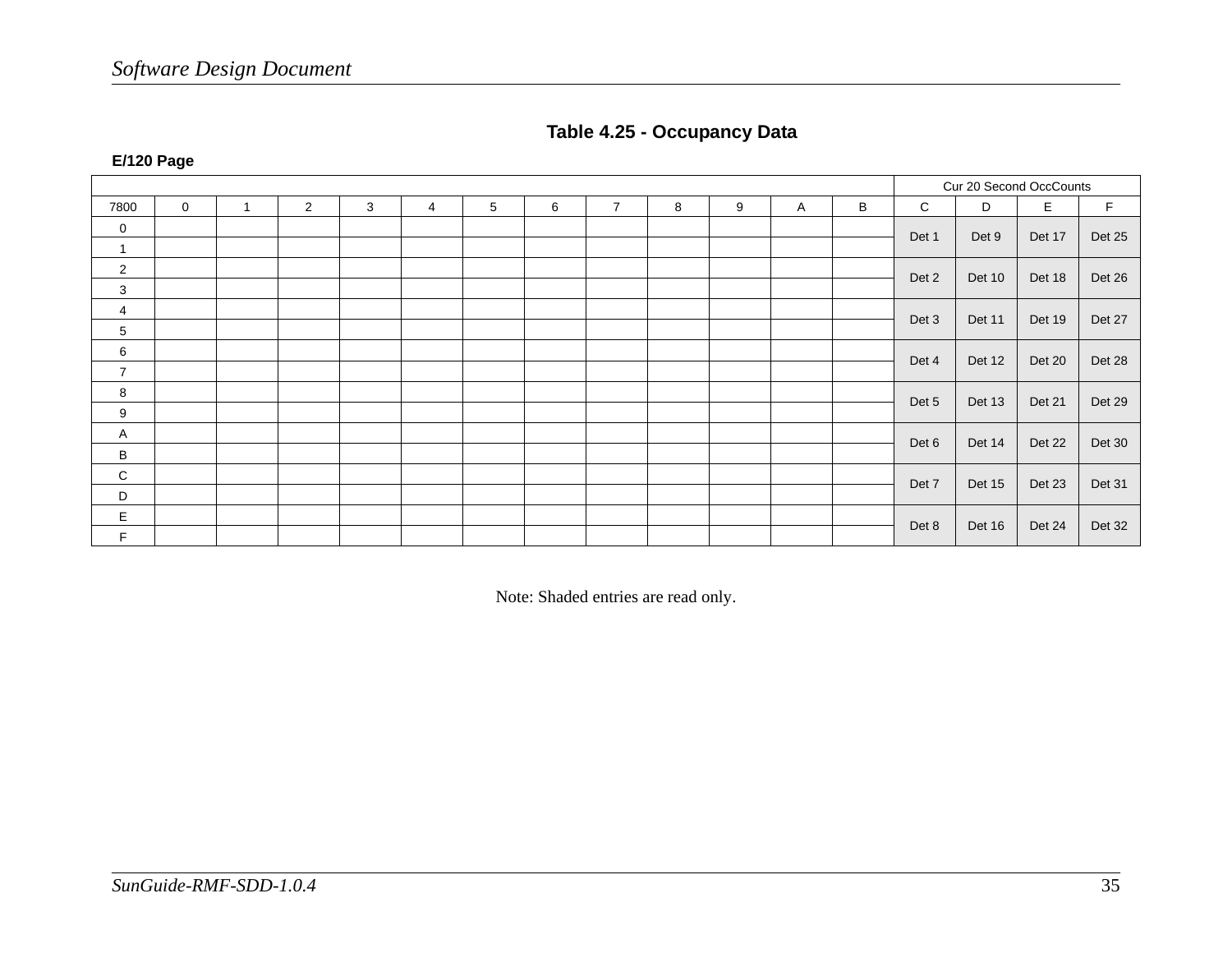| Table 4.26 - Occupancy Data cont. |
|-----------------------------------|
|-----------------------------------|

#### **E/121 Page**

|                | <b>Cur 20</b> | Last 20 Second Occupancy Counts |               |              |                |        |       |                |        | Previous 20 Second Occupancy Counts |               | Old 20 Second Occupancy Counts |              |        |        |               |
|----------------|---------------|---------------------------------|---------------|--------------|----------------|--------|-------|----------------|--------|-------------------------------------|---------------|--------------------------------|--------------|--------|--------|---------------|
| 7900           | $\mathbf 0$   | $\mathbf{1}$                    | 2             | $\mathbf{3}$ | $\overline{4}$ | 5      | 6     | $\overline{7}$ | 8      | 9                                   | Α             | B                              | $\mathsf{C}$ | D      | E      | F             |
| $\mathbf 0$    | Det 33        | Det 1                           | Det 9         | Det 17       | <b>Det 25</b>  | Det 33 | Det 1 | Det 9          | Det 17 | Det 25                              | Det 33        | Det 1                          | Det 9        | Det 17 | Det 25 | Det 33        |
| $\overline{1}$ |               |                                 |               |              |                |        |       |                |        |                                     |               |                                |              |        |        |               |
| 2              | Det 34        | Det 2                           | Det 10        | Det 18       | Det 26         | Det 34 | Det 2 | Det 10         | Det 18 | Det 26                              | Det 34        | Det 2                          | Det 10       | Det 18 | Det 26 | Det 34        |
| 3              |               |                                 |               |              |                |        |       |                |        |                                     |               |                                |              |        |        |               |
| $\overline{4}$ | <b>Det 35</b> | Det 3                           | <b>Det 11</b> | Det 19       | Det 27         | Det 35 | Det 3 | Det 11         | Det 19 | Det 27                              | <b>Det 35</b> | Det 3                          | Det 11       | Det 19 | Det 27 | <b>Det 35</b> |
| 5              |               |                                 |               |              |                |        |       |                |        |                                     |               |                                |              |        |        |               |
| 6              | Det 36        | Det 4                           | Det 12        | Det 20       | Det 28         | Det 36 | Det 4 | Det 12         | Det 20 | Det 28                              | Det 36        | Det 4                          | Det 12       | Det 20 | Det 28 | Det 36        |
| $\overline{7}$ |               |                                 |               |              |                |        |       |                |        |                                     |               |                                |              |        |        |               |
| 8              | Det 37        | Det 5                           | Det 13        | Det 21       | Det 29         | Det 37 | Det 5 | Det 13         | Det 21 | Det 29                              | Det 37        | Det 5                          | Det 13       | Det 21 | Det 29 | Det 37        |
| 9              |               |                                 |               |              |                |        |       |                |        |                                     |               |                                |              |        |        |               |
| Α              | Det 38        | Det 6                           | Det 14        | Det 22       | Det 30         | Det 38 | Det 6 | Det 14         | Det 22 | Det 30                              | Det 38        | Det 6                          | Det 14       | Det 22 | Det 30 | Det 38        |
| B              |               |                                 |               |              |                |        |       |                |        |                                     |               |                                |              |        |        |               |
| C              | Det 39        | Det 7                           | Det 15        | Det 23       | Det 31         | Det 39 | Det 7 | Det 15         | Det 23 | Det 31                              | Det 39        | Det 7                          | Det 15       | Det 23 | Det 31 | <b>Det 39</b> |
| D              |               |                                 |               |              |                |        |       |                |        |                                     |               |                                |              |        |        |               |
| E              | <b>Det 40</b> | Det 8                           | Det 16        | Det 24       | Det 32         | Det 40 | Det 8 | Det 16         | Det 24 | Det 32                              | Det 40        | Det 8                          | Det 16       | Det 24 | Det 32 | Det 40        |
| F              |               |                                 |               |              |                |        |       |                |        |                                     |               |                                |              |        |        |               |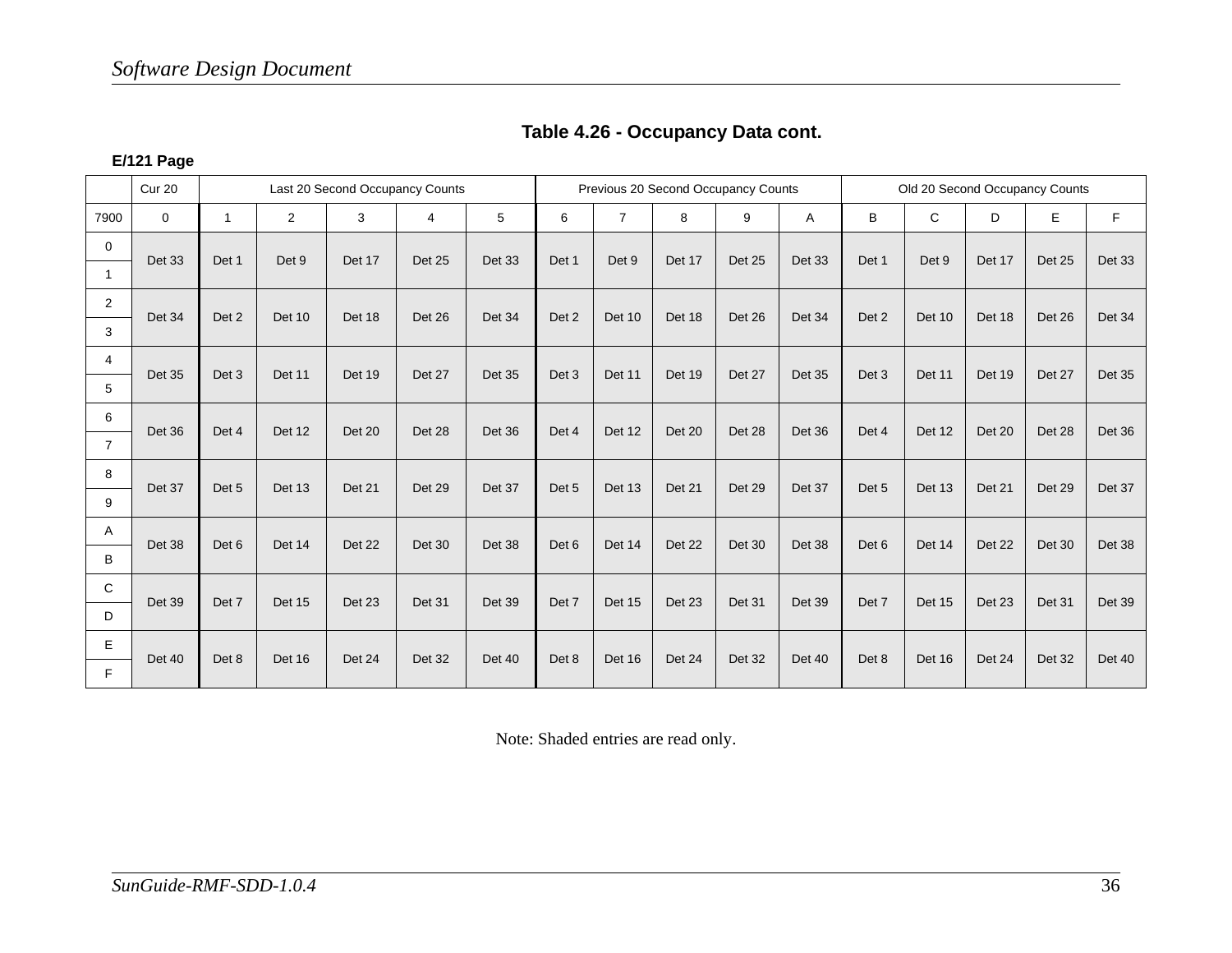### **5. Interfaces**

The communications interface is accomplished through the ACIA-1 serial connection. The connection is set at 1200 baud. Communications protocol is performed as defined in the VAX-170-DOC05 protocol document from the WsDOT.

The message packet uses an 8-byte header with a variable length data payload. Requests are made to obtain controller data, status, and error conditions. The protocol also defines messages to download and update control parameters. The protocol operates under a polled response paradigm where the controller responds to requests made from the central system.

For further information, refer to the VAX-170-DOC05 protocol document.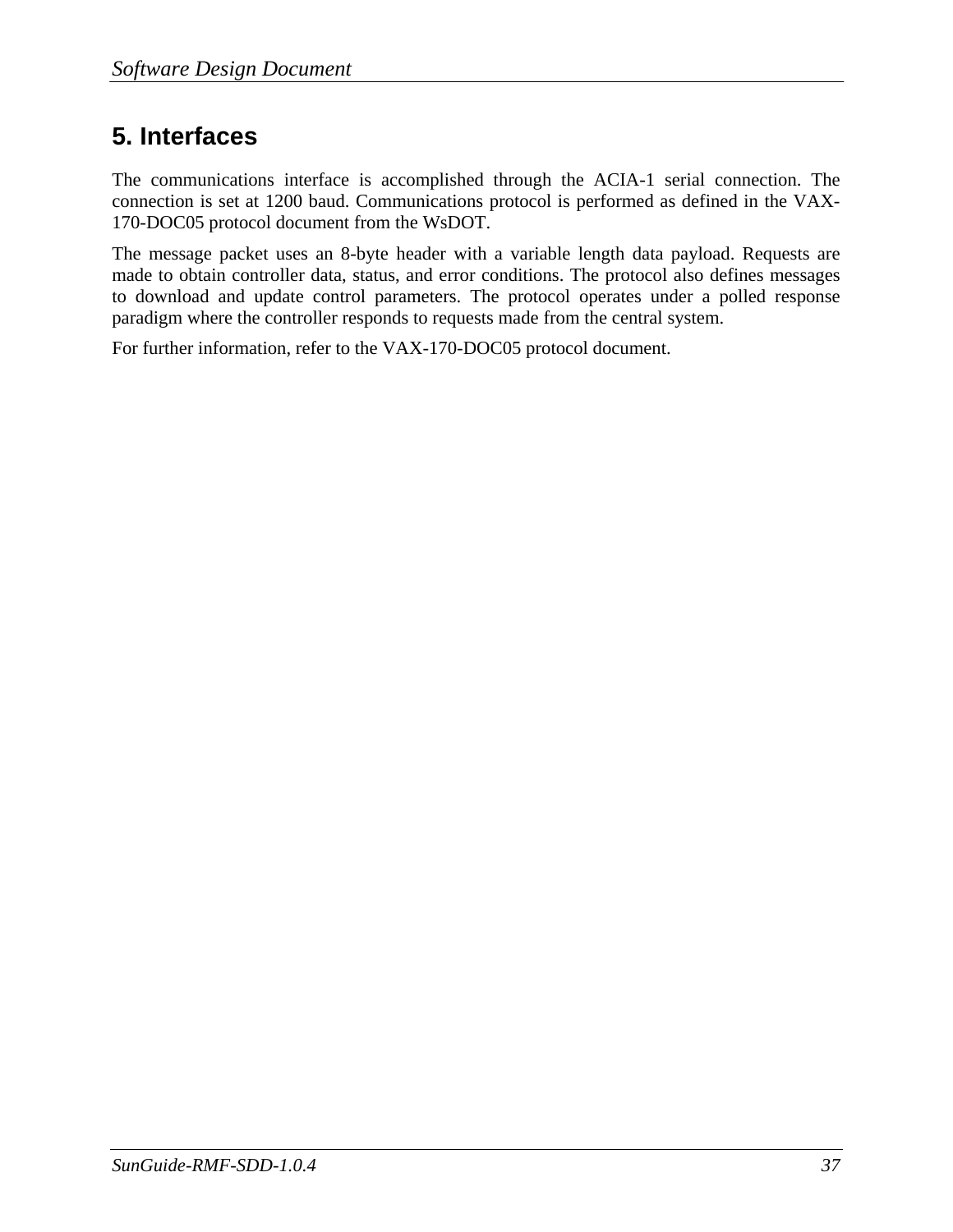### **6. Traceability**

| <b>REQ ID</b> | <b>User</b> | <b>System</b> | <b>Subsystem</b> | <b>Component</b> | Req. No.   | <b>Element</b> | <b>Requirement Text</b>                                                                                                                                                                            |
|---------------|-------------|---------------|------------------|------------------|------------|----------------|----------------------------------------------------------------------------------------------------------------------------------------------------------------------------------------------------|
| <b>TM021</b>  | A001        | S006          | <b>TM021</b>     |                  | FEAT21.1.1 |                | The SunGuide system shall provide a<br>ramp metering firmware for controlling<br>traffic flow onto a roadway from an on-<br>ramp.                                                                  |
| <b>TM001H</b> | A001        | S006          | <b>TM021</b>     | <b>TM001H</b>    | FEAT21.1.2 |                | The Ramp Meter controller firmware<br>shall control equipment consisting of<br>standard transportation management<br>hardware equivalent to the Model 170<br>controller.                           |
| <b>TM002H</b> | A001        | S006          | <b>TM021</b>     | <b>TM002H</b>    | FEAT21.1.3 |                | The Ramp Meter controller firmware<br>shall be developed for the 68HC11<br>processor.                                                                                                              |
| <b>TM003H</b> | A001        | S006          | <b>TM021</b>     | <b>TM003H</b>    | FEAT21.1.4 |                | The Ramp Meter controller firmware<br>shall support Model 170 controller<br>keypad, LED display, indicators,<br>communications input and output<br>functionality                                   |
| <b>TM001C</b> | A001        | S006          | <b>TM021</b>     | <b>TM001C</b>    | FEAT21.1.5 |                | The Ramp Meter controller shall provide<br>standardized communications that<br>conform to the WsDOT ramp metering<br>protocol as described in "170<br>Communications Protocol: VAX-170-<br>DOC05". |
| <b>TM002C</b> | A001        | S006          | <b>TM021</b>     | <b>TM002C</b>    | FEAT21.2.1 |                | The source for input to the Ramp Meter<br>controller shall be configurable.                                                                                                                        |
| <b>TM001O</b> | A001        | S006          | <b>TM021</b>     | <b>TM001O</b>    | FEAT21.1.6 |                | The Ramp Meter controller shall allow<br>use of a common access keypad for<br>manual access to firmware parameters<br>and controller operation.                                                    |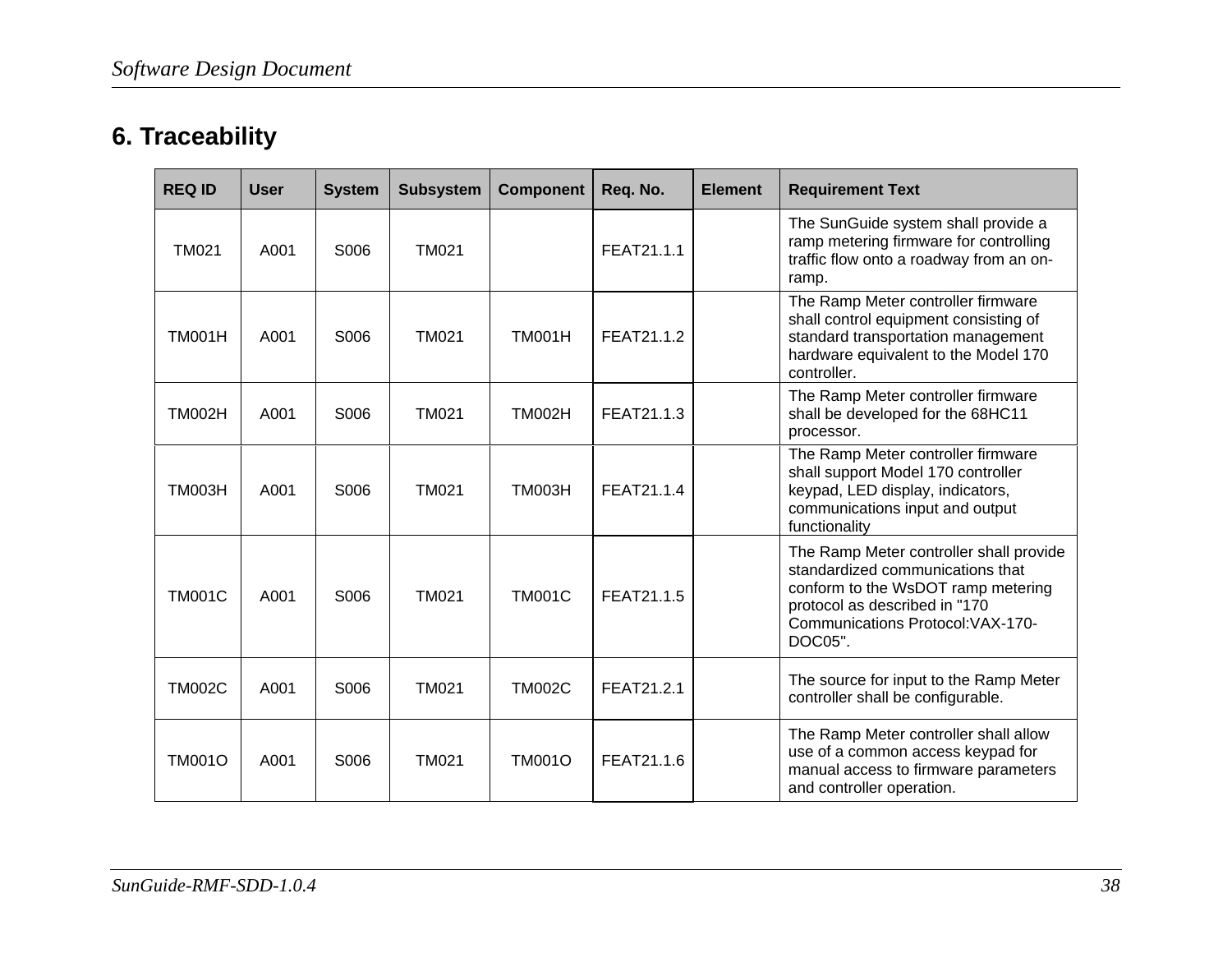| <b>REQ ID</b>  | <b>User</b> | <b>System</b> | <b>Subsystem</b> | <b>Component</b> | Req. No.   | <b>Element</b> | <b>Requirement Text</b>                                                                                                                                                       |
|----------------|-------------|---------------|------------------|------------------|------------|----------------|-------------------------------------------------------------------------------------------------------------------------------------------------------------------------------|
| <b>TM002O</b>  | A001        | S006          | <b>TM021</b>     | <b>TM002O</b>    | FEAT21.2.2 |                | The Ramp Meter controller shall accept<br>pre-defined configurable firmware<br>parameters.                                                                                    |
| TM002O1        | A001        | S006          | <b>TM021</b>     | <b>TM002O</b>    | FEAT21.3.1 | TM002O1        | Firmware parameters shall be utilized<br>for data collection and ramp metering<br>algorithms.                                                                                 |
| <b>TM003O</b>  | A001        | S006          | <b>TM021</b>     | <b>TM003O</b>    | FEAT21.3.2 |                | The Ramp Meter controller shall allow<br>firmware parameters to be downloaded<br>from a central system or manually input<br>from the keypad.                                  |
| <b>TM004O</b>  | A001        | S006          | <b>TM021</b>     | <b>TM004O</b>    | FEAT21.1.7 |                | The Ramp Meter controller front panel<br>shall provide controller metering and<br>data collection status in a manner<br>consistent with the WsDOT Firmware<br>implementation. |
| <b>TM005O</b>  | A001        | S006          | <b>TM021</b>     | <b>TM005O</b>    | FEAT21.2.3 |                | The Ramp Meter controller shall provide<br>a manually configurable clock and<br>calendar function.                                                                            |
| <b>TM001L</b>  | A001        | S006          | <b>TM021</b>     | <b>TM001L</b>    | FEAT21.1.8 |                | The Ramp Meter controller shall provide<br>Surveillance functions.                                                                                                            |
| <b>TM001L1</b> | A001        | S006          | <b>TM021</b>     | <b>TM001L</b>    | FEAT21.4.1 | <b>TM001L1</b> | The Ramp Meter controller shall provide<br>data collection surveillance services in a<br>local mode.                                                                          |
| <b>TM002L</b>  | A001        | S006          | <b>TM021</b>     | <b>TM002L</b>    | FEAT21.1.9 |                | The Ramp Meter controller shall meter<br>traffic flow.                                                                                                                        |
| <b>TM002L1</b> | A001        | S006          | <b>TM021</b>     | <b>TM002L</b>    | FEAT21.2.4 | <b>TM002L1</b> | The Ramp Meter controller shall meter a<br>configurable number of lanes up to three<br>lanes.                                                                                 |
| <b>TM002L2</b> | A001        | S006          | <b>TM021</b>     | <b>TM002L</b>    | FEAT21.4.2 | <b>TM002L2</b> | The Ramp Meter controller shall operate<br>in a local or central command mode.                                                                                                |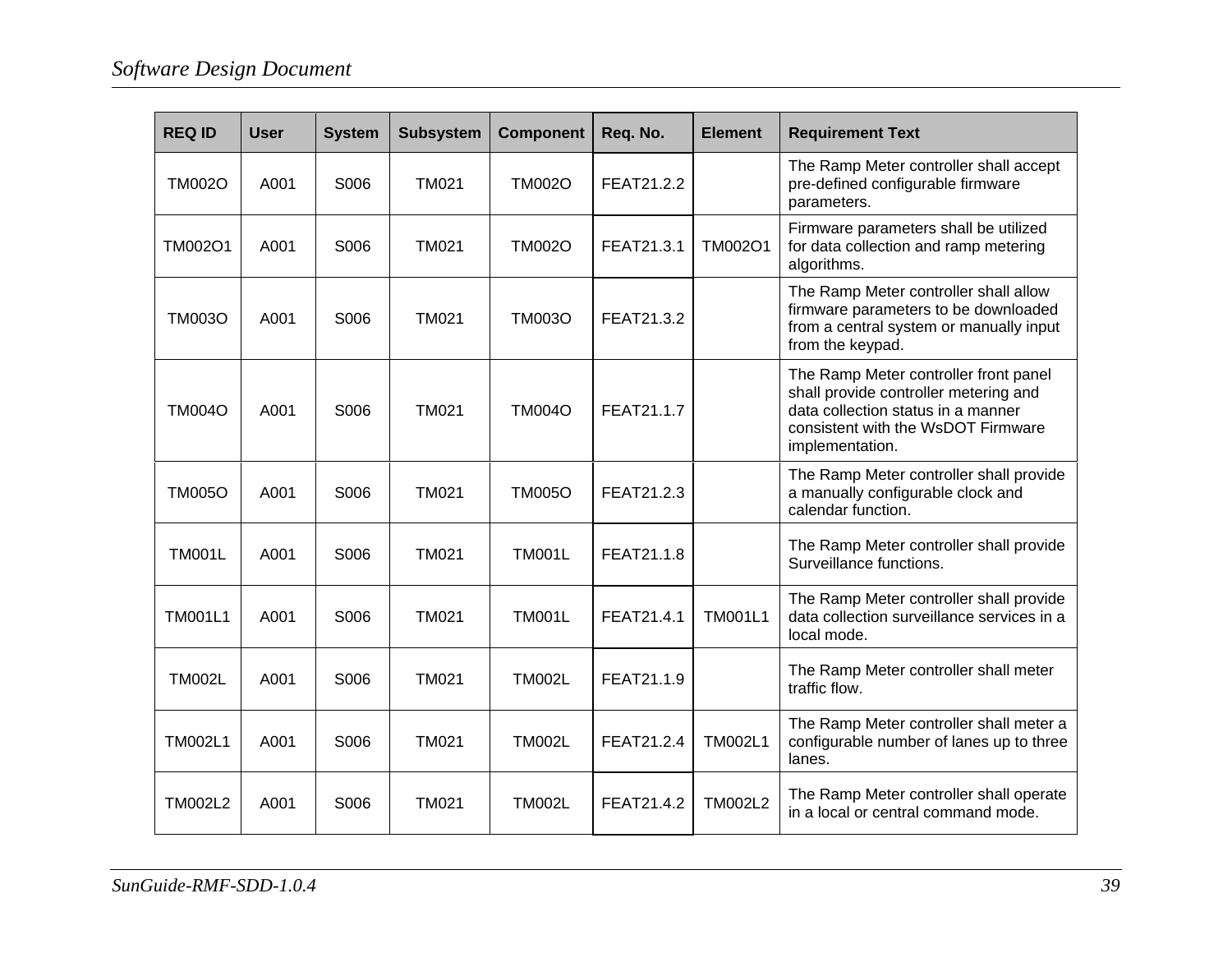| <b>REQ ID</b> | <b>User</b> | <b>System</b> | <b>Subsystem</b> | <b>Component</b> | Req. No.   | <b>Element</b> | <b>Requirement Text</b>                                                                                                                                            |
|---------------|-------------|---------------|------------------|------------------|------------|----------------|--------------------------------------------------------------------------------------------------------------------------------------------------------------------|
| TM002L3       | A001        | S006          | <b>TM021</b>     | <b>TM002L</b>    | EAT21.4.3  | <b>TM002L3</b> | The Ramp Meter controller local mode<br>shall operate based on local traffic<br>conditions and firmware parameters<br>consistent with the WsDOT<br>implementation. |
| TM002L4       | A001        | S006          | <b>TM021</b>     | <b>TM002L</b>    | FEAT21.4.4 | <b>TM002L4</b> | The Ramp Meter controller central<br>command mode shall operate based on<br>algorithms defined by the central<br>system.                                           |
| <b>TM003L</b> | A001        | S006          | <b>TM021</b>     | <b>TM003L</b>    | FEAT21.4.5 |                | The Ramp Meter controller metering<br>algorithms shall be defined for local<br>mode consistent with the WsDOT<br>firmware implementation.                          |
| TM004L        | A001        | S006          | <b>TM021</b>     | <b>TM004L</b>    | FEAT21.4.6 |                | While in central mode, the Ramp Meter<br>controller shall implement the metering<br>rates sent from the SunGuide software.                                         |
| <b>TM005L</b> | A001        | S006          | <b>TM021</b>     | TM005L           | FEAT21.4.7 |                | The Ramp Meter controller shall allow<br>for manual starting, stopping and<br>modifying the metering from central<br>command.                                      |
| <b>TM006L</b> | A001        | S006          | TM021            | <b>TM006L</b>    | FEAT21.4.4 |                | The Ramp Meter controller shall meter<br>in local mode when active and<br>disconnected from central command.                                                       |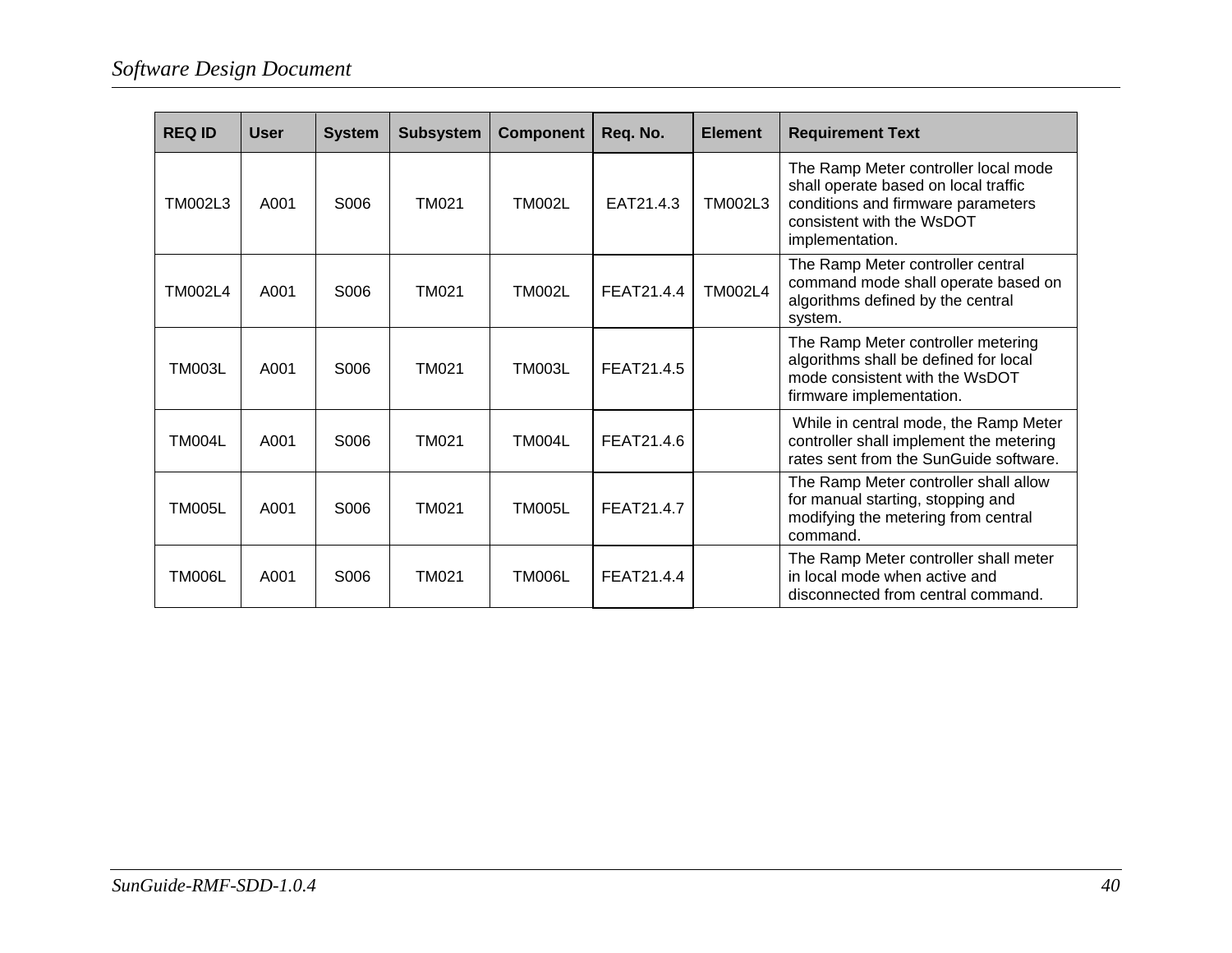**Appendix A** 

# **Digital Input Port Mappings**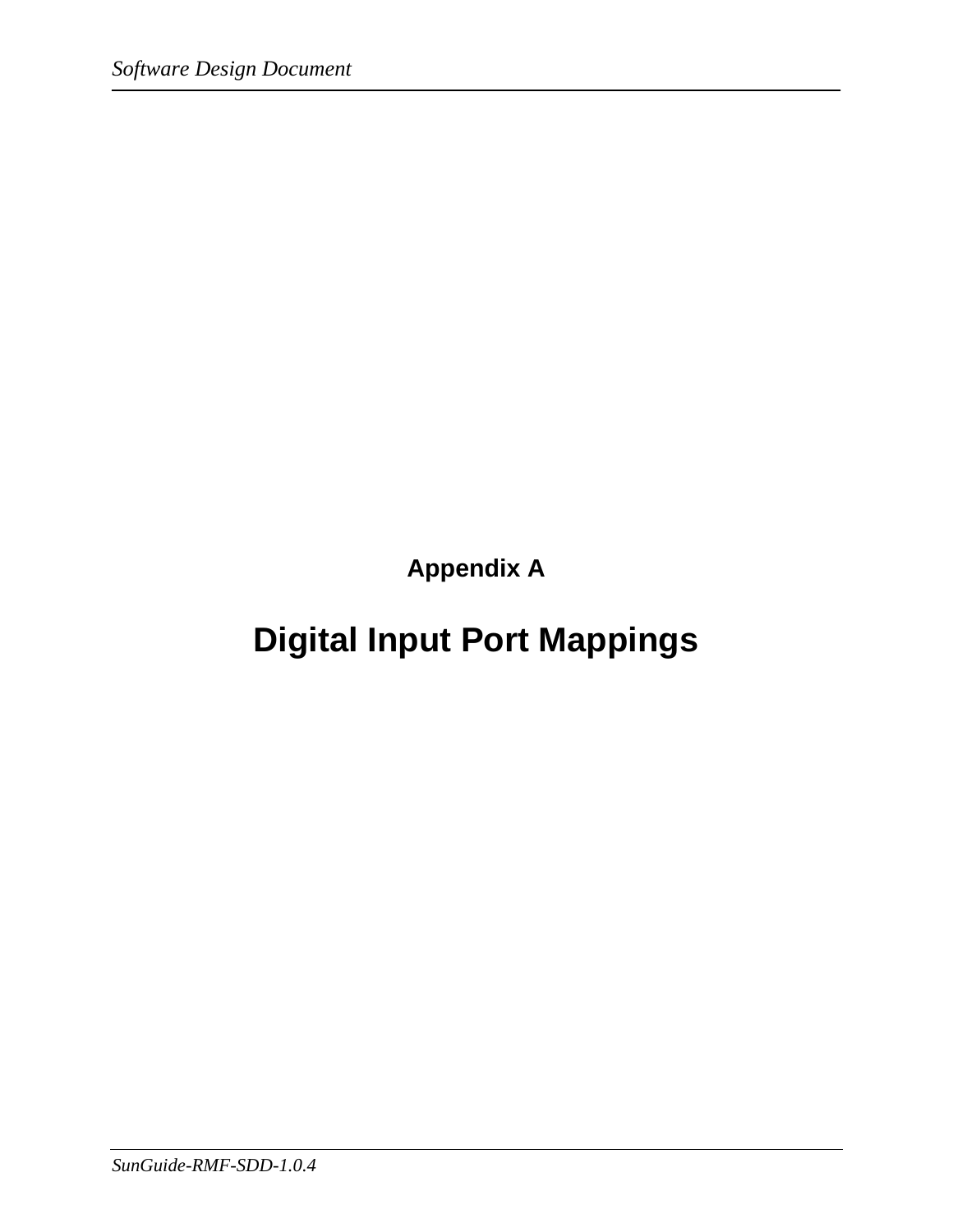| <b>Memory Address</b> | C <sub>1</sub> Pin | Port – Bit        | <b>Assignment</b>         |
|-----------------------|--------------------|-------------------|---------------------------|
| 0x7401                | 39                 | $11 - 1$          | Detector 1                |
| 0x7401                | 40                 | $11 - 2$          | Detector 2                |
| 0x7401                | 41                 | $11 - 3$          | Detector 3                |
| 0x7401                | 42                 | $11 - 4$          | Detector 4                |
| 0x7401                | 43                 | $11 - 5$          | Detector 5                |
| 0x7401                | 44                 | $11 - 6$          | Detector 6                |
| 0x7401                | 45                 | $11 - 7$          | Detector 7                |
| 0x7401                | 46                 | $11 - 8$          | Detector 8                |
| 0x7402                | 47                 | $12 - 1$          | Detector 9                |
| 0x7402                | 48                 | $12 - 2$          | Detector 10               |
| 0x7402                | 49                 | $12 - 3$          | Detector 11               |
| 0x7402                | 50                 | $12 - 4$          | Detector 12               |
| 0x7402                | 51                 | $12 - 5$          | Detector 13               |
| 0x7402                | 52                 | $12 - 6$          | Detector 14               |
| 0x7402                | 53                 | $12 - 7$          | Detector 15               |
| 0x7402                | 54                 | $12 - 8$          | Detector 16               |
| 0x7403                | 55                 | $13 - 1$          | Detector 17               |
| 0x7403                | 56                 | $13 - 2$          | Detector 18               |
| 0x7403                | 57                 | $13 - 3$          | Detector 19               |
| 0x7403                | 58                 | $13 - 4$          | Detector 20               |
| 0x7403                | 59                 | $13 - 5$          | Detector 21               |
| 0x7403                | 60                 | $13 - 6$          | Detector 22               |
| 0x7403                | 61                 | $13 - 7$          | Detector 23               |
| 0x7403                | 62                 | $13 - 8$          | Detector 24               |
| 0x7404                | N/C                | $14 - 1 - 14 - 4$ | N/C                       |
| 0x7404                | 63                 | $14 - 5$          | <b>Cur Monitor Red</b>    |
| 0x7404                | 64                 | $14 - 6$          | <b>Cur Monitor Yellow</b> |
| 0x7404                | 65                 | 14 - 7            | <b>Cur Monitor Green</b>  |
| 0x7404                | 66                 | $14 - 8$          | Police Switch             |
| 0x7405                | 67                 | $15 - 1$          | Detector 25               |
| 0x7405                | 68                 | $15 - 2$          | Detector 26               |
| 0x7405                | 69                 | $15 - 3$          | Detector 27               |
| 0x7405                | 70                 | $15 - 4$          | Detector 28               |
| 0x7405                | 71                 | $15 - 5$          | Detector 29               |
| 0x7405                | 72                 | $15 - 6$          | Detector 30               |
| 0x7405                | 73                 | $15 - 7$          | Detector 31               |
| 0x7405                | 74                 | $15 - 8$          | Detector 32               |
| 0x7406                | 75                 | $16 - 1$          | Detector 33               |
| 0x7406                | 76                 | $16 - 2$          | Detector 34               |
| 0x7406                | 77                 | $16 - 3$          | Detector 35               |
| 0x7406                | 78                 | $16 - 4$          | Detector 36               |
| 0x7406                | 79                 | $16 - 5$          | Detector 37               |
| 0x7406                | 80                 | $16 - 6$          | Detector 38               |
| 0x7406                | 81                 | $16 - 7$          | Detector 39               |
| 0x7406                | 82                 | $16 - 8$          | Detector 40               |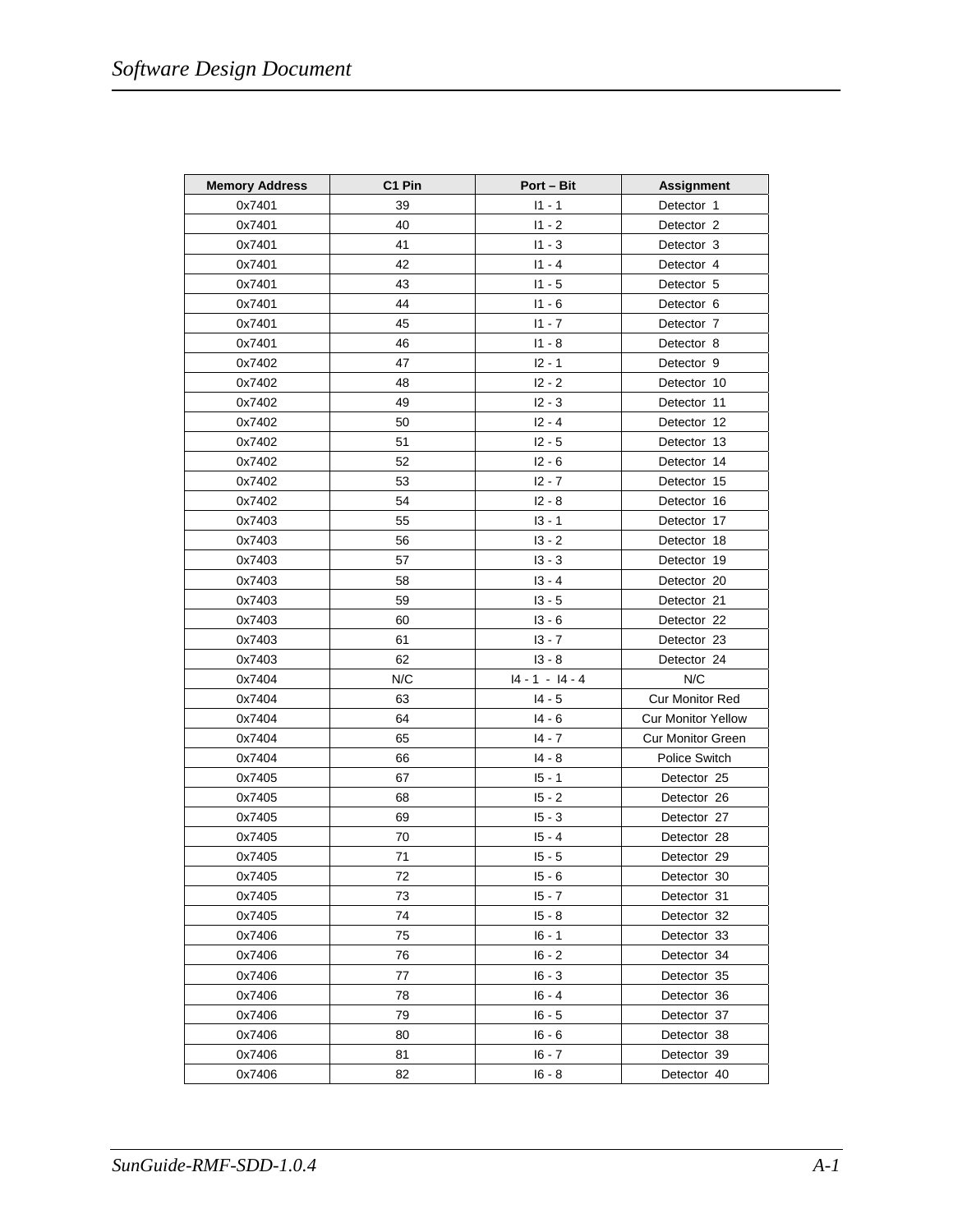**Appendix B** 

# **Digital Output Port Mappings**